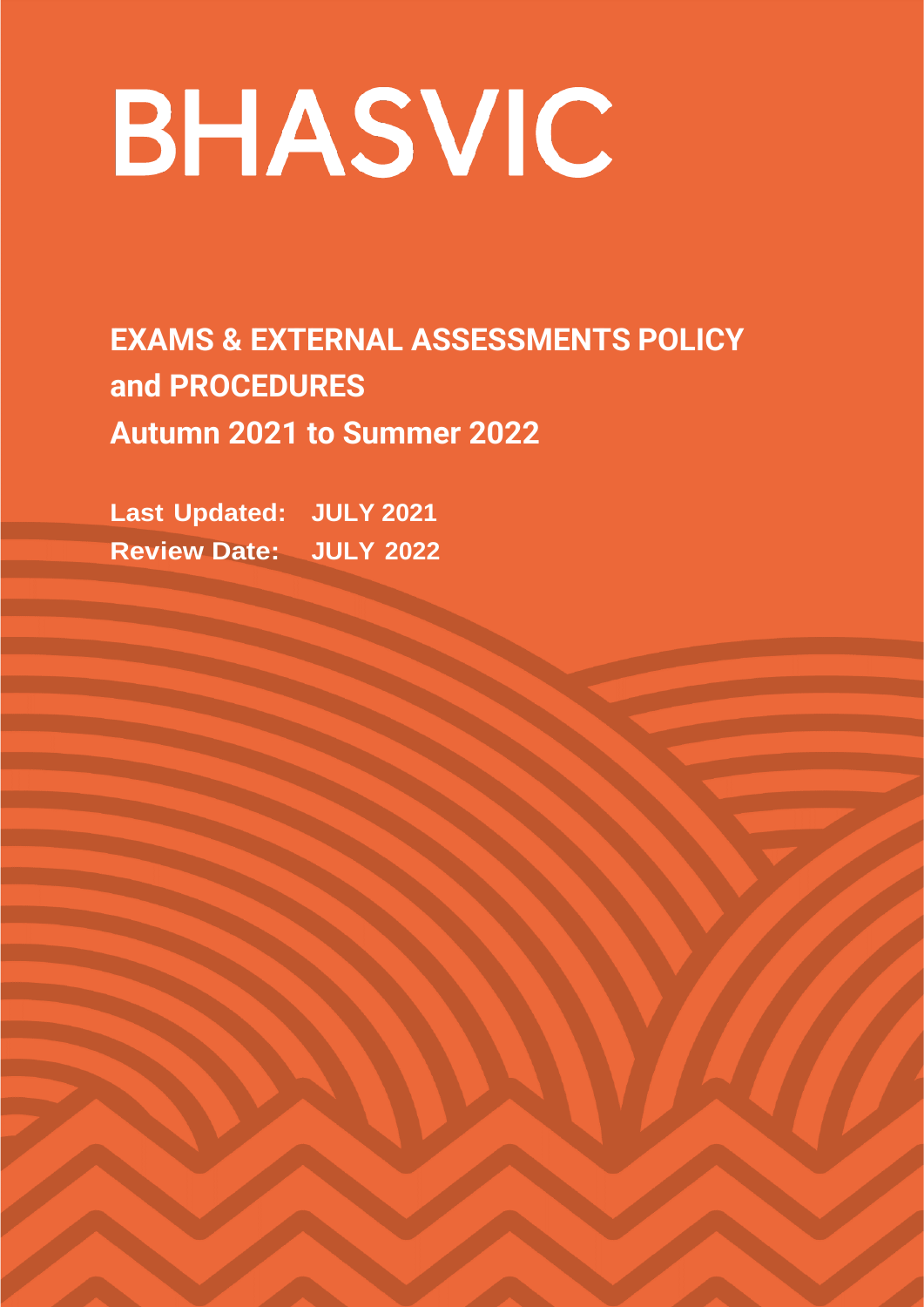# **Examinations and External Assessments Policy and Procedures**

| <b>SECTION</b>    | <b>CONTENTS</b>                                                |  |
|-------------------|----------------------------------------------------------------|--|
| 1                 | <b>Policy Statement</b>                                        |  |
| $\overline{2}$    | <b>Policy Scope</b>                                            |  |
| $\overline{3}$    | <b>Qualifications Offered</b>                                  |  |
| 4                 | <b>Examination Responsibilities</b>                            |  |
| 5                 | <b>Examination Series and Timetables</b>                       |  |
| 6                 | Examination Entries, Entry Details, Late Entries and Re-Sits   |  |
| $\overline{7}$    | <b>Examination Fees</b>                                        |  |
| 8                 | Candidates                                                     |  |
| $\overline{9}$    | Verifying the Identity of All Candidates                       |  |
| 10                | <b>Candidates with Exam Clashes</b>                            |  |
| 11                | Results                                                        |  |
| 12                | Certificates                                                   |  |
| 13                | Coursework                                                     |  |
| 14                | <b>Non-Examination Assessments</b>                             |  |
| 15                | Lost Coursework or Other Non-Examined Assessment Material      |  |
| 16                | Exam Access Arrangements (EAAs)                                |  |
| 17                | <b>Special Consideration</b>                                   |  |
| 18                | Appeals                                                        |  |
| 19                | Malpractice (for example, Cheating, Plagiarism)                |  |
| 20                | <b>Exams Archiving</b>                                         |  |
| 21                | Managing Invigilators and Examination Days                     |  |
| 22                | <b>Emergency Evacuation for Exams</b>                          |  |
| 23                | Monitoring and Review of This Policy                           |  |
| 24                | <b>Related Documents</b>                                       |  |
| <b>Appendices</b> |                                                                |  |
| 1                 | Non-Examination Assessments - Staff Responsibilities           |  |
| $\overline{2}$    | Requests for a Review of Centre-Assessed Marks Procedures      |  |
| $\overline{3}$    | <b>Emergency Evacuation for Exams - Staff Responsibilities</b> |  |
| 4                 | <b>Plagiarism Procedures</b>                                   |  |
| 5                 | <b>Exams Archiving Procedures</b>                              |  |
| 6                 | Non-Examined Assessments - Risk Management Table               |  |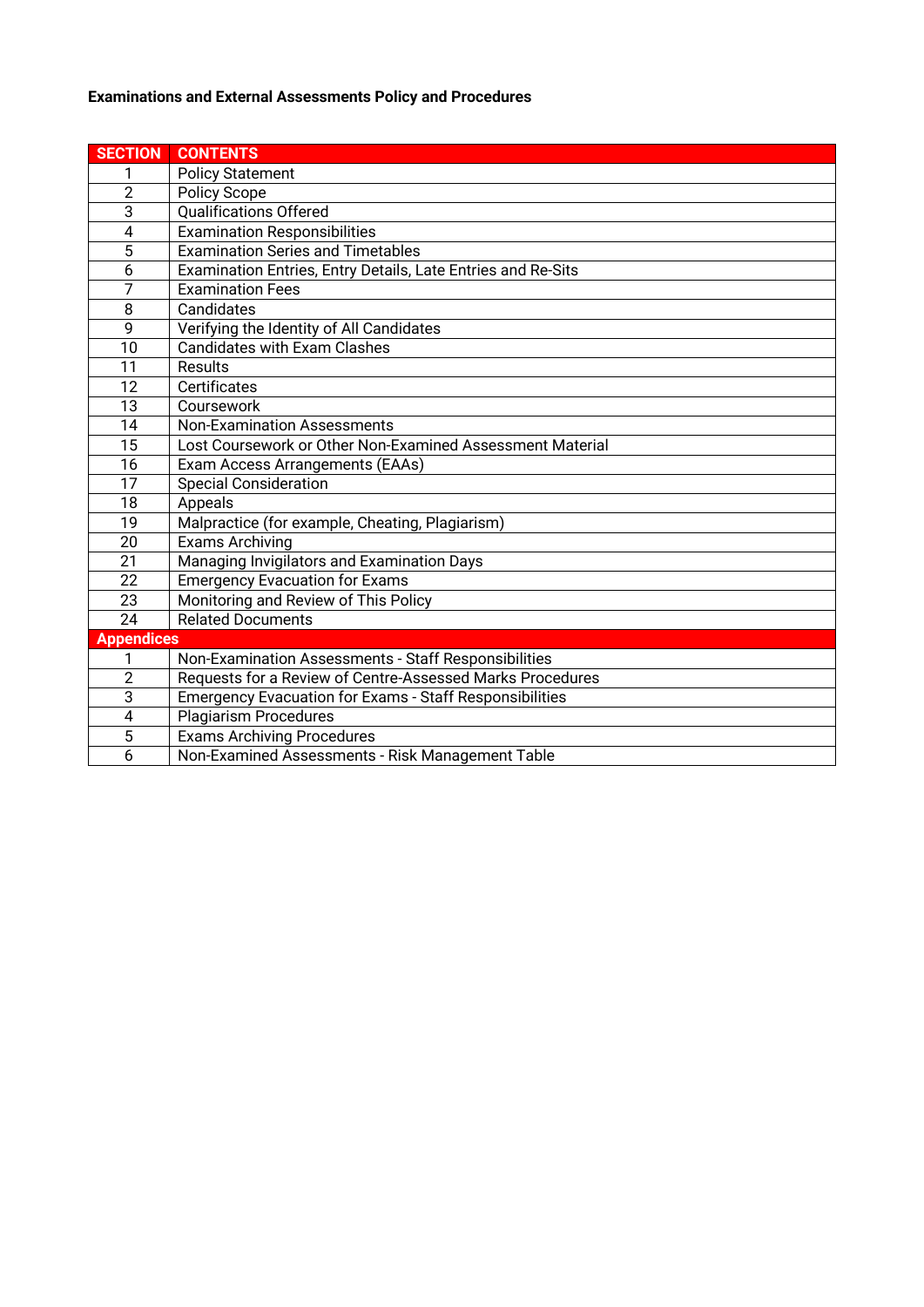#### **SECTION 1: Examination and External Assessment Policy**

#### **1. POLICY STATEMENT**

- 1.1. The policies and processes of examinations and assessments, for the accredited qualifications which BHASVIC as an accredited centre operates, are tightly regulated by the Joint Council for Qualifications (JCQ), the Awarding Bodies and by Ofqual (the government regulator for qualifications).
- 1.2. The college must, and does adopt and follow the policies and procedures from these regulatory organisations. This policy therefore acts as a starting point and summary of the most common aspects and features of examination and assessment policy.
- 1.3. The college aims to ensure the planning and management of examinations and assessment is conducted efficiently and in the best interest of candidates with clear guidelines for all staff and students.
- 1.4. It is the responsibility of everyone involved in the examination and assessment processes at the college to read, understand and implement relevant policies and procedures.
- 1.5. This policy will be reviewed annually, or earlier where significant changes are required. Statutory JCQ and Awarding Bodies policies and procedures are updated at least annually but often for each exam series (Summer, Autumn, Spring, etc). These external regulatory policies and procedures provide more extensive details and to enable simple referencing, all external and statutory documents, primarily from JCQ, are indicated at the start of relevant sections, in a box under the section heading. These documents are also updated annually so the documents are not hyperlinked: instead titles are given and the most up-to-date version can be searched for online.

#### **2. POLICY SCOPE**

- 2.1. This policy applies to all students who are studying ESFA-funded qualifications at the college (Level 3 Study Programmes or ESOL Study Programmes) and who are seeking certification in these nationally accredited qualifications.
- 2.2. This policy also covers external or private candidates (for example re-sitting ex-students) who are using the college as an accredited exam centre.
- 2.3. This policy also applies to all college staff involved in and/or responsible for managing assessment within qualifications.
- 2.4. This policy applies to all exams and assessments prescribed by Awarding Bodies for formal and accredited qualifications, including coursework and non-examined assessments (NEAs). For the purposes of this policy, coursework and NEAs are defined as any piece of assessed work where the mark must be submitted to the Awarding Body or which contributes directly to the final grade of a qualification undertaken at the College.
- 2.5. This policy **does not** apply to on-course assessments and feedback. On-course assessment is defined as any piece of assessed work where the mark does not need to be submitted to the Awarding Body directly, or assessments which do not directly contribute to a final grade of a qualification undertaken at the College. The college's **Assessment and Reporting Framework Policy** covers on-course assessments and the reporting of these to students, parents/carers and internal college stakeholders.

#### **3. QUALIFICATIONS OFFERED**

3.1. The qualifications the college offers within its Study Programmes are decided by the Senior Management Team The responsibility for oversight of the qualifications offered at BHASVIC lies with the Deputy Principal. Curriculum changes involving significant resource changes will be agreed by the Senior Management Team, in conjunction with the Curriculum and Quality Team. Significant changes to Study Programmes offered by the college will be approved by Corporation.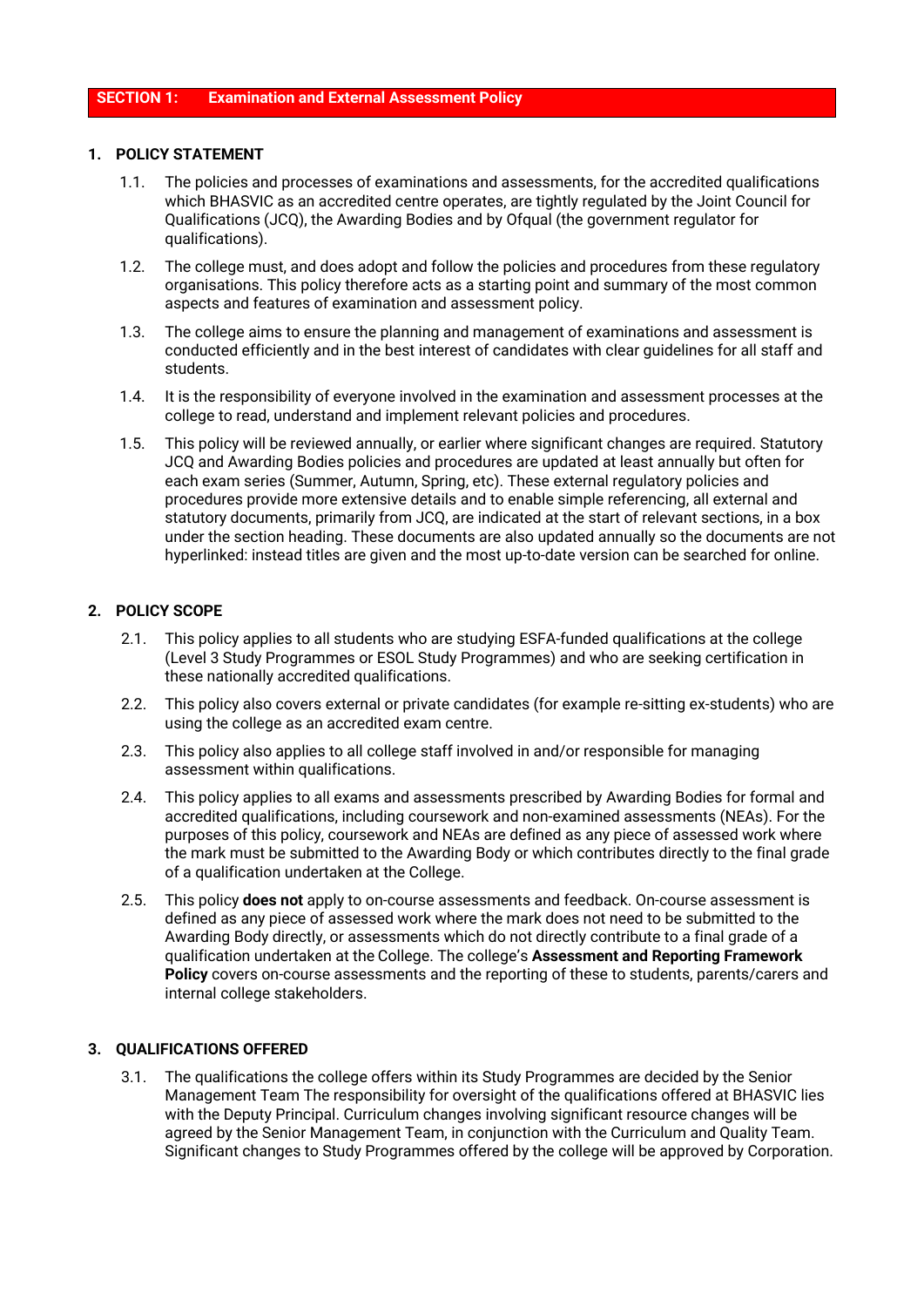The Brighton and Hove Colleges' Accord and Brighton and Hove Learning Partnership agreements will be adhered to.

- 3.2. As an accredited examining centre, the Deputy Principal also approves all examinations taken at the centre by external and private candidates. All Course and Study Programme information can be found on the college's main website and are available in alternative formats.
- 3.3. If there has been a change of specification from the previous year, the Head of Department must ensure the CIS department is informed and the details recorded in the Course Master File as soon as the decision is taken. The Executive Assistant to the Deputy Principal will ensure this information is communicated via the website and through Admissions and A1 to A2 Transfer processes.

# **4. EXAMINATION RESPONSIBILITIES**

- 4.1. The Principal has overall responsibility for the College as an examination centre and will be responsible for:
	- Ensuring all policy and procedures are adhered to and that college internal policy and procedures are compliant with regulation.
	- All necessary resources are in place for the college to operate as an effective and compliant exam centre.
- 4.2. The Examinations Manager is responsible for:
	- The management of the administration of public and internal examinations.
	- Analysis of examination results.
	- Advising the smt, heads of department and tutors and other relevant support staff on annual exam timetables and application procedures as set by the various examination boards.
	- Overseeing the production and distribution to staff, and candidates of an annual calendar for all examinations in which candidates will be involved and communicate regularly with staff concerning imminent deadlines and events.
	- Ensuring that candidates are informed of and understand those aspects of the examination timetable that will affect them.
	- Consulting with heads of department to ensure that necessary coursework is completed on time and in accordance with jcq guidelines.
	- Providing and confirm detailed data on estimated entries.
	- Receiving, checking and storing securely all examination papers and completed scripts.
	- Administering access arrangements and make applications for special consideration in liaison with the learning support department, using the jcq '**access arrangements and special considerations regulations' and 'guidance relating to candidates who are eligible for adjustments in examinations**'.
	- Identifying and manage examination timetable clashes.
	- Accounting for income and expenditures relating to all examination costs/charges.
	- Line-management of the senior examinations assistant who will organise the recruitment, training and monitoring of a team of examination invigilators responsible for the conduct of examinations.
	- Preparing and presenting reports to the smt/faculty heads showing results achieved in relation to expected grades and comparable data for previous years, indicating where future procedural improvements might be made.
	- Submitting candidates' coursework marks, track dispatch and store returned coursework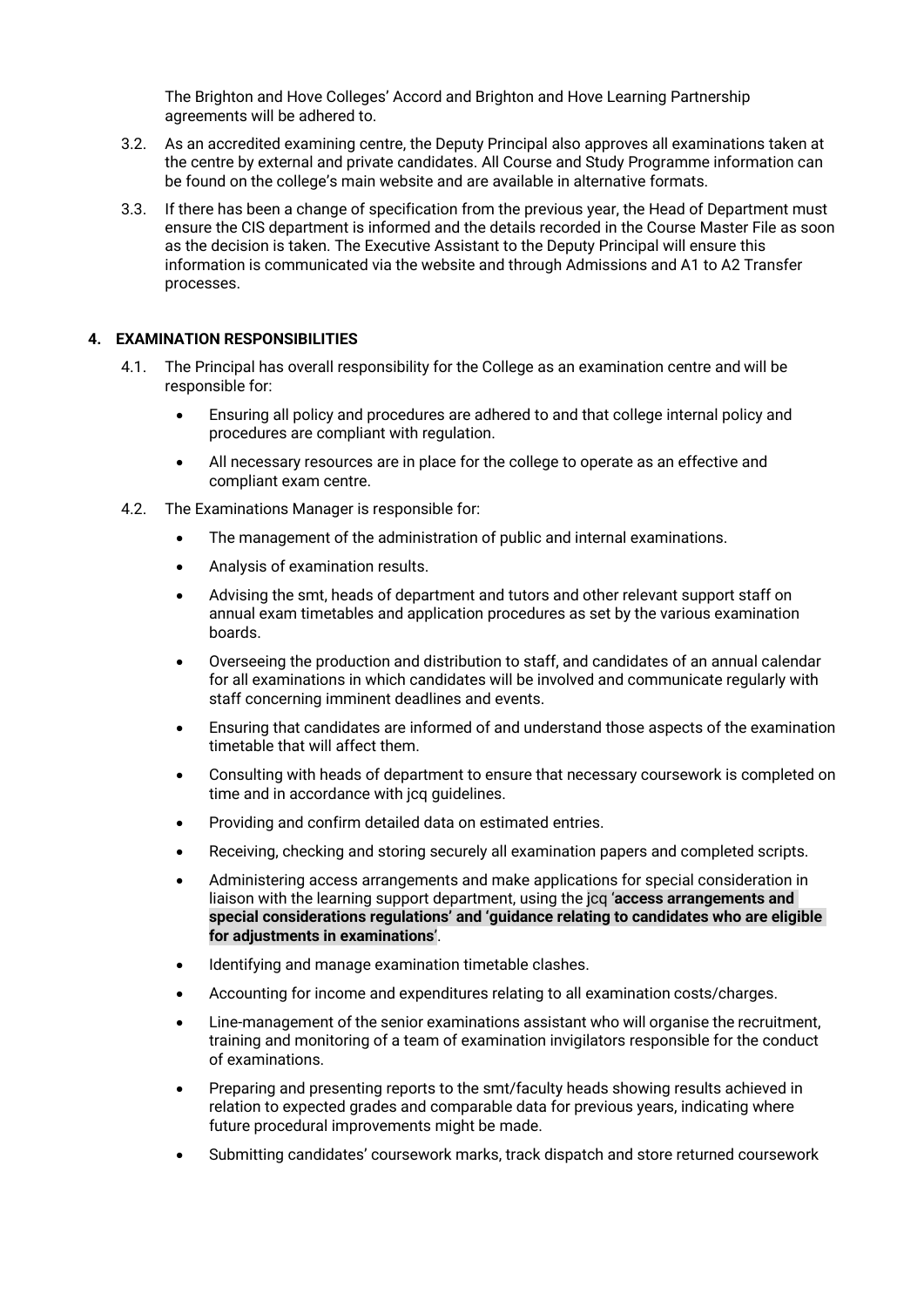and any other material required by the appropriate awarding bodies correctly and on schedule.

- Arrange for dissemination of examination results and certificates to candidates and forward, in consultation with the smt and faculty heads, any appeals/re-mark requests.
- Maintaining systems and processes to support the timely entry of candidates for their examinations.
- Liaison with the estates department regarding the setting up of rooms for examinations.
- 4.3. The Deputy Principal is responsible for:
	- The organisation of teaching and learning.
	- Ensuring the accurate and timely reporting of all suspicions or actual incidents of malpractice.
	- Providing advice to staff and students on appeals and review of marking.
	- Review and approval of this policy and related procedures.
- 4.4. Heads of Department/Guidance Managers are responsible for:
	- Additions or removals from candidate lists.
	- Guidance and pastoral oversight of candidates who are unsure about examination entries or amendments to entries.
	- Involvement in post results procedures.
	- Accurate completion of coursework mark sheets and declaration sheets.
	- Accurate completion of entry sheets and adherence to deadlines.
	- Changes of course/entry/levels.
	- Referral to Learning Support where appropriate.
- 4.5. The Guidance Manager with responsibility for Employability is responsible for
	- guidance and careers information.
- 4.6. Subject teachers are responsible for:
	- the submission of candidate names to their Head ofDepartment.
	- Understanding coursework regulations and signing a declaration that authenticates the coursework as their own.
- 4.7. The Examinations team is responsible for:
	- Liaison with the Head of Learning Support, Heads of Department and CIS.
	- Arrangements relating to examinations and coursework.
	- Applying for special consideration for candidates in liaison with Heads of Department and Guidance Managers.
	- Input of data.
	- Communication with the awarding bodies.
	- Posting of examination papers.
	- Post-results procedures in conjunction with Guidance Manager and Heads of Department.
	- Liaison with IT department regarding printers, laptops and computers.
- 4.8. The Finance Office is responsible for:
	- Taking fee payments from candidates and maintaining accurate records.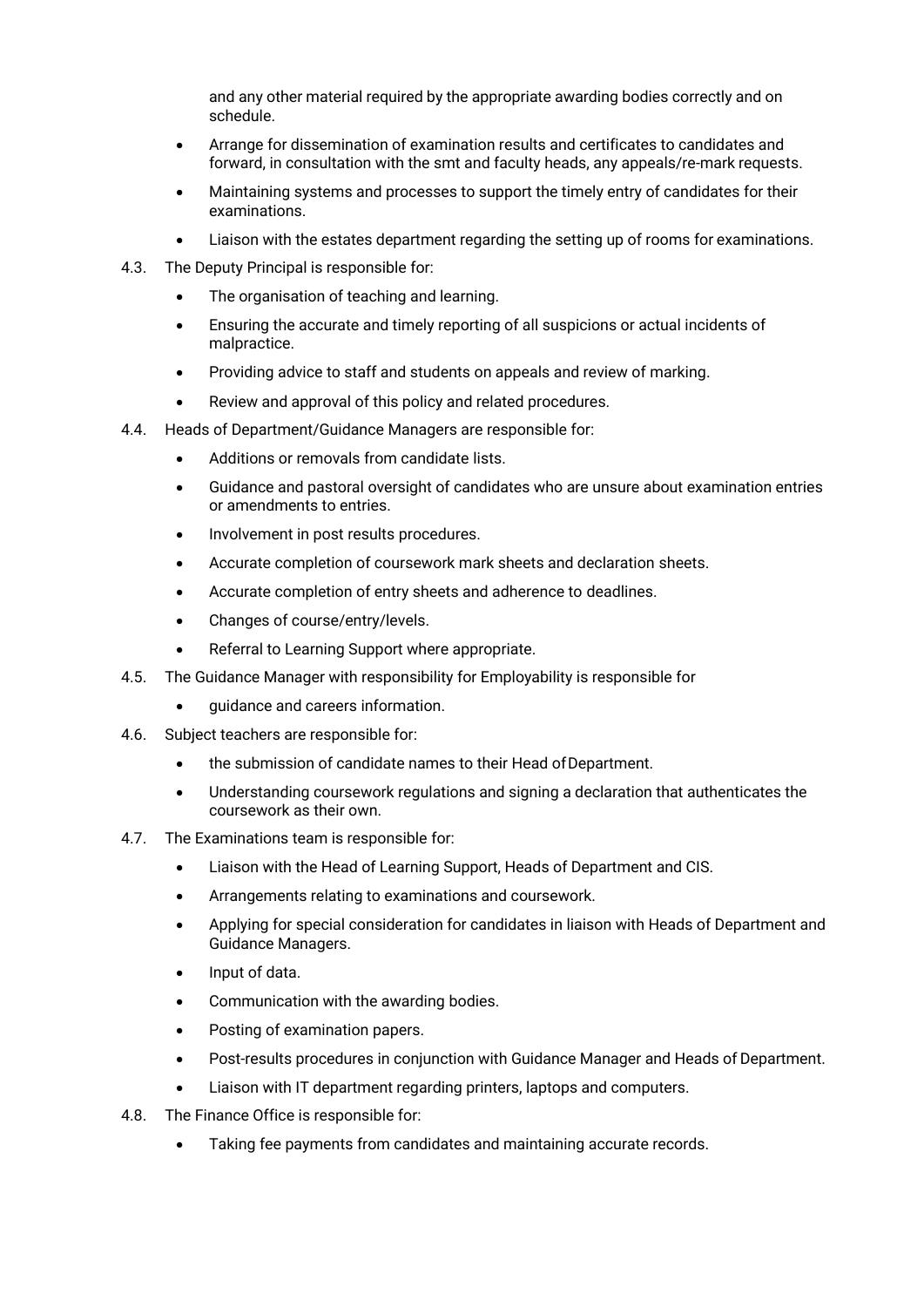- 4.9. The College Information Systems (CIS) department is responsible for:
	- Managing and analysing achievement data.
- 4.10. The Head of Learning Support is responsible for:
	- Identification and testing of candidates' requirements for access arrangements.
	- Administration of access arrangements.
	- Provision of additional support for example: spelling, reading, mathematics, dyslexia or essential skills, hearing impairment, English for speakers of other languages, assistive technology.
- 4.11. Senior Invigilators/Invigilators are responsible for:
	- Collection of examination papers and other material from the Examinations Office before the start of the examination.
	- Collection of all examination papers in the correct order at the end of the examination and their return to the Examinations Office.
	- The timely start and end of examinations.
	- The conduct of students during examinations, ensuring that examinations are conducted in accordance with JCQ regulations.
	- Assisting in the provision of access arrangements as and when required to meet individual student needs.
	- Candidates are responsible for:
	- Confirmation checking exam entries on Student Advantage.

# **5. EXAMINATION SERIES AND TIMETABLES**

JCQ Instructions for Conducting Examinations; JCQ Information for Candidates: Written exams

- 5.1. External examinations are scheduled in January, February, March, May, June, October, November and December. The decision about which examination series to use will be determined by the Curriculum and Quality team. Only some BTEC Courses will run a January Series.
- 5.2. It is the student's responsibility to inform the Examinations Office of individual needs, for example dietary or religious requirements during examination periods. Requests for information regarding individual needs, including access arrangements, will be made via tutorial.
- 5.3. The Examinations Manager will circulate a timetable of all external examinations at dates specified in the published schedule. The Senior Examinations Assistant will allocate invigilators. Students requiring access arrangements will be organised in liaison with the Head of Learning Support.

# **6. EXAMINATION ENTRIES, ENTRY DETAILS, LATE ENTRIES AND RE-SITS**

JCQ Instructions for Conducting Examinations; JCQ Information for Candidates: Written exams

# **6.1. Entries**

Candidates are selected for their exam entries by the Heads of Department.

A candidate can request a subject entry, change of level or withdrawal in consultation with the Guidance Manager and Heads of Department, as appropriate.

The college does not normally accept entries from external candidates, though consideration may be given in exceptional circumstances.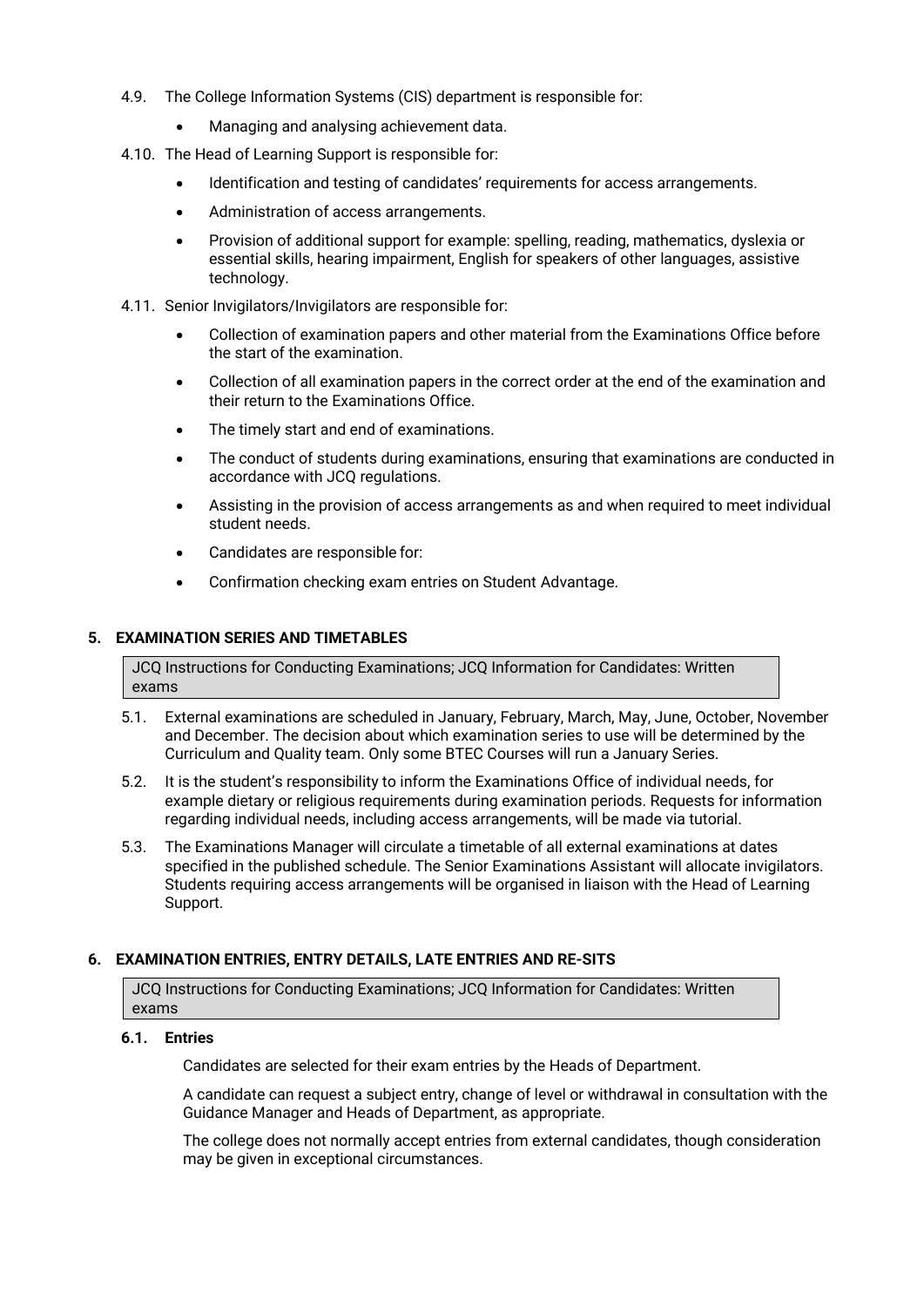The college does not operate as an examination centre for other organisations, other than in the hiring of college facilities.

# **6.2. Entry Details**

All individual candidate statements of entry or individual timetables will be available on Student Advantage, for students to check and confirm, from 1<sup>st</sup> March.

Exam seating timetables will be available for collection from  $1<sup>st</sup>$  May and collection points will be announced prior to this date.

The Examinations Office will accept withdrawals (using the appropriate withdrawal forms), amendments and changes of tier up to the date set by the awarding body.

#### **6.3. Late Entries**

Late entries are authorised by the Heads of Department and Examinations Manager

The deadlines for late entries, amendments and withdrawals are circulated via email to Heads of Department and Guidance Manager and will be displayed on the college website.

The Examinations Manager will accept entry amendments and withdrawals up to the dates set by the awarding bodies. These dates will be published by the exams manager on the college website and communicated to Heads of Departments.

#### **6.4. Re-Sits**

Post Results Services: JCQ and Awarding Bodies Policies, Procedures, Key Dates and Charges

Re-Sit decisions are made in consultation with the course tutor, Examinations Manager and candidate. Application forms are to be completed by the candidate and handed to the exams office. These forms need to be completed and processed before the exam's office internal deadline.

Candidates will receive information about Re-Sit opportunities on receipt of their results and details, including deadlines and costs, will be posted on the college website.

# **7. EXAMINATION FEES**

Post Results Services: JCQ and Awarding Bodies Policies, Procedures, Key Dates and Charges

- 7.1. Registration and exam fees are paid by the college for courses which are part of the student's Study Programme.
- 7.2. Reimbursement of fees will be sought from candidates who fail to sit an examination or meet the necessary coursework requirements without medical evidence or evidence of other mitigating circumstances.
- 7.3. Late entry or amendment fees are paid by whoever is responsible for the need to make the change.
- 7.4. Re-Sit fees are paid by the candidates. See also section 'Re-Sits'.
- 7.5. In cases of financial hardship, students can request help from the Learner Support Fund via the Student Services Manager.

# **8. CANDIDATES**

JCQ Instructions for Conducting Examinations; JCQ Information for Candidates: Written exams

8.1. JCQ rules on candidate behaviour apply at all times; these are published in the Student Examination Guidance notes which are issued to all candidates during tutorial time. This includes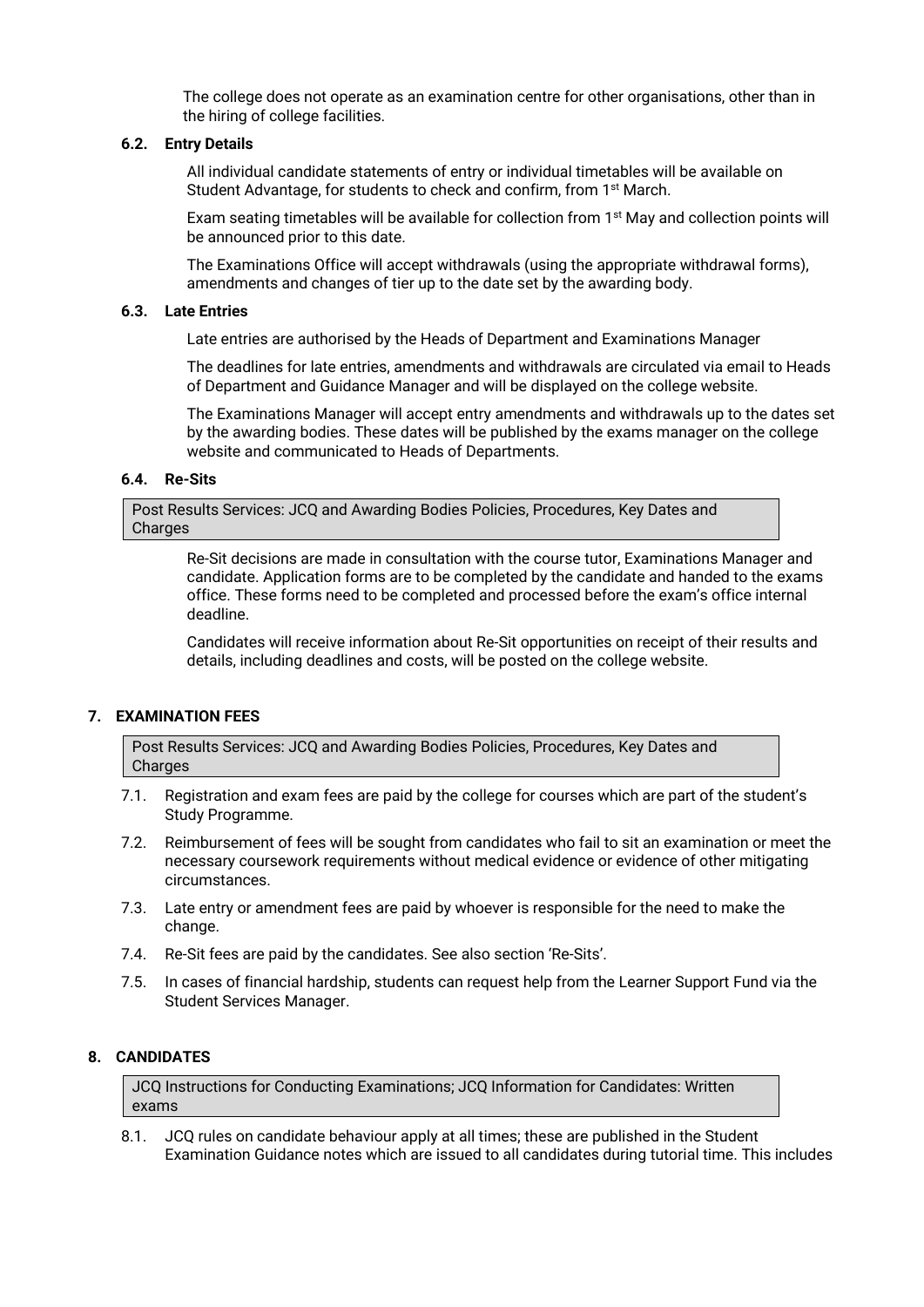rules on the presence of mobile phones and all electronic devices.

- 8.2. Candidates' personal belongings remain their own responsibility and the College accepts no liability for their loss or damage.
- 8.3. Disruptive candidates are dealt with in accordance with JCQ guidelines.
- 8.4. Candidates must not leave the examination room until the end of their examination except for genuine purpose (e.g., to visit the toilet) and must be accompanied by an invigilator. They must return immediately to the examination room.
- 8.5. The Examinations Manager will attempt to contact any candidate who is not present at the start of an examination and deal with them in accordance with JCQ guidelines.

# **9. VERIFYING THE IDENTITY OF ALL CANDIDATES**

JCQ Instructions for Conducting Examinations; JCQ Information for Candidates: Privacy **Notice** 

- 9.1. BHASVIC will ensure to complete the following processes:
- 9.2. Register or enter candidates for an examination or assessment in accordance with the awarding bodies' published procedures for that qualification.
- 9.3. Maintain a Unique Candidate Identifier (UCI) or Unique Learner Number (ULN) for each candidate entered for an examination or assessment and to ensure that the same UCI or ULN is used consistently for the candidate over time to enable aggregation of units and qualifications.
- 9.4. Enter candidates who are on roll at the centre as internal candidates.
- 9.5. All students will be required to wear, and present, their BHASVIC lanyards at the start of an examination.
- 9.6. All students will be given an exam timetable, with a college photo clearly printed on it. The candidate should bring this to with them to each exam they sit. Candidates will not be allowed to sit an exam without their exam timetable.
- 9.7. In case of ex-BHASVIC students returning to complete exams, these candidates will be required to bring photographic identification with them at the start of an exam. Ex-students will be sent an exam timetable with a college photo clearly printed on it and will not be allowed to sit any exams without this timetable.

# **10. CANDIDATES WITH EXAM CLASHES**

JCQ Instructions for Conducting Examinations; JCQ Information for Candidates

10.1. The supervision of escorts, identifying a secure venue and arranging overnight supervision is the responsibility of the Examinations Manager.

# **11. RESULTS**

JCQ Release of Results Policy and Timetable

- 11.1. All individual candidate statements of results received during the course will be distributed during the College day at a time notified to students in advance.
- 11.2. Results will be available on Student Advantage on Results Day.
- 11.3. Statements of results not collected will be posted to candidates' home addresses.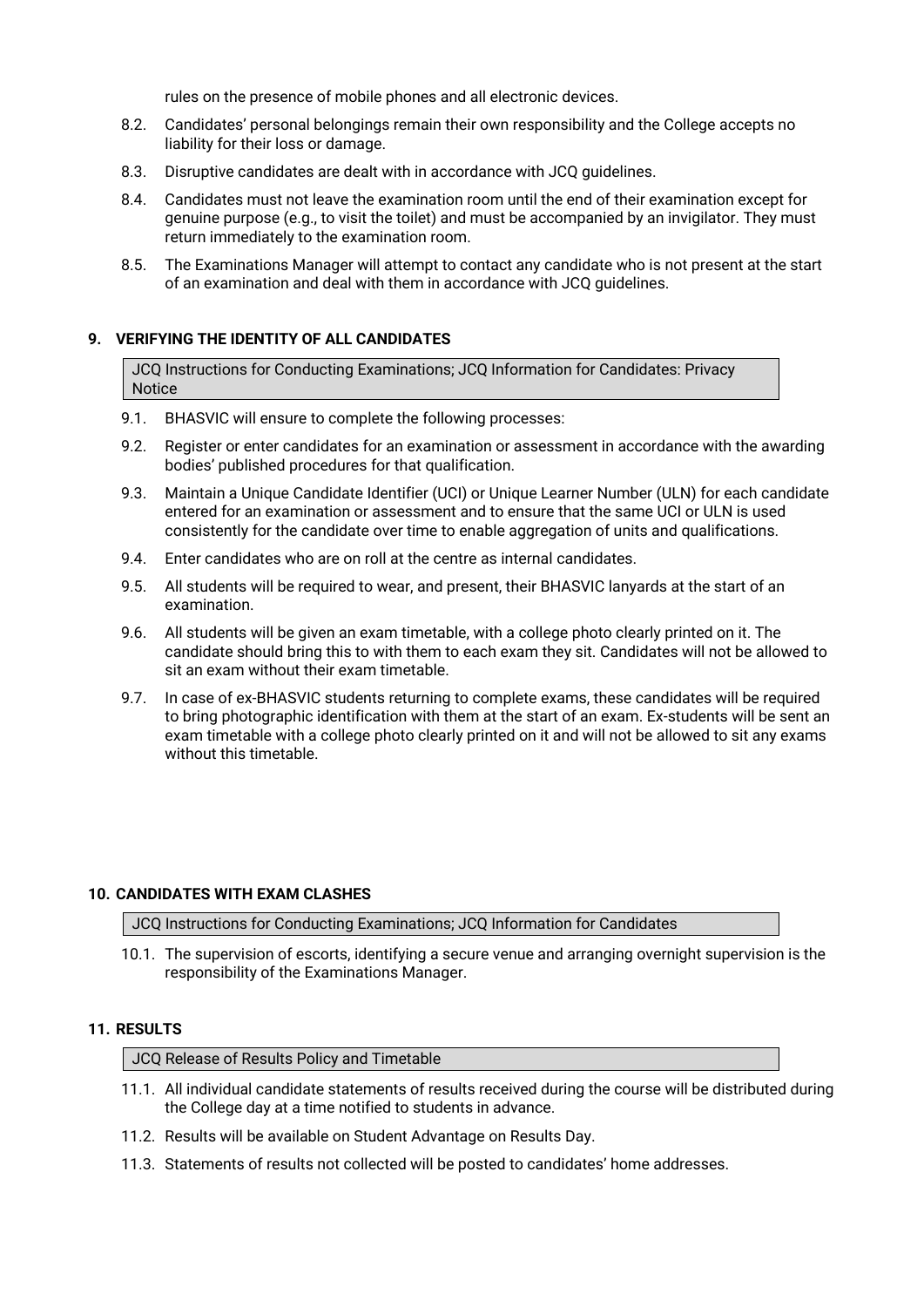# **12. CERTIFICATES**

JCQ Release of Results Policy and Timetable

- 12.1. Certificates will be sent to candidates via signed for postage. The cost for this is taken out of the postage and administration fee paid on admission.
- 12.2. Refer to the college's Student Charges Policy for information about the postage costs made to students for certificates.

#### **13. COURSEWORK**

JCQ Instructions for Conducting Coursework; JCQ Information for Candidates: Coursework

NB: See also the following section – Non-Examined Assessments.

- 13.1. Coursework which is a component of the final grade for a qualification is tightly regulated and must be conducted correctly by the student, staff and college.
- 13.2. Coursework should be given the same respect as written exams, especially in regard to regulations around timetables, submissions and deadlines, feedback to the student from the teacher, plagiarism and student declarations that they are submitting their own work.
- 13.3. To ensure the college and its students follow these rules carefully, the college has a number of administrative systems, including submission of work, release of results and reviews of marks (see Appeals section).
- 13.4. The college is responsible for the setting, supervision, authentication, marking and internal standardisation of coursework.
- 13.5. Awarding Bodies are responsible monitoring the college's dispensing of the duties above and for external moderation and/or marking, where relevant.
- 13.6. Staff responsible for administering, teaching, assessing and standardising coursework are trained by the relevant Awarding Body.

# **14. NON-EXAMINATION ASSESSMENTS**

JCQ Instructions for Conducting Non-Examination Assessments; JCQ Information for Candidates: Coursework; JCQ Information for Candidates: Non-Examination Assessments; JCQ Information for Candidates: on-screen tests

- 14.1. A non-examination assessment is any assessment that is not externally set and taken by candidates at the same time under controlled conditions. This includes internal assessment and externally set/marked practical examinations taken at different times across centres.
- 14.2. The assessments can be divided into three stages to aid clarity: task setting, task taking, task marking.
- 14.3. BHASVIC is committed to ensuring that:
- 14.4. Staff roles and responsibilities with respect to non-examination assessments are clearly defined (see **APPENDIX 1** below).
- 14.5. Non-examination assessments are conducted by staff who have the appropriate knowledge, understanding, and skills.
- 14.6. Assessment evidence provided by candidates is produced and authenticated according to the requirements of the relevant specifications for each subject.
- 14.7. The consistency of internal assessment is assured through internal standardisation as set out by the awarding bodies.
- 14.8. Staff responsible for internal standardisation and/or assessment attend any compulsory training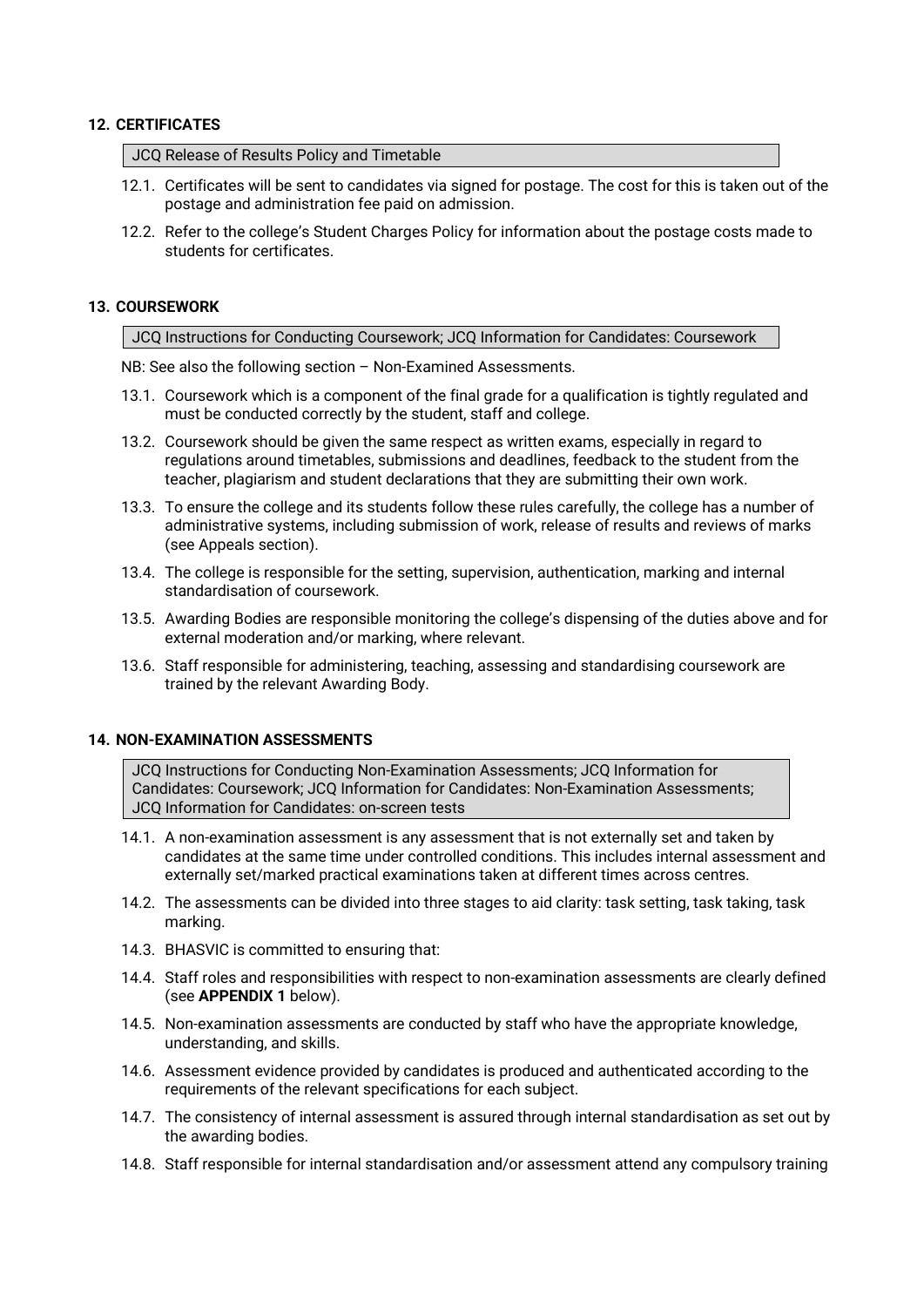sessions.

- 14.9. Non-examination assessments are supervised consistently, fairly, and in accordance with all regulations and standards of the awarding bodies' specifications and BHASVIC's own College Charter.By:
- 14.10.Procedures for planning and managing non-examination assessments are clear and transparent.
- 14.11.Potential risks and problems relating to non-examination assessments are mitigated through planning and decisive action (**APPENDIX 6** below outlines the risks and risk management/mitigations the college has in place to ensure all NEA Assessments take place correctly for candidates).

# **15. LOST COURSEWORK OR OTHER NON-EXAMINED ASSESSMENT MATERIAL**

JCQ Instructions for Conducting Coursework; JCQ Guide to the special consideration process; JCQ Notification of lost centre assessed work

- 15.1. The student has an important responsibility to look after their coursework whilst it is in their hands. Work may be physical media or digital, but both forms can be lost or damaged.
- 15.2. The college and its staff take its responsibility for administering and holding coursework and samples very seriously and has systems to enable student work submissions are looked after and not damaged or lost.
- 15.3. In the event of lost or damaged coursework or other assessment material, the Head of Department for the relevant course will closely follow procedures outlined by the Awarding Body for that particular specification.
- 15.4. If coursework has been seen in an earlier format by a teacher, then there may be opportunities to still submit a grade.
- 15.5. However, all decisions will lie with the Awarding Body, who must be notified. The Awarding Body may require the coursework to be redone and resubmitted, or it may not allow a grade to be awarded (especially where there is no or little evidence of the student's work on the coursework which was monitored by the teacher).

# 16. **EXAM ACCESS ARRANGEMENTS (EAAs) – Definition, Disclosure and Application Deadlines**

JCQ Adjustments for candidates with disabilities and learning difficulties - Access Arrangements and Reasonable Adjustments

| <b>Exam Series</b>       | <b>JCQ Application Deadline</b>    |
|--------------------------|------------------------------------|
| <b>November (GCSE)</b>   | <b>End of Oct/Beginning of Nov</b> |
| <b>January</b>           | <b>Towards end of November</b>     |
| <b>Summer - May/June</b> | <b>Towards end of February</b>     |

# **16.1. Exam Access Arrangements JCQ Application Deadlines**

**16.2.** The college SENDCo will publicise internal deadlines to all staff for referrals ahead of these external deadlines, and the dates are in the college's public, online calendar. Students are reminded about EAAs and the relevant internal and external application deadlines through tutorial.

# **16.3. What happens if a student needs to apply for EAAs after these deadlines?**

• JCQ Access Arrangements and Reasonable adjustments document: *'Applications must be processed and approved before an examination or assessment, no later than the*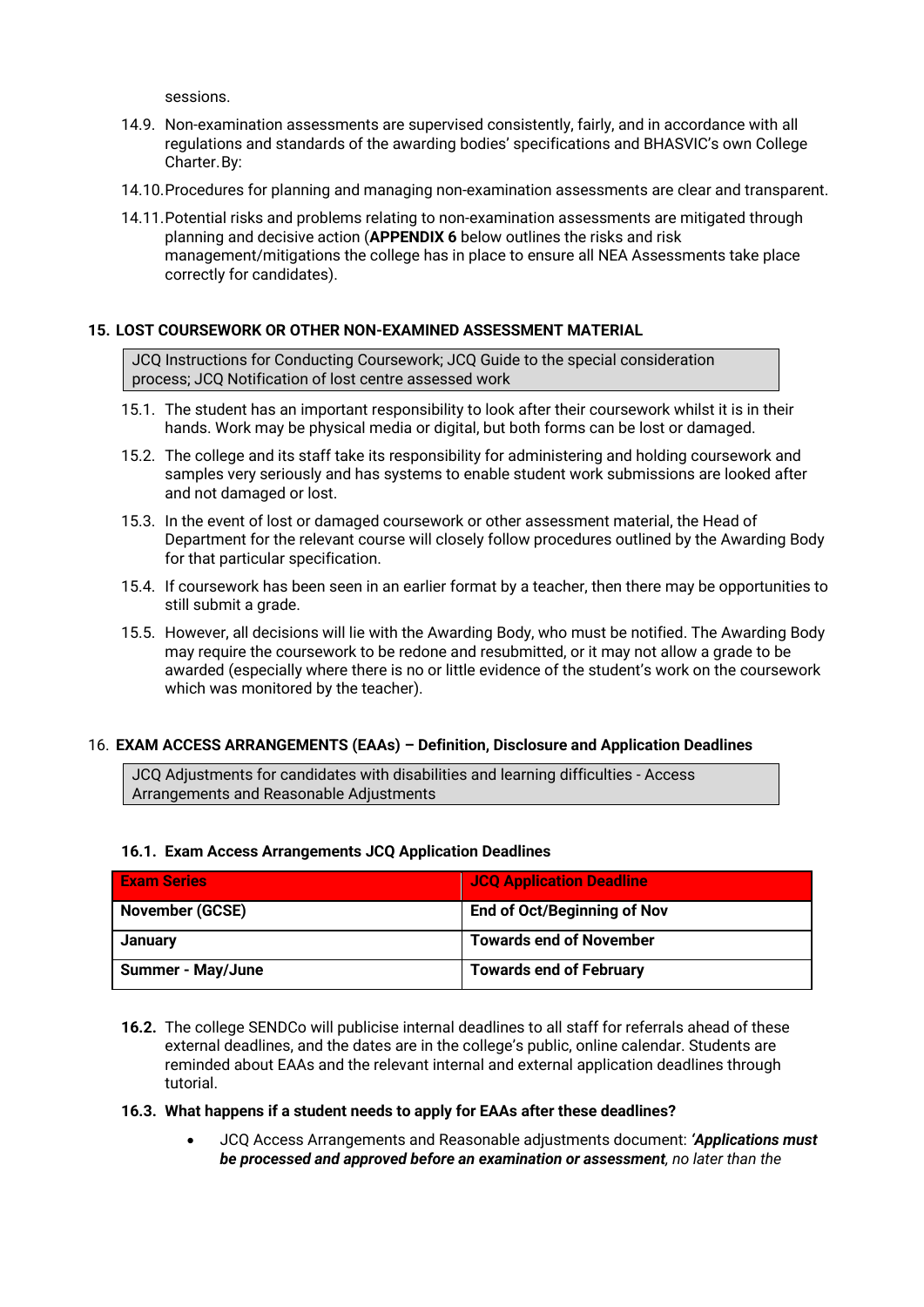*published deadline as above. Late applications on account of a temporary injury or impairment, or a diagnosis of a disability or manifestation of an impairment relating to an existing disability arising after the published deadline are permissible.*'

- However, it is important to note that BHASVIC cannot use an external Educational Psychologist report diagnosing dyslexia to process an EAA JCQ Application. Instead the college staff (teachers, mainly) have to gather evidence over a period of time on the student's ways of working and needs, to then conduct an internal EAA assessment.
- Therefore, applications after the deadlines above are usually just allowed for medical diagnoses such as Autistic Spectrum Condition or temporary injuries.

# **16.4. Defining Exam Access Arrangements (EAAs)**

- Exam Access Arrangements allow students with special educational needs, disabilities or temporary injuries to access the assessment without changing the demands of the assessment. Exam Access Arrangements are pre-examination adjustments for students based on evidence of need and normal way of working. For example, readers, scribes and Braille question papers. Access Arrangements fall into two distinct categories: some arrangements are delegated to the college as the exam centre, others require prior JCQ awarding body approval before they can be put into place.
- The definition of disability under the Equality Act 2010 is having a physical or mental impairment that has a 'substantial' and 'long-term' negative effect on your ability to do normal, daily activities, such as learning. Substantial means more than minor or trivial, e.g. it takes much longer than it usually would to complete a daily task like getting dressed. Long-term means 12 months or more, e.g. a breathing condition that develops as a result of a lung infection.
- Exam Access Arrangements are provided to students for non-examined components, where relevant, and are also provided for internal assessments which echo or mirror the exam experience (for example, mock exams or timed tests).
- Where a student is disabled within the meaning of the Equality Act 2010, all staff involved with exams must ensure that appropriate arrangements and reasonable adjustments are in place to facilitate equal access to exams and assessments for that student.

# **16.5. Disclosing and applying for EAAs**

- The college invites all students who have had previous Exam Access Arrangements to identify their needs at each stage of the Admissions process. If a student identifies their needs, the college requests current relevant medical evidence. If the arrangements are in place due to Special Educational Needs the student will be reassessed on entry by our qualified EAA assessors.
- After the start of the course, any student may identify as needing Exam Access Arrangements to their teachers, personal tutor or other member of staff working with them, who will then refer them to the Additional Learning Support Department (ALS) for potential assessment. College staff may also proactively suggest this assessment for possible ALS needs, in response to their ongoing work with a student.
- All exam access arrangements are recorded on the college CIS system and arrangements are applied for through the JCQ (Joint Council for Qualifications) by the ALS Department, in line with the published JCQ deadline. Please see the table at the top of this section for application deadlines.

# **17. SPECIAL CONSIDERATION**

JCQ Guide to the special consideration process - General and Vocational qualifications

17.1. Special consideration is a post-examination adjustment to a candidate's mark or grade. This is to reflect temporary illness, temporary injury or some other event outside of the candidate's control at the time of the assessment. It is applied when the issue or event has had, or is reasonably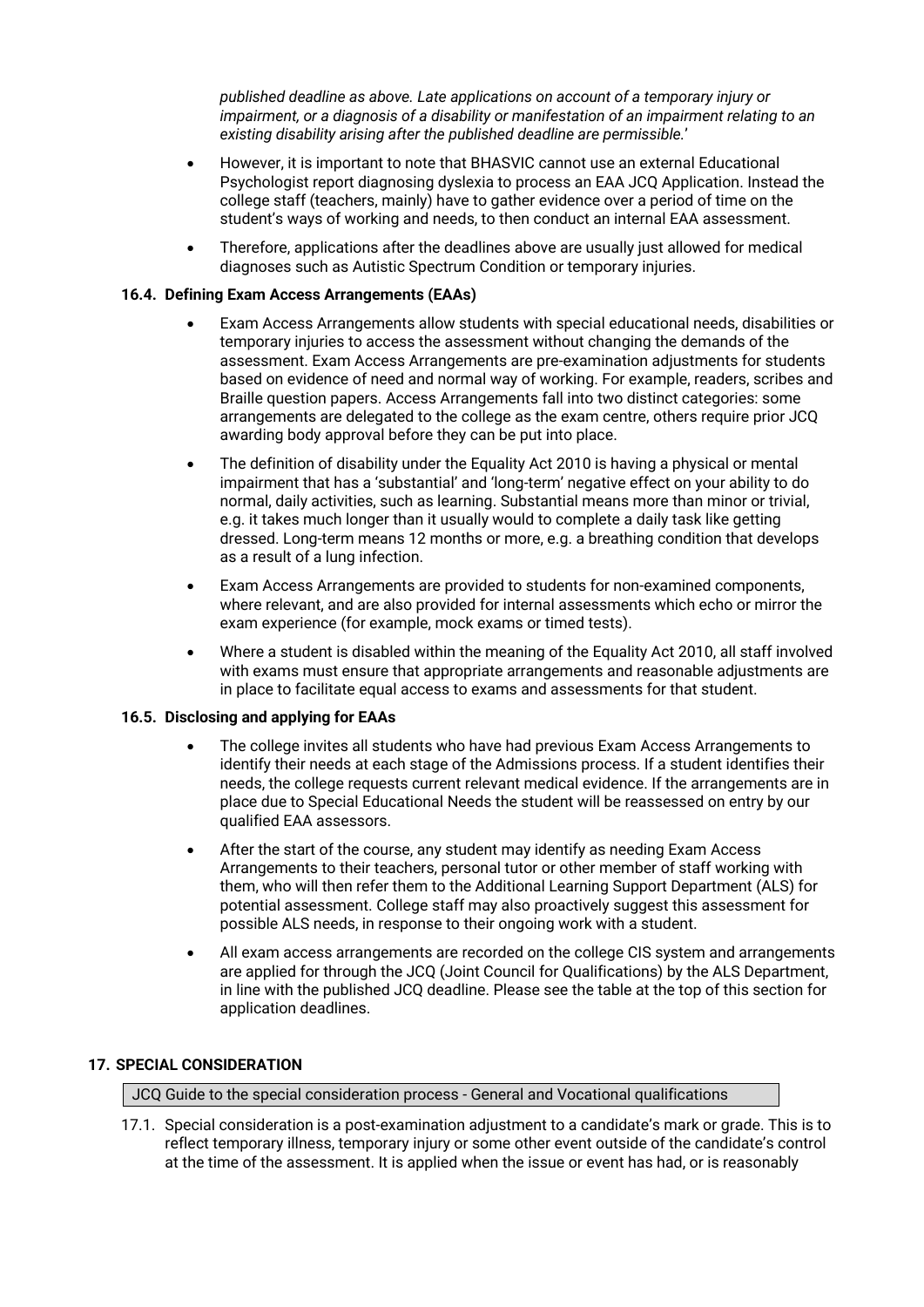likely to have had, a material effect on a candidate's ability to take an assessment or demonstrate their normal level of attainment in an assessment.

- 17.2. Special consideration can go some way to assist a candidate affected by a potentially wide range of difficulties, emotional or physical, which may influence performance in their examinations and assessments. It cannot remove the difficulty faced by the candidate. This means that there will be some situations where candidates should not be entered for an examination. This is because only minor adjustments can be made to the mark awarded. To make larger adjustments would jeopardize the standard of the examination.
- 17.3. All examinations measure what a candidate knows and can do. The overall grade(s) awarded must reflect the level of attainment demonstrated in the examination(s) and assessment(s). The grades awarded do not necessarily reflect the candidate's true level of ability if attainment has been considerably affected over a long period of time.
- 17.4. Where long term circumstances have prevented the candidate from reaching the competence standards, it may not be possible to make an adjustment.
- 17.5. It is the candidate's responsibility to notify the Examinations Manager of a Special Consideration request. It is not the responsibility of the teacher or any other staff member to do so.
- 17.6. A candidate must notify the invigilator if they are too ill to sit an examination or are taken ill during the examination itself.
- 17.7. The candidate must support any special consideration claim with appropriate evidence within five days of the examination.
- 17.8. The Examinations Manager will ensure that a completed special consideration form is sent to the relevant awarding body within 7 days of the examination.
- 17.9. Special consideration decisions are made by the Awarding Body the college and the candidate submit evidence and the college can advise as to whether the request is likely to meet a threshold for any adjustment, but the final decision must rest with the candidate as to whether to submit. Verifiable evidence will be required by the Awarding Body, such as hospital letters, legal notices, etc.
- 17.10.Special consideration will normally be given by applying an allowance of additional marks to each component affected within a specification. The size of the allowance depends on the timing, nature and extent of the illness or misfortune. The maximum allowance given will be 5% of the total raw marks available in the component concerned, including coursework/non-examination assessment.
- 17.11.Candidates will be eligible for special consideration if they have been fully prepared and have covered the whole course but performance in the examination, or in the production of coursework or non-examination assessment, is materially affected by adverse circumstances beyond their control. These include:
	- temporary illness or accident/injury at the time of the assessment.
	- bereavement at the time of the assessment (where whole groups are affected, normally only those most closely involved will be eligible).
	- domestic crisis arising at the time of the assessment.
	- accidental events at the time of the assessment such as serious disturbance during an examination, particularly where recorded material is being used, being given the wrong examination paper, being given a defective examination paper, failure of practical equipment, failure of materials to arrive on time.
	- failure by the centre to implement previously approved access arrangements for that specific examination series.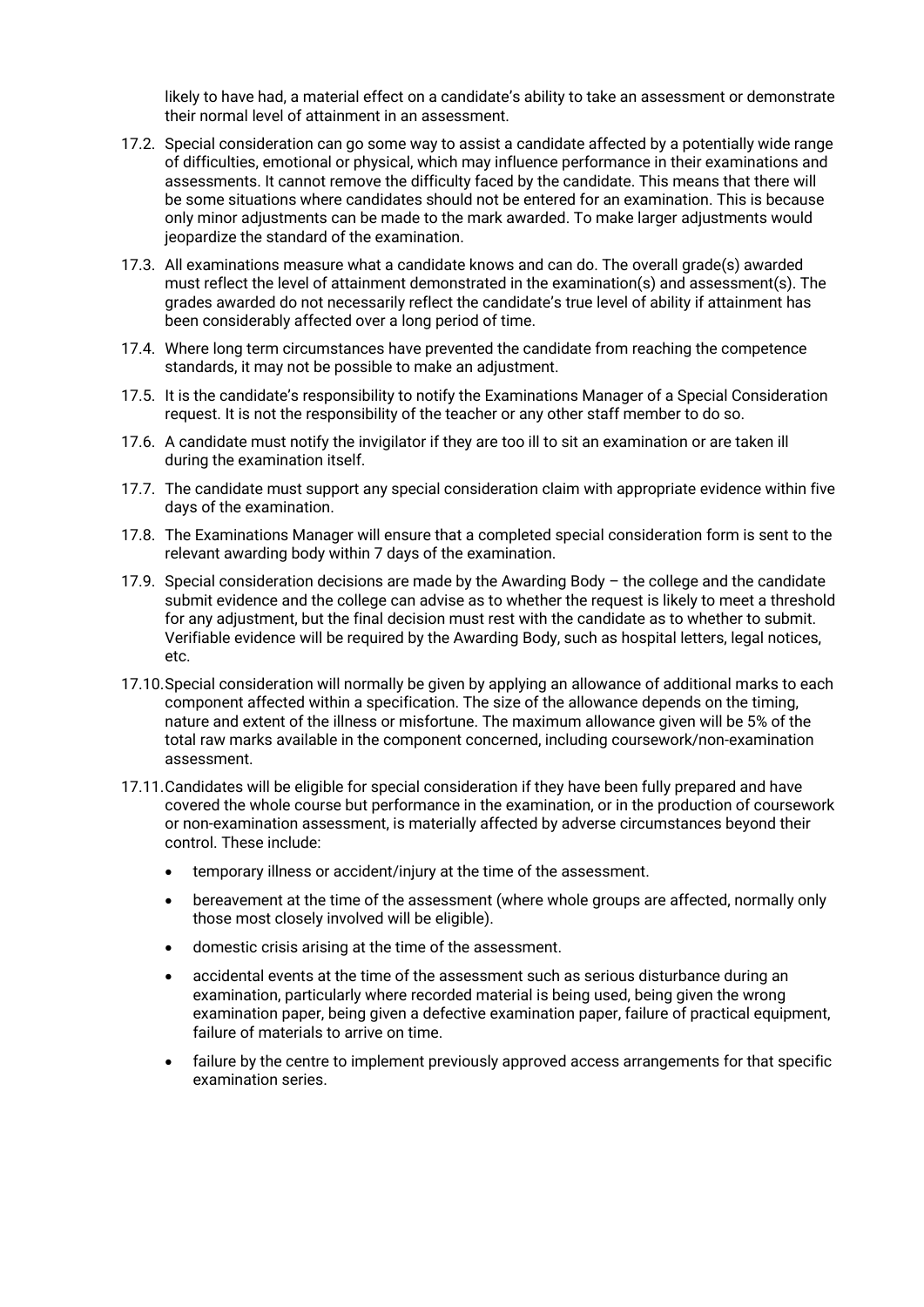#### **18. APPEALS**

JCQ Guide to the awarding bodies' appeals processes - For the attention of heads of centre, senior leaders within schools and colleges and teaching staff

- 18.1. You can ask the college to get a result looked at again this is called requesting a review.
- 18.2. Appeals take broadly two forms:
	- A. Reviews for coursework and non-examination assessments (which are usually marked and standardised by college staff) are called 'internal reviews'. Where college staff assess student work on behalf of the awarding body, this is called 'Centre-Assessed Marking'.
	- B. Reviews for exam results (which are marked by examiners for the relevant Awarding Body) are called Enquiry After Results (or EARs).
- 18.3. A review of centre-assessed marks can be requested by the student. The procedures for this are outlined in **APPENDIX 2**, below.
- 18.4. Appeals to the college can be about:
	- A. a particular mark (review of marking)
	- B. policy, process or procedure (malpractice or maladministration)
- 18.5. Normally, a review of marking can lead to a grade going down as well as up.
- 18.6. The college will endeavor to identify, correctly resolve and learn from any appeals which identify **malpractice** (for example, bias, prejudice or breaches of conduct by staff) or **maladministration** (for example human error in marking, handling grades or accidentally missing/omitting relevant student or assessment evidence).
- 18.7. If, following the outcome of an appeal, the student is not satisfied with the outcome, the college can make an appeal to Ofqual (if it disagrees with the outcome of the appeal made to the Awarding Body) or the student can contact Ofqual to make a complaint (if the college believes the outcome of the appeal was correct).
- 18.8. Awarding bodies accept appeals in relation to three areas of their work. These are:
	- 1. Appeals against results (ie the assessment judgement was incorrect)
	- 2. Appeals against malpractice decisions (eg the assessment or procedures were unfair, inappropriate or discriminatory)
	- 3. Appeals against decisions made in respect of access arrangements, reasonable adjustments and special consideration (eg student circumstances were not correctly or appropriately taken into account)
- 18.8. In addition, some other administrative decisions, such as in cases of missing scripts or coursework, may be
- 18.9. subject to review by Awarding Body officers.
- 18.10.Appeals procedures do differ considerably depending on the course, awarding body and specific mark being appealed.
- 18.11.The college and Awarding bodies may charge a fee for each stage of an appeal against the outcome of a clerical re-check, a review of marking or a review of moderation. Details of these fees can be obtained from the awarding body concerned. The fee will be refunded/waived if the appeal is upheld.
- 18.12.The college will provide information to students about appeals processes and reviews of marks when students receive their results (and in some cases, such as with coursework, as a routine aspect of the delivery of the course).

#### 18.13.**Reviews of Results**

• Enquiries about results for general qualifications may be requested by teaching staff or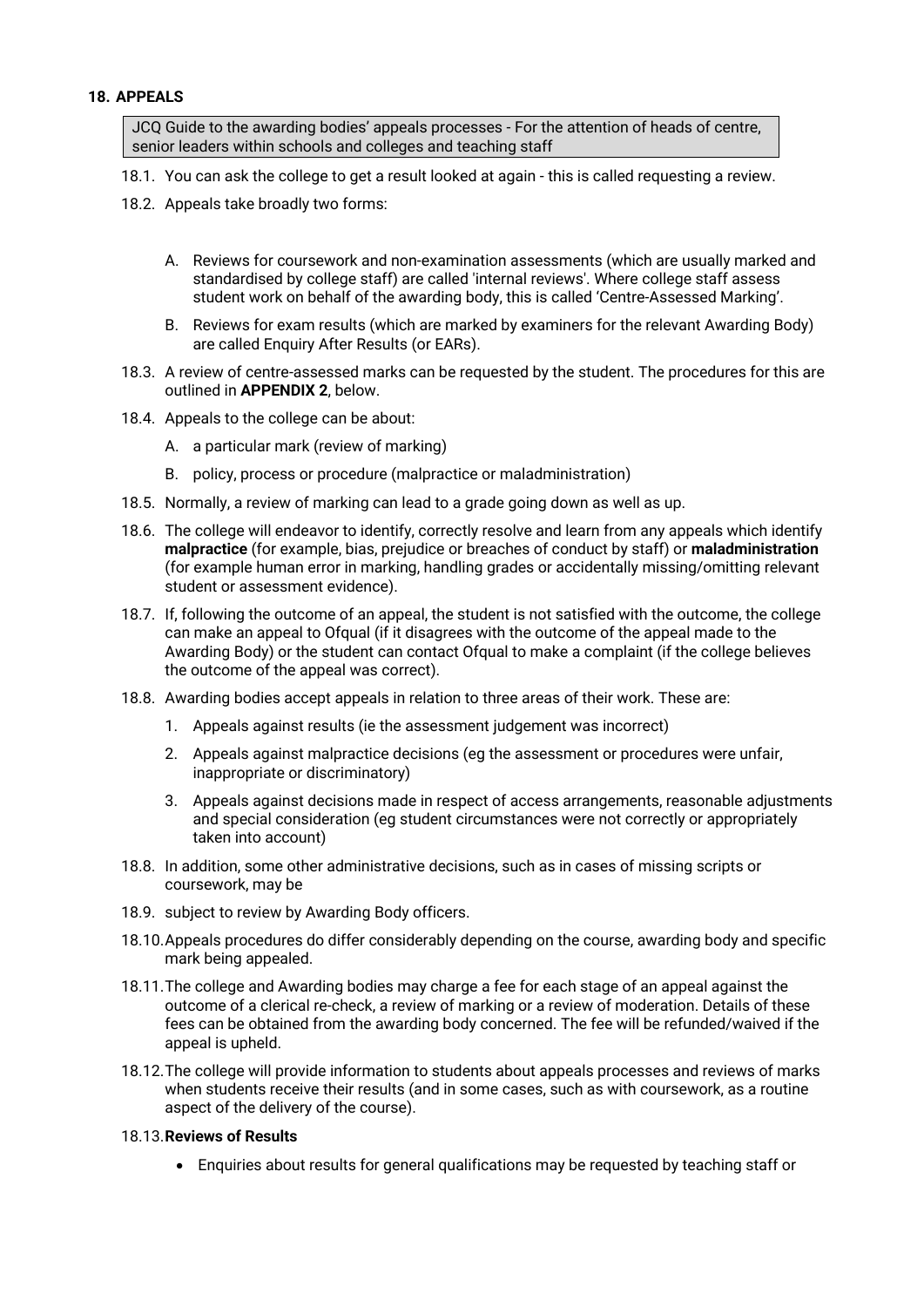candidates if there are reasonable grounds for believing there has been an error in marking.

- Students must liaise with the Examinations Department if a review of marking is requested. Students must organise payment for review of marking at the time of making the request.
- 18.14.**Access to Scripts** (Applicable to General Qualifications Only)
	- After the release of results of general qualifications, candidates may ask the Examinations Office staff to request the return of scripts.
	- If a result is queried, the Examinations Office, after consultation with teaching staff where possible, may request a review of marking.
	- Heads of Department may also request scripts for investigation or for teaching purposes, once approval from Faculty Heads or the Vice Principal (Assistant Principal Quality and Curriculum) has been received. It is essential that candidates also give their permission before scripts are requested.

# **19. MALPRACTICE (cheating, plagiarism, etc)**

JCQ General and Vocational Qualifications Suspected Malpractice in Examinations and Assessments Policies and Procedures; JCQ require heads of centres to report to the relevant awarding body all alleged, suspected or actual incidents of malpractice involving candidates, teachers, invigilators or other administrative staff; Plagiarism: JCQ Plagiarism in Assessments - Guidance for Teachers/Assessors

- 19.1. The college, as an accredited exam centre (and an accredited assessor for relevant qualifications) has a duty to keep watch for, prevent, investigate, identify and report any incidences of malpractice.
- 19.2. Consequences of malpractice can be grave for individuals and institutions:
	- The college would jeopardize its accredited status, leading to grave implications for current and future students to take exams and other assessments on site and as part of courses delivered.
	- If a member of staff at the college is involved in malpractice, this may lead to an investigation and can affect contract of employment and/or approval for work by professional bodies.
	- If students at the college is involved in malpractice, this may lead to the withholding of all grades for all qualifications studied by that student for that year.
- 19.3. Cases of malpractice are extremely rare due to the college's culture and community values.
- 19.4. Malpractice can occur and sanctions applied whether the malpractice was intentional or unknowing.
- 19.5. The staff at the college take care and lengths to ensure students understand the strict conduct required for all examinations and assessments, so that they are not tempted or commit malpractice unknowingly.
- 19.6. Malpractice can most easily occur, if care isn't taken, in these two areas:
	- A. **Plagiarism** (unacknowledged or unreferenced copying from texts whether these are in print, on the internet or pieces of work previously submitted for assessments by others. Text can be copied by being memorised and reproduced.)
	- B. **Inappropriate equipment taken into an exam** (for example, a phone or digital device)
- 19.7. To ensure the college supports all members of its community to avoid malpractice, it will use a range of methods, including:
	- Keeping all students, staff and other stakeholders well-informed of rules, regulations, systems and policies
	- Staff vigilance around student progress and performance, behaviours and work submissions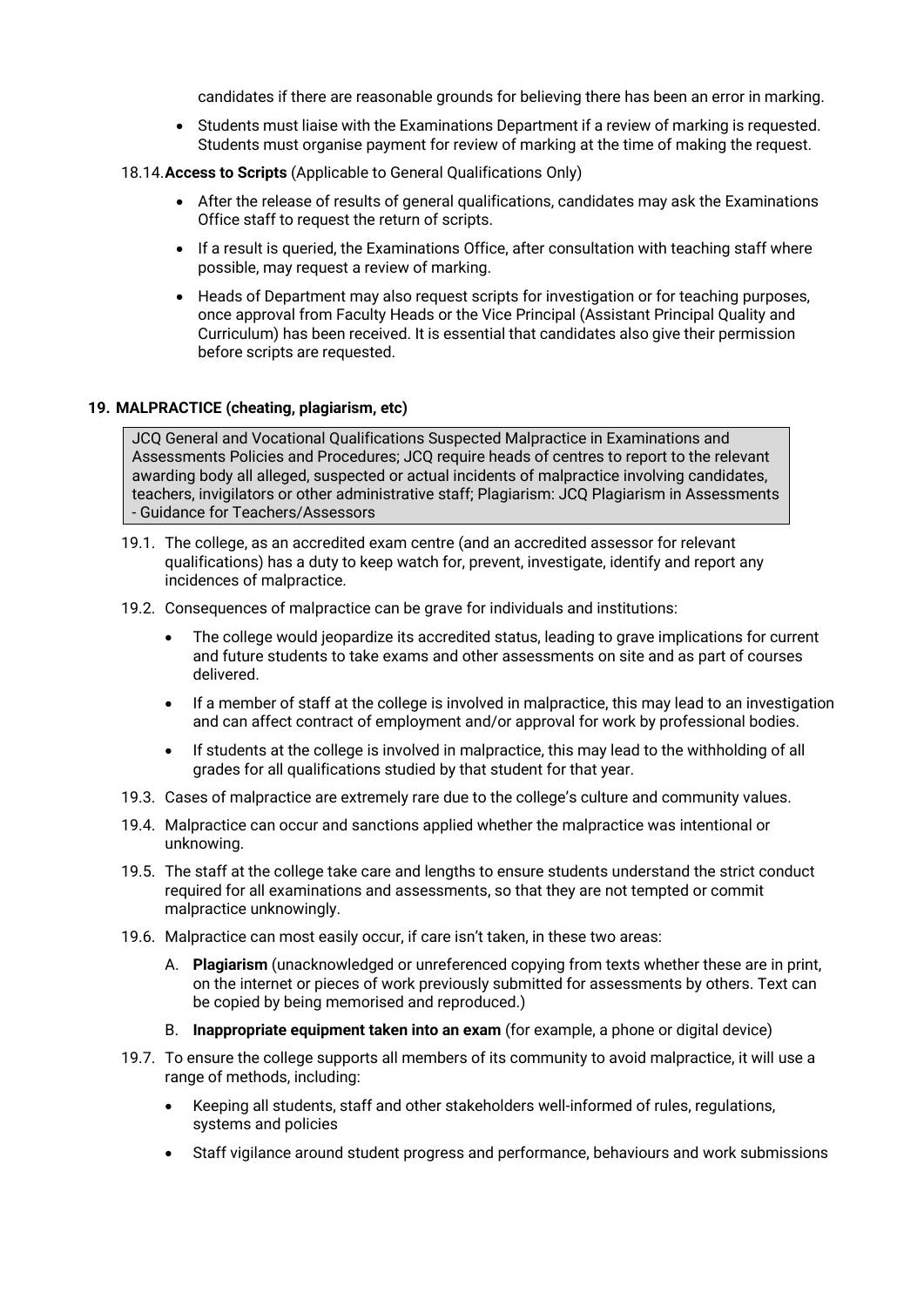to keep watch for malpractice

- Use of technology to prevent and identify
- Foster our community culture of fairness and equality and develop the value of integrity and honesty within individuals.
- Report all identified incidences of malpractice and adapt systems and policies to close gaps and opportunities where it can occur
- 19.8. See **APPENDIX 4** below for managing incidents of plagiarism.

# **20. EXAMS ARCHIVING**

- 20.1. Under GDPR and Data Protection compliance, this policy records the care regimen for the different kinds of records and information held by the exams office.
- 20.2. **APPENDIX 5: Exams Archiving Procedures**, below, provide an extensive list and includes naming of this information. records, the retention period and the action required at the end of that period, including the method of disposal.

# **21. MANAGING INVIGILATORS AND EXAMINATION DAYS**

#### JCQ Instructions for Conducting Examinations

#### **21.1. Managing Invigilators**

- The Examinations Manager is responsible for organising the recruitment of invigilators.
- The HR Department will organise clearance with the Disclosure and Barring Service (DBS) for new invigilators as required; DBS fees for securing such clearance are paid by the College.
- The Examinations Manager is responsible for ensuring that invigilators are timetabled and given full induction and instruction.
- Invigilators' rates of pay are set by the College in accordance with the College's pay policy.

# **21.2. Examination Days**

- The Examinations Manager is responsible for booking all examination rooms after liaison with other users.
- The Examinations Manager will make the question papers, other examination stationery and materials available for the invigilators prior to each examination. The Estates Department is responsible for setting up the allocated rooms as requested by the Exams Office.
- The Senior Invigilator will start all examinations in accordance with JCQ guidelines.
- The Examinations Manager will arrange specific equipment as required in liaison with the Additional Learning Support and relevant Curriculum Departments.
- Subject staff must not be present in the exam rooms, unless requested by Senior Members of centre staff. Senior Members of centre staff must not provide advice and guidance with regard to the completion of the examination. They must not comment on the question paper or advise on which sections of the paper and which particular questions should be attempted.
- Examination papers must not be read by subject teachers or removed from the examination room before the end of an examination session. Papers will be available for collection by Heads of Department at the end of the examination session.
- Practical examinations (such as orals, performances, sports or arts), are administered in a variety of ways according to the nature and length of these assessments. Curriculum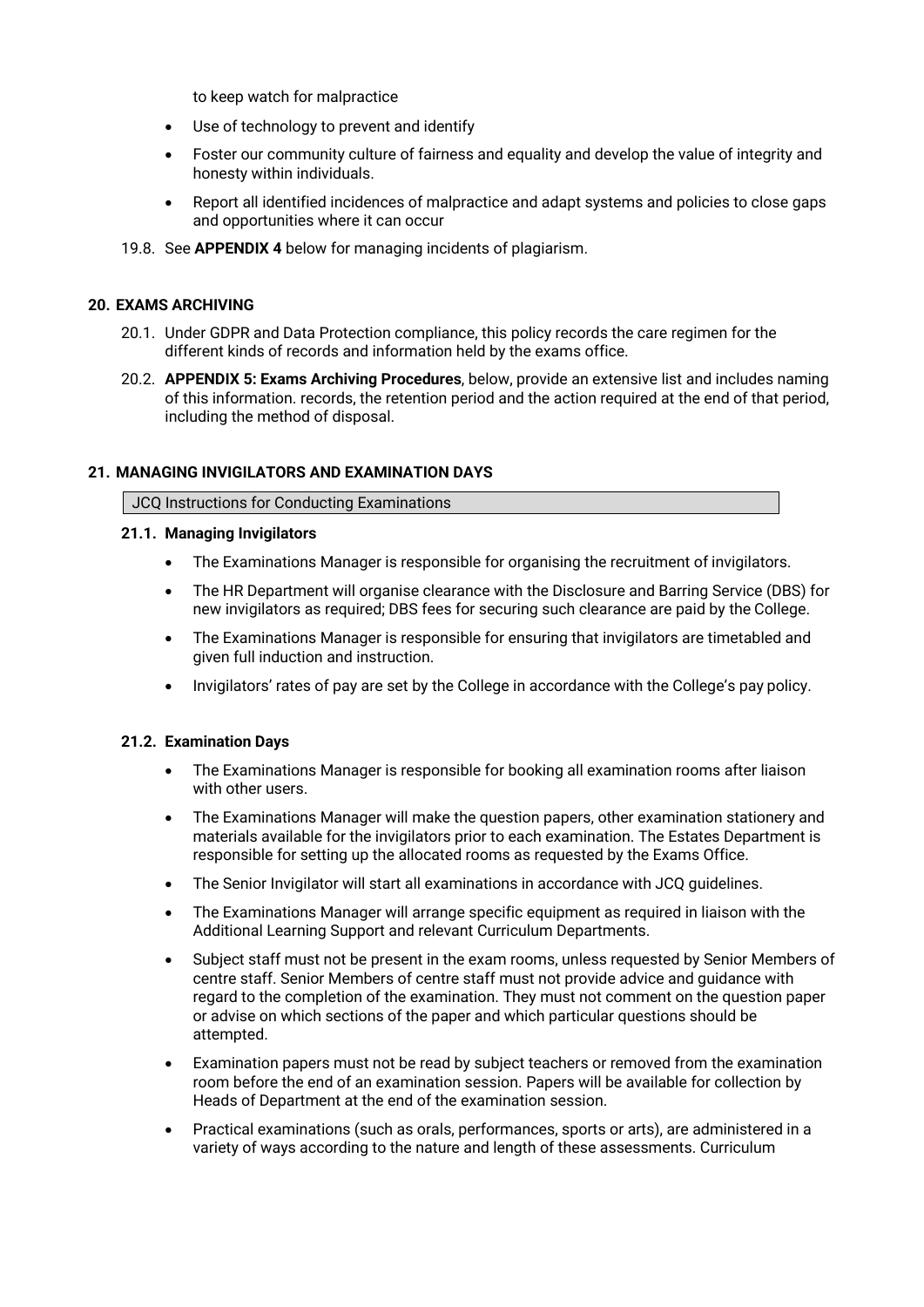Departments and the Exams Office will liaise closely on ensuring the correct conduct of all such practical exams.

# **22. EMERGENCY EVACUATION FOR EXAMS**

- 22.1. An emergency evacuation is required where it is physically unsafe for candidates to remain in the exam room or where there is a (potential) threat to their physical safety. This might include a fire in the exam room, the continuous fire alarm sounding to warn of fire in the same building, a bomb alert, or any situation the Senior Invigilator judges to pose a threat to the candidates.
- 22.2. In exceptional situations, where candidates might be severely disadvantaged or distressed by remaining in the exam room, the emergency evacuation procedure may also need to be followed. This might include situations where there is severe disruption in the exam room, for example a serious illness of a candidate or invigilator. In these cases, responding to the immediate need of the situation may take precedence over protecting the candidates from emotional distress.
- 22.3. Exam staff are prepared for the possible emergency evacuation of exam rooms.
- 22.4. See **APPENDIX 3** below for staff responsibilities relevant to emergency evacuation for exams.

# **23. MONITORING AND REVIEW OF THIS POLICY**

- 23.1. This policy and its procedures will be reviewed and approved annually (or earlier if significant changes are needed) by the Principal, as Head of Centre prior to publication on the college's website.
- 23.2. Detailed review and approval is delegated to the Deputy Principal, as the senior post holder with responsibility for curriculum and assessment.
- 23.3. Significant incidences and occurrences within the scope, roles and responsibilities of this policy will be reported to the Senior Management Team (for example, external changes to exam timetabling or incidences of malpractice or maladministration by staff).

Approved: July 2021

James Moncrieff, Deputy Principal

# **24. RELATED DOCUMENTS**

Please note, as an education provider specialising in Study Programmes made up of nationally accredited qualifications, all college policies relate to the Exams and Assessment Policies and Procedures. However, notable relating college policies are:

- All external and statutory documents, primarily from JCQ, are indicated at the start of relevant sections, in a box under the section heading. These documents are also updated annually so the documents are not hyperlinked: instead titles are given and the most up-to-date version can be searched for online.
- Acceptable Use of the College IT Policy Students
- Complaints Policy
- Data Protection Policy
- Data Retention Policy
- Equality, Diversity and Inclusivity Policy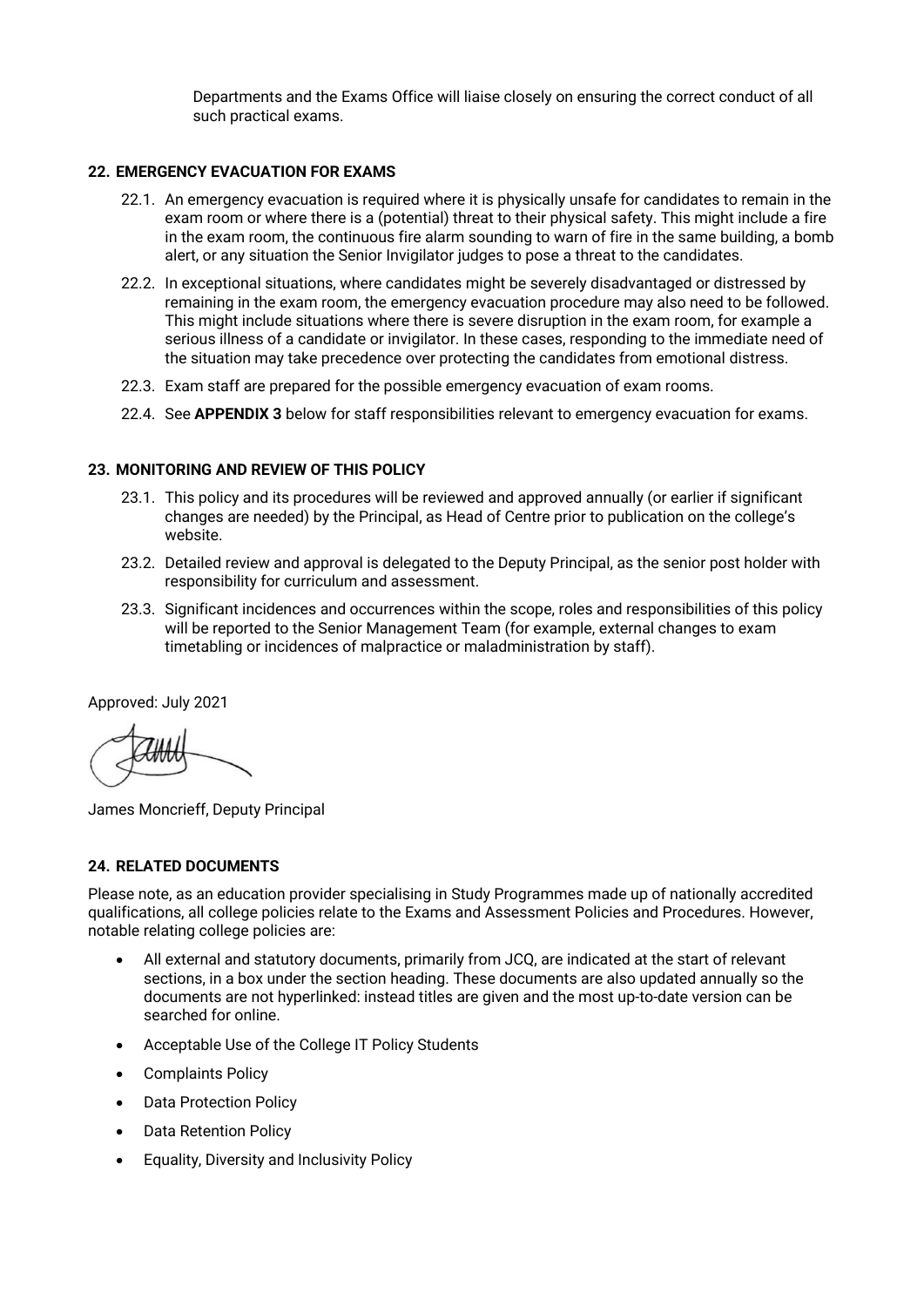- Health and Safety Policy
- SEND Policy
- Student Behaviour Policy
- Student Charges Policy
- Student Financial Support Policy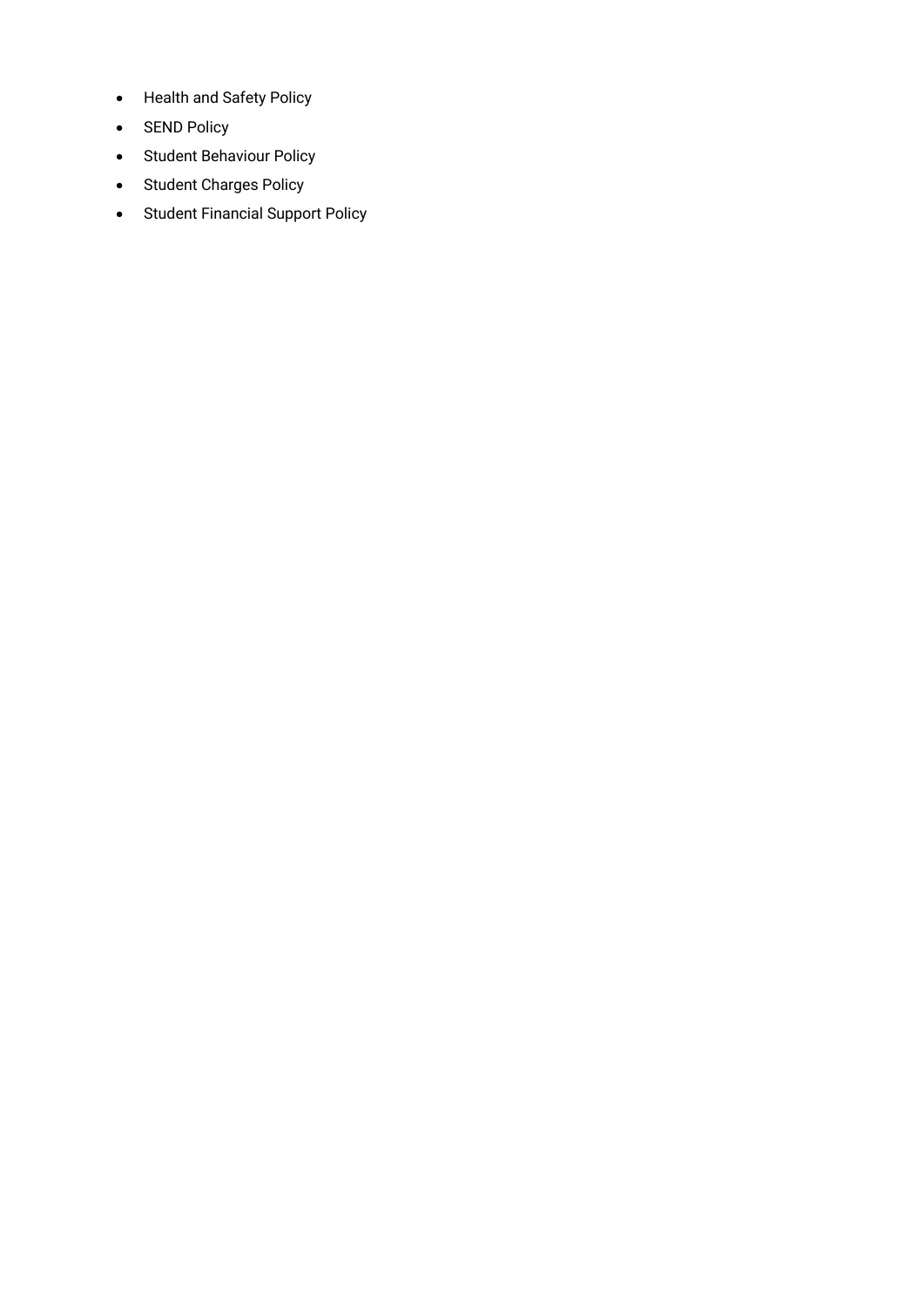#### **APPENDIX 1: Non-Examination Assessments - Staff Responsibilities**

#### **Outline of Staff Responsibilities**

#### **Head of Centre and Senior Management Team**

- Ultimately accountable for the safe and secure conduct of non-examination assessments.
- Ultimately accountable for ensuring non-examination assessments comply with JCQ guidelines and awarding bodies' subject-specific instructions.
- Ultimately accountable for the internal appeals procedure clearly detailing the steps to be followed by candidates (or their parents/carers) appealing against internally assessed marks

#### **Head of Department**

- Stay apprised of crucial dates by checking the awarding body's specification and ensure that all agents - the exams office, teachers, students - have enough time to prepare for non-examination assessments.
- Ensure standardisation amongst the teachers assessing the unit.
- Ensures there is sufficient supervision to ensure the work a candidate submits is their own
- Ensure that individual teachers understand their responsibilities with regard to the non-examination assessment.
- Ensure that individual teachers understand the requirements of the awarding body's specification and are familiar with the relevant teachers' notes, and any other specific instructions.
- Responsibility for task setting by making a selection from a number of possible tasks provided by the awarding body.
- Where appropriate and permitted, by developing new assessment tasks or contextualizing the awarding body assessment tasks to meet local circumstances, in line with awarding body specifications and control requirements.

#### **Teachers**

- Understand and comply with JCQ guidelines and awarding bodies' subject specific instructions.
- Provide the exams office with details of all unit codes for non-examination assessments.
- Obtain confidential materials/tasks set by awarding bodies in sufficient time to prepare for the assessment(s) and ensure that such materials are stored securely at all times.
- Supervise assessments (at the specified level of control). Undertake the tasks required under the regulations, only permitting assistance to students as the specification allows.
- Ensure that students and supervising teachers sign authentication forms on completion of an assessment.
- Mark internally assessed components using the mark schemes provided by the awarding body. Submit marks through the Exams Office to the awarding body when required, keeping a record of the marks awarded.
- Retain candidates' work securely between assessment sessions (if more than one).
- Post-completion, retain candidates' work securely until the closing date for enquiries about results. In the event that an enquiry is submitted, retain candidates work securely until the outcome of the enquiry and any subsequent appeal has been conveyed to the centre.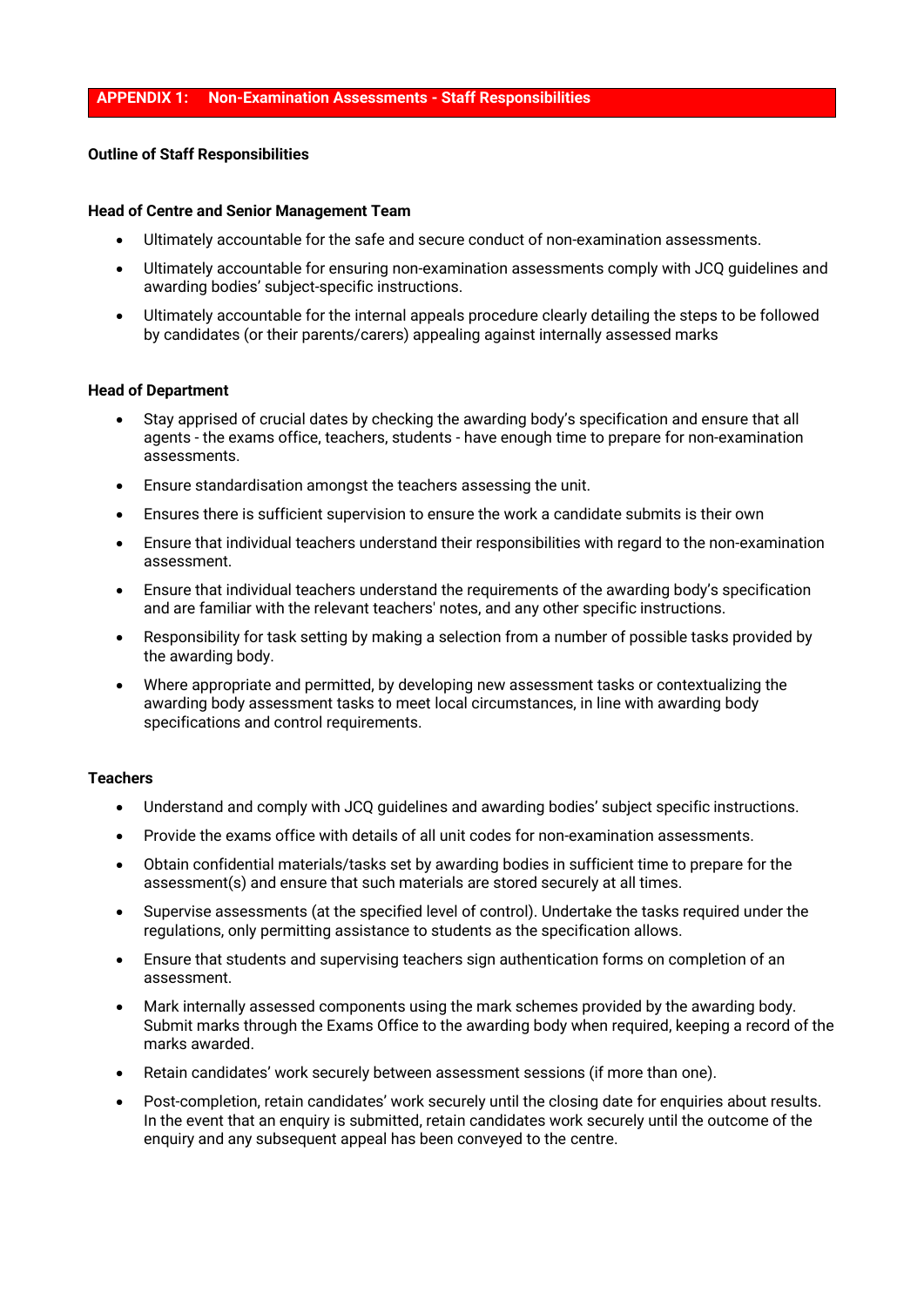• Ask the appropriate special educational needs coordinator (SENCO) for any assistance required for the administration and management of access arrangements

# **Exams Office (Melissa Gibbon)**

- Enter learners for all components before the awarding body deadline.
- Where confidential materials are directly received by the Exams Office, to be responsible for receipt, safe storage and safe transmission, whether in CD or hard copy format.
- Download and distribute marksheets for the use of teaching staff, and collect/send them to awarding bodies before deadlines.
- Inputs and submits marks online via the awarding body secure extranet site, keeping a record of the marks submitted to the external deadline
- Where this is to be done by subject teachers, confirms with subject teachers that marks have been submitted to the awarding body by the deadline
- Learning/Study Support (Linda Lab)
- Ensure access arrangements have been applied for.
- Work with teaching staff to ensure requirements for support staff are met.

#### **I.T. Department**

• Where work is stored electronically, ensures appropriate arrangements are in place to restrict access between session.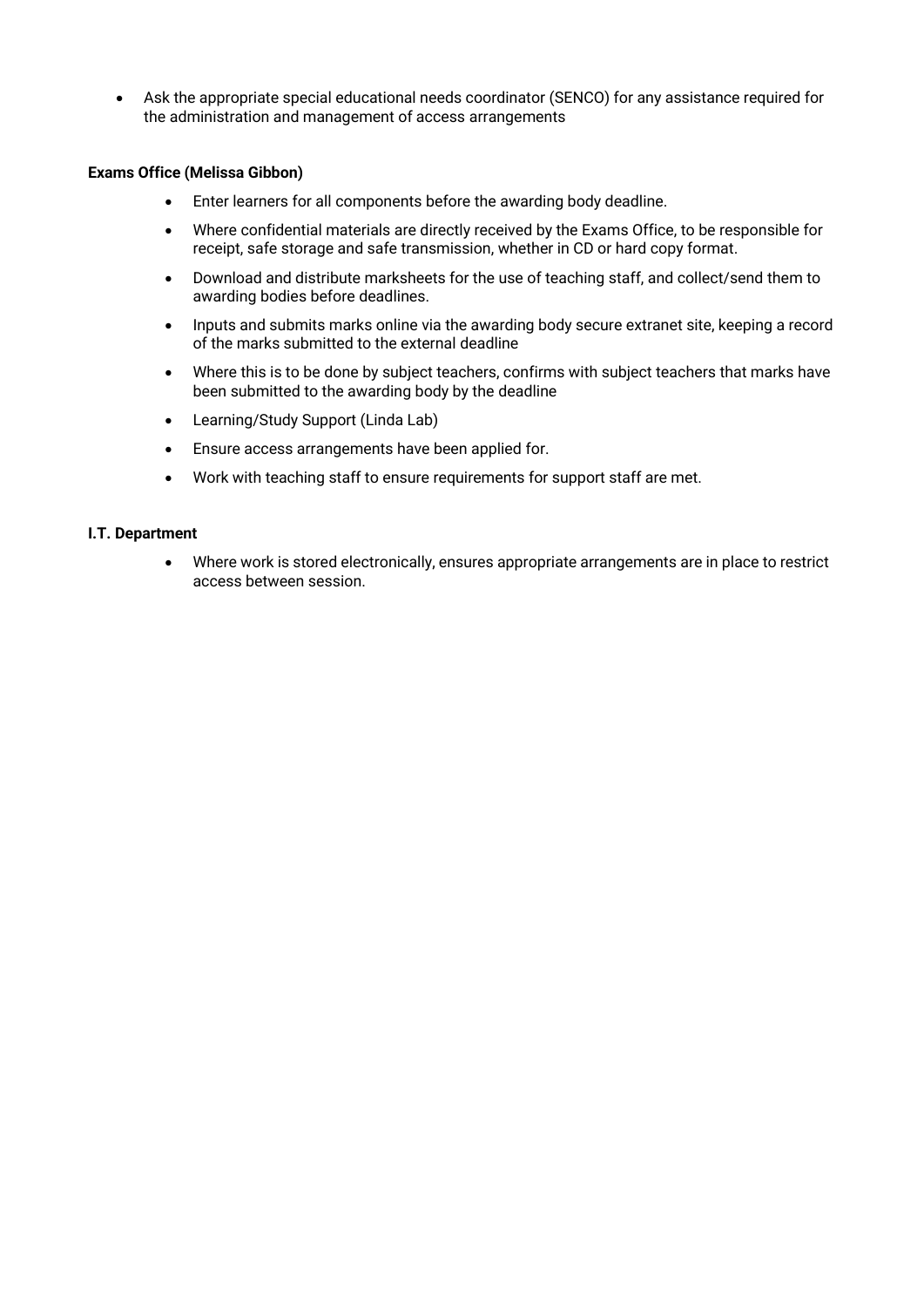# **APPENDIX 2: Review of Centre-Assessed Marks Procedures**

As an approved assessment and examinations centre, BHASVIC is required to have a written appeals procedure relating to centre-assessed non-examined assessments (often referred to as coursework).

Each Awarding Body specifies detailed policies, procedures and criteria for the delivery and assessment of non-examined assessments. Awarding bodies must also moderate the centre-assessed marks and the final judgement on marks awarded is that of the Awarding Body. Appeals against matters outside the College's control will not be considered in the procedures and the Awarding Body's complaints procedures should be followed.

Should the outcomes of the following procedures identify any college irregularity to light (malpractice or maladministration), the Awarding Body will be informed immediately and the college will take steps to address the issues so that they do not recur.

After candidates' work has been internally assessed, it is moderated by the awarding body to ensure consistency in marking between centres. The moderation process may lead to mark changes. This process is outside the control of the college and is not covered by this procedure.

As part of this procedure, students must be told the mark given by the college for a centre assessed component/unit. This applies to A Level, AS Level, GCSE and EPQ qualifications. This requirement is to enable students to request a review of the college's marking prior to the marks being submitted to the Awarding Body, should they wish to do so, and will trigger the operation of a fair review process.

In accordance with the **JCQ General Regulations for Approved Centres**, BHASVIC is committed to ensuring:

- The effective use of the internal standardisation process to ensure that all teachers are confident in correctly and accurately applying the marking standard. Exemplar material and any guidance provided by the awarding body will be used. This should help to prevent marking errors and avoid students requesting a review of the mark awarded by the centre.
- Internal assessments/controlled assessments are conducted by staff who have the appropriate knowledge, understanding and skills.
- Internal assessments/controlled assessments are conducted according to the procedures prescribed by the relevant Awarding Body.
- Assessment evidence provided by students is produced and authenticated according to the requirements of the relevant Specifications for each subject.
- Course teams' and departments' regular representation and internal cascading of training provided by the Awarding Bodies.
- Staff responsible for internal standardisation and/or assessment attend relevant internal training sessions.

There are two ways in which a student may wish to appeal their non-examined assessment:

- A. **Route A** Appealing about the marks given
- B. **Route B** Appealing or raising concerns about the way in which the assessment was conducted by the college

# **Route A: Appealing a Centre Assessed Mark**

- 1. BHASVIC will inform students of their marks at least two weeks prior to final submission of the marks to exam boards, to allow time for requests and reviews to take place. Notification of marks may be by word of mouth to the student from their teacher, or it may be via the college's information systems.
- 2. Having been told the mark for the non-examined assessment, the student should, in the first instance, contact their teacher to discuss their concerns. The teacher will explain the marking processes, standardisation, ways in which marks are quality assured in the department and provide the student with an indication of the significance of the marks in respect of the student's progress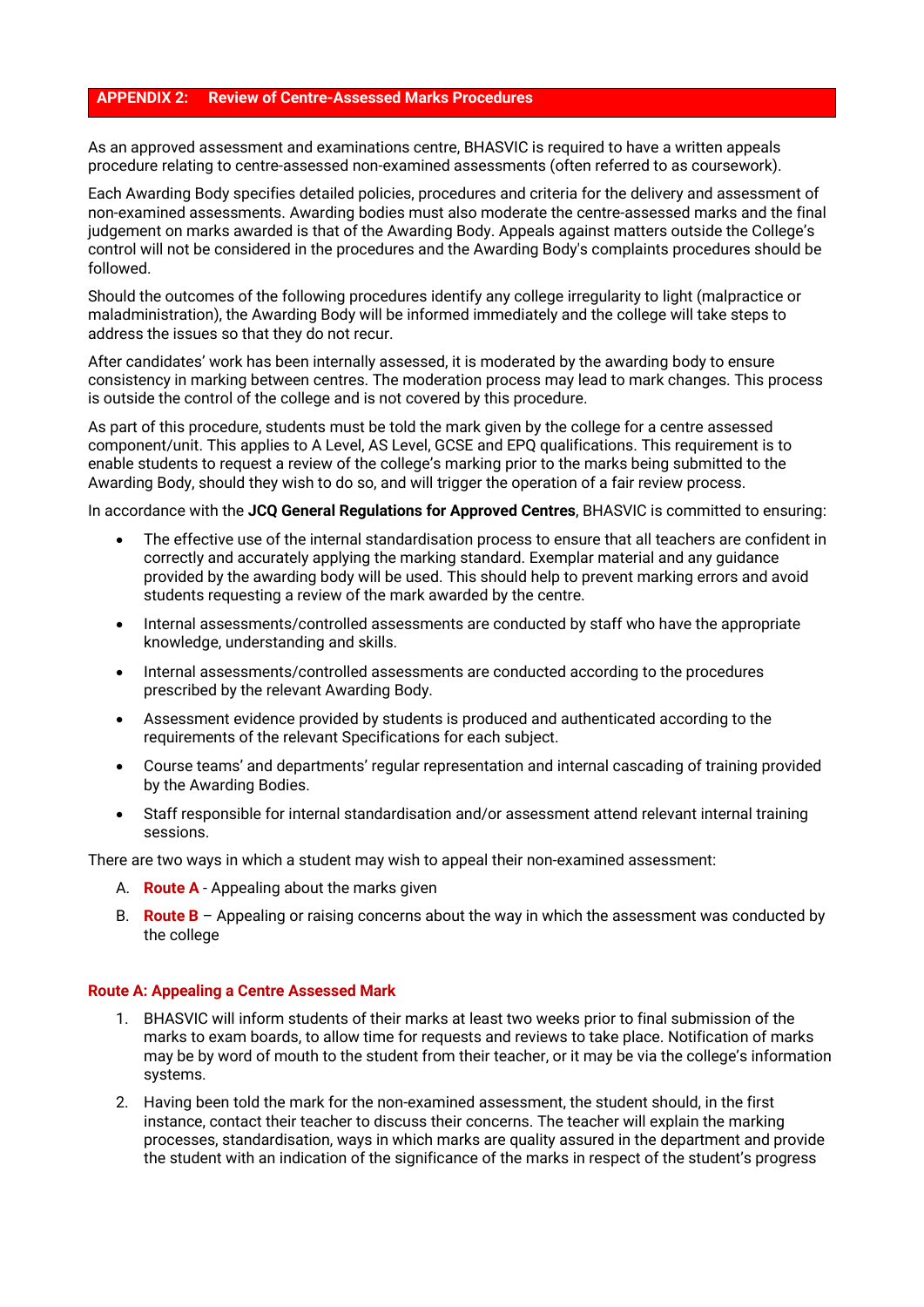on the course. The teacher may include the Head of Department in the initial conversation.

- 3. Copies of materials to assist the student in considering whether to request a review of the college's marking of the assessment can also be provided promptly to the student at this stage.
- 4. BHASVIC will allow students five working days from the date of publishing marks to review copies of materials, talk with their teacher and reach a decision regarding appeals.
- 5. If the student still wishes to make an appeal, they will need to do this in writing by the relevant deadline by contacting the Exams Office [\(exams@bhasvic.ac.uk\)](mailto:exams@bhasvic.ac.uk) and completing the relevant Appeals Form. There is a charge of £40 for an internal appeal. This cost will be refunded should an appeal be successful.
- 6. BHASVIC will ensure that the review of marking is carried out by an assessor who has appropriate competence, did not previously mark the non-examined assessment in question and has no conflict of interests with the outcome.
- 7. BHASVIC will inform the student in writing (usually via email) of the outcome of the review. If a review request has led to a change in the student's marks then a £40 refund will be made to the student.
- 8. The outcome of the review of the centre's marking will be made known to the Head of Centre (the Principal). A written record of the review will be kept and made available to the Awarding Body upon request.

#### **Route B: Appealing against procedures used in the provision of non-examined assessments**

- 1. We advise that a student who has concerns about the way in which a non-examined assessment was conducted by the college should discuss the matter with their teacher in the first instance, or they may contact the Head of Department. The teacher or Head of Department can provide the student with details about the Awarding Body policy and procedures for conducting the nonexamined assessment, so that any misunderstandings about the college's obligations are removed. However, if this has been done and the student is not satisfied with the response, then the rest of this process should be followed.
- 2. A student wishing to appeal against or raise concerns about the procedure(s) used in their non-examined assessments should contact the Exams Office [\(exams@bhasvic.ac.uk\)](mailto:exams@bhasvic.ac.uk) as soon as possible, stating the details of the concerns and the reasons for the appeal.
- 3. The appeal must be submitted *at least two weeks before the date of the last external exam in the subject.*
- 4. The Exams Department will review the appeal and forward to Head of Department for the relevant course. The Head of Department will make a response - they may need to investigate which may include meeting with the student who has raised the concerns.
- 5. If the student is not happy with the written response from the Head of Department, then they can request a personal hearing before an appeals panel. The request for a personal hearing must be made within two days of receipt of the written reply to the initial appeal.
- 6. The appeals panel will consist of the Examinations Manager and two of the following –the Assistant Exams Officer; the Head of Faculty; the Deputy Principal.
- 7. The student will be given at least two days' notice of the hearing date and will be provided with information from the Awarding Body about the policies and procedures required to deliver the nonexamined assessment.
- 8. The student may bring a parent/guardian to the hearing.
- 9. The relevant teacher(s) and Head of Department will be present at the hearing.
- 10. The Examinations Officer will convey the outcome of an appeal and the reasons for that outcome in writing to the student.
- 11. The College will maintain a written record of all appeals.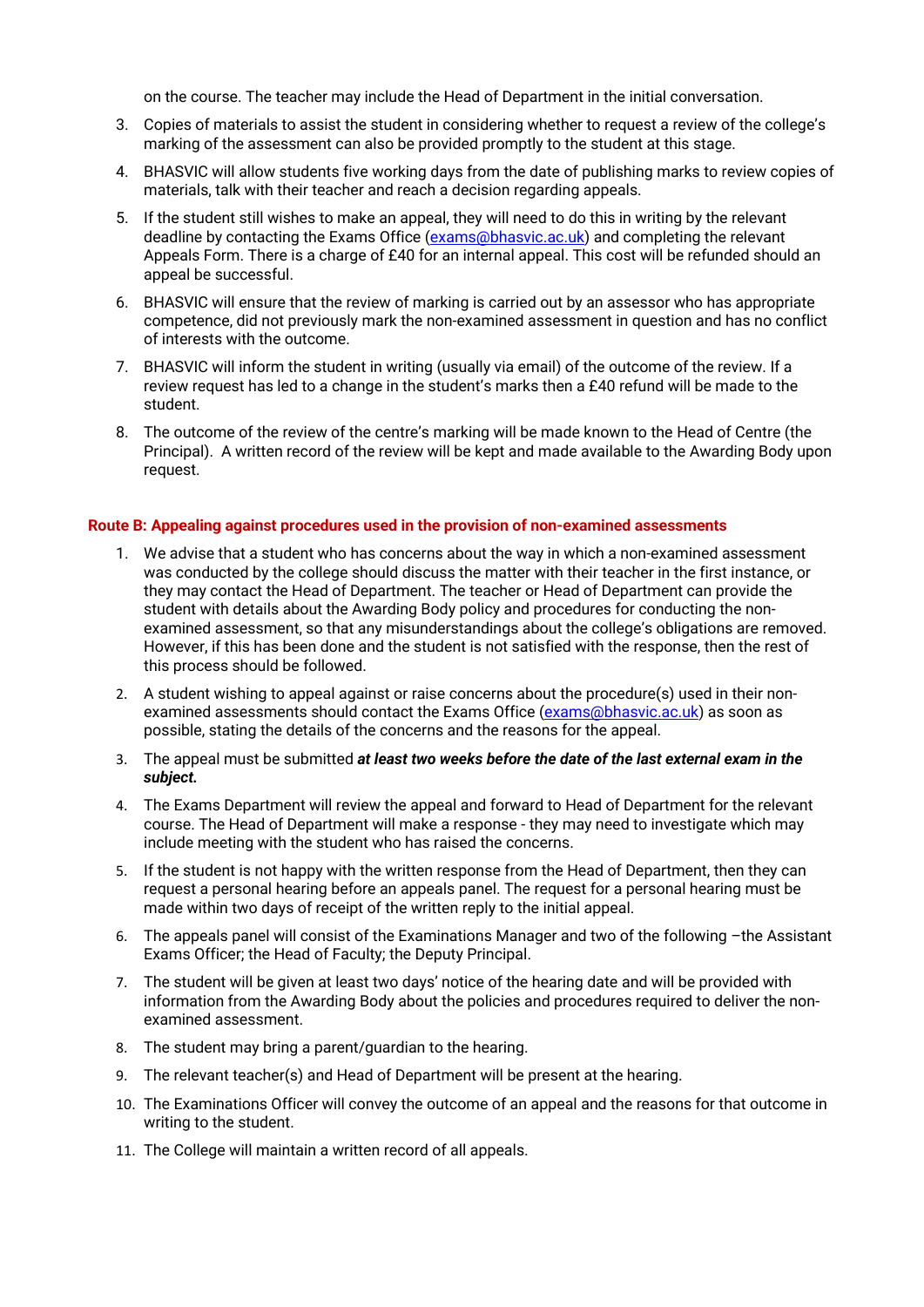- 12. The College will inform the Awarding Body of any malpractice or maladministration identified (for example the need to submit a different mark to the exam board).
- 13. After the outcome of this procedure, if the student is not satisfied, they may be able to make an appeal directly to the Awarding Body and the Exams Office can provide the necessary information.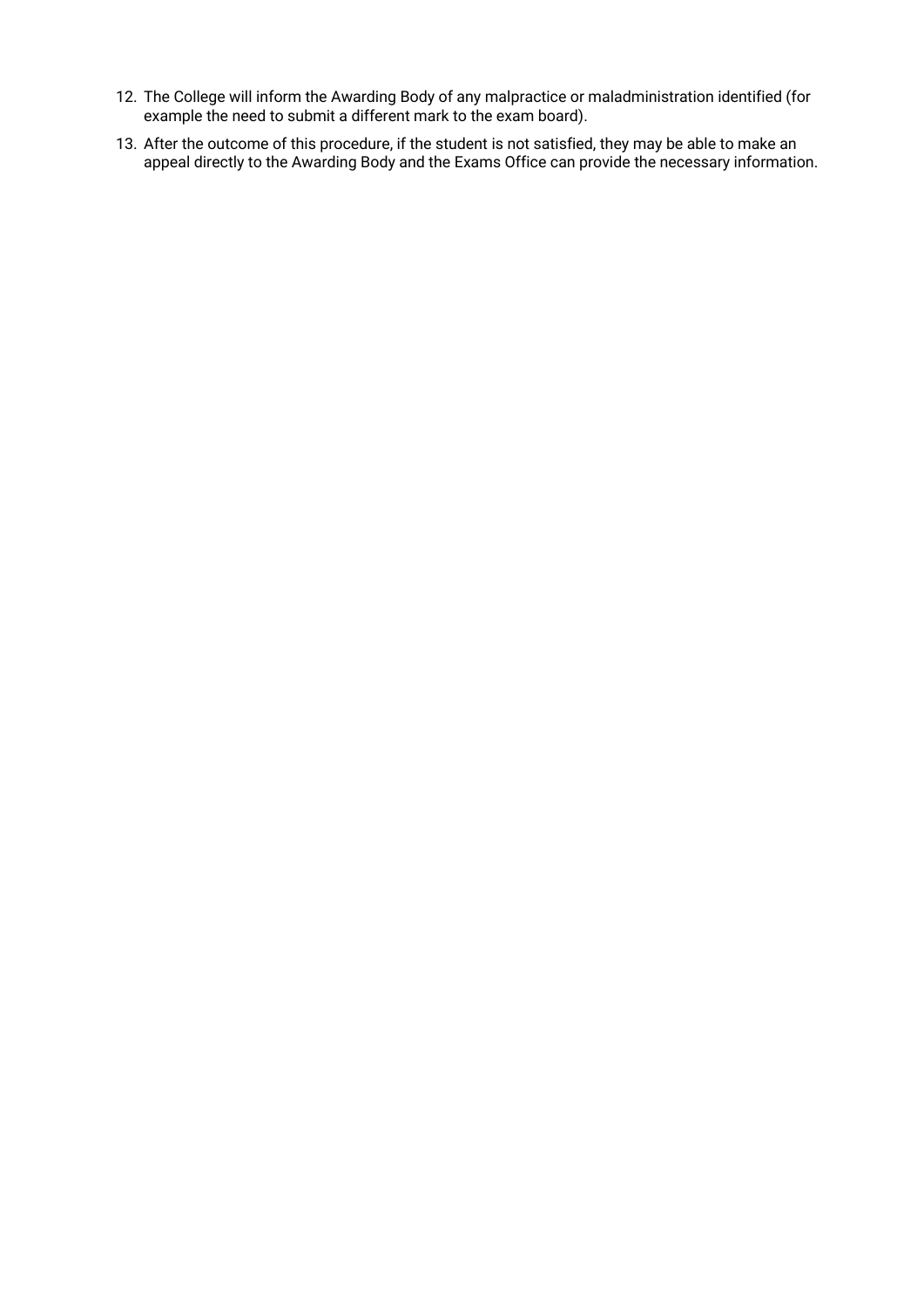# **APPENDIX 3: Emergency Evacuation for Exams - Staff Responsibilities**

#### **Head of Centre (William Baldwin, Principal)**

• Ultimately accountable for the emergency evacuation policy being fit for purpose: that it complies with relevant health and safety regulation and clearly addresses local conditions and difficulties.

#### **Health and Safety Officer (Carlos Bedoya Molina)**

- Ensure all staff and appointed fire marshals are aware of the policy and procedures to be followed when an emergency evacuation of an exam room is required. Ensures those procedures are complete and current.
- Ensure Exams Office have been made aware of all students with medical conditions that could be relevant to the evacuation of examinations, and especially those who may require special procedures or assistance.

#### **Welfare Coordinator (Jackie Davies )**

• Ensure the Exams Office have been made aware of all disabled students who may require special procedures or assistance in the event of an emergency evacuation.

#### **Exams Office (Melissa Gibbon)**

- Ensure invigilators are trained in emergency evacuation procedures, and the procedures for recording incidents and actions taken in response.
- Ensure invigilators have access to a copy of the emergency evacuation procedures for every exam room.
- Provide a standard invigilator announcement for each exam which includes appropriate information for candidates regarding what will happen if the fire alarm sounds.
- Provide an exam room incident log for each exam room.
- Liaise with relevant staff, students, and parents prior to the exam period to learn where special procedures or assistance may need to be provided for a candidate with disabilities or health problems. Ensure those candidates and relevant invigilators are aware of those procedures.
- Ensure candidates are briefed on what will happen in the event of an emergency requiring evacuation of an exam room
- Ensure appropriate follow-up is undertaken after an emergency evacuation: reporting the incident to the awarding body, judging whether applications for special consideration are appropriate as per the Special Consideration Policy.

#### **Senior Invigilators**

- By attending training and reading assigned materials, ensure they understand what to do in the event an emergency evacuation of an exam room is required.
- Confirm with the exams officer where different procedures or assistance may need to be provided for a disabled candidate they are invigilating.
- Make the decision on when an emergency evacuation is needed and take charge of the other invigilators, ensuring all actions required by the emergency evacuation procedure are performed calmly and quickly.
- Where the situation seems to demand actions that contradict the procedure, act in best judgement in a way that best protects the candidates' safety. For example, in the event of a gun threat on college grounds, evacuating the exam room may be dangerous and candidates' safety may be best served by remaining in the exam room and locking the doors.

#### **Invigilators**

• By attending training and reading assigned materials, ensure they understand what to do in the event an emergency evacuation of an exam room is required.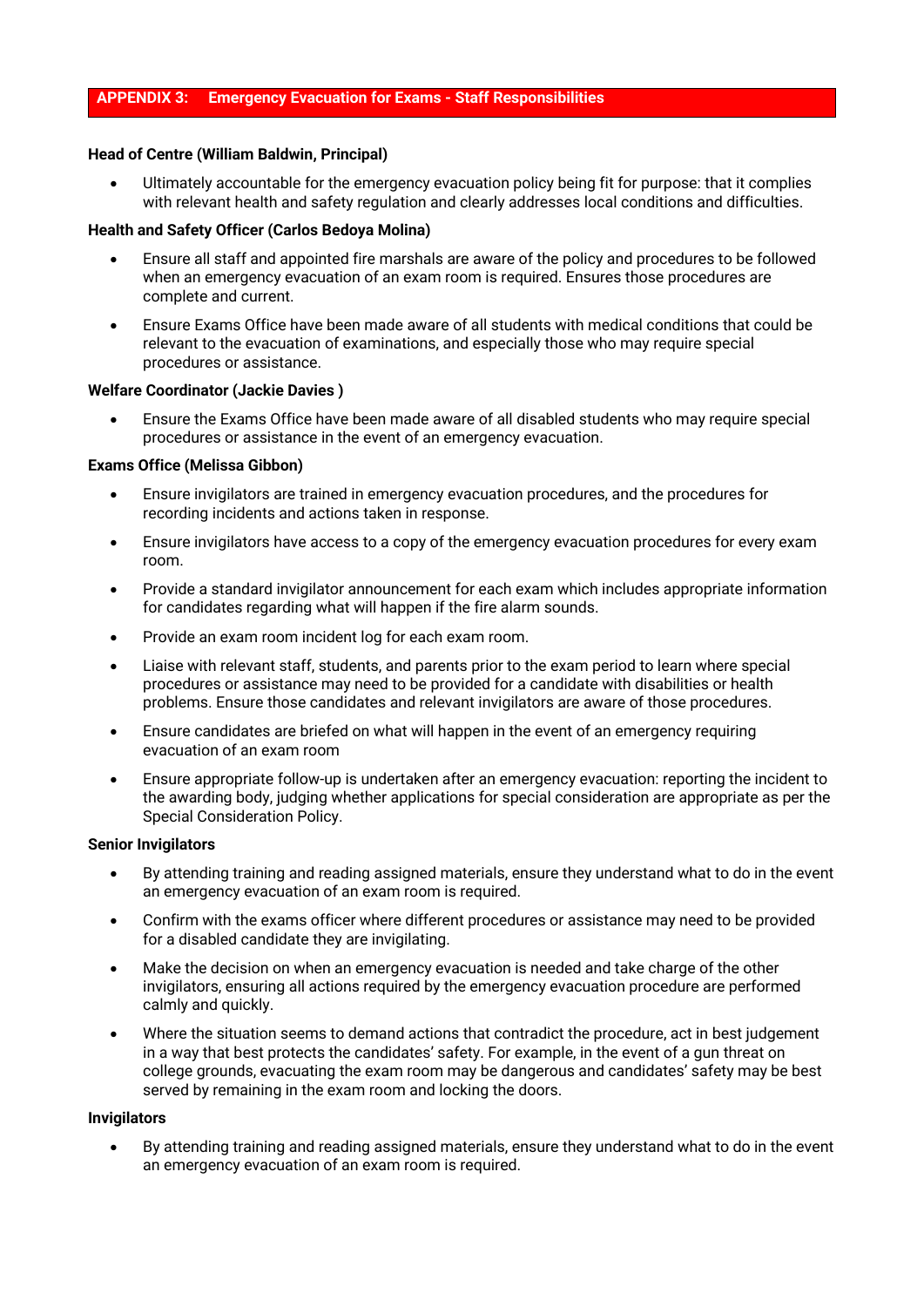- Confirm with the Senior Invigilator where different procedures or assistance may need to be provided for a disabled candidate they are invigilating.
- Follow the Senior Invigilator's instructions and ensure all actions required by the emergency evacuation procedure are performed calmly and quickly.
- In an emergency where the Senior Invigilator is incapacitated in some way, ensure that colleagues and candidates are aware of what to do, and that all actions required by the emergency evacuation procedure are performed calmly and quickly.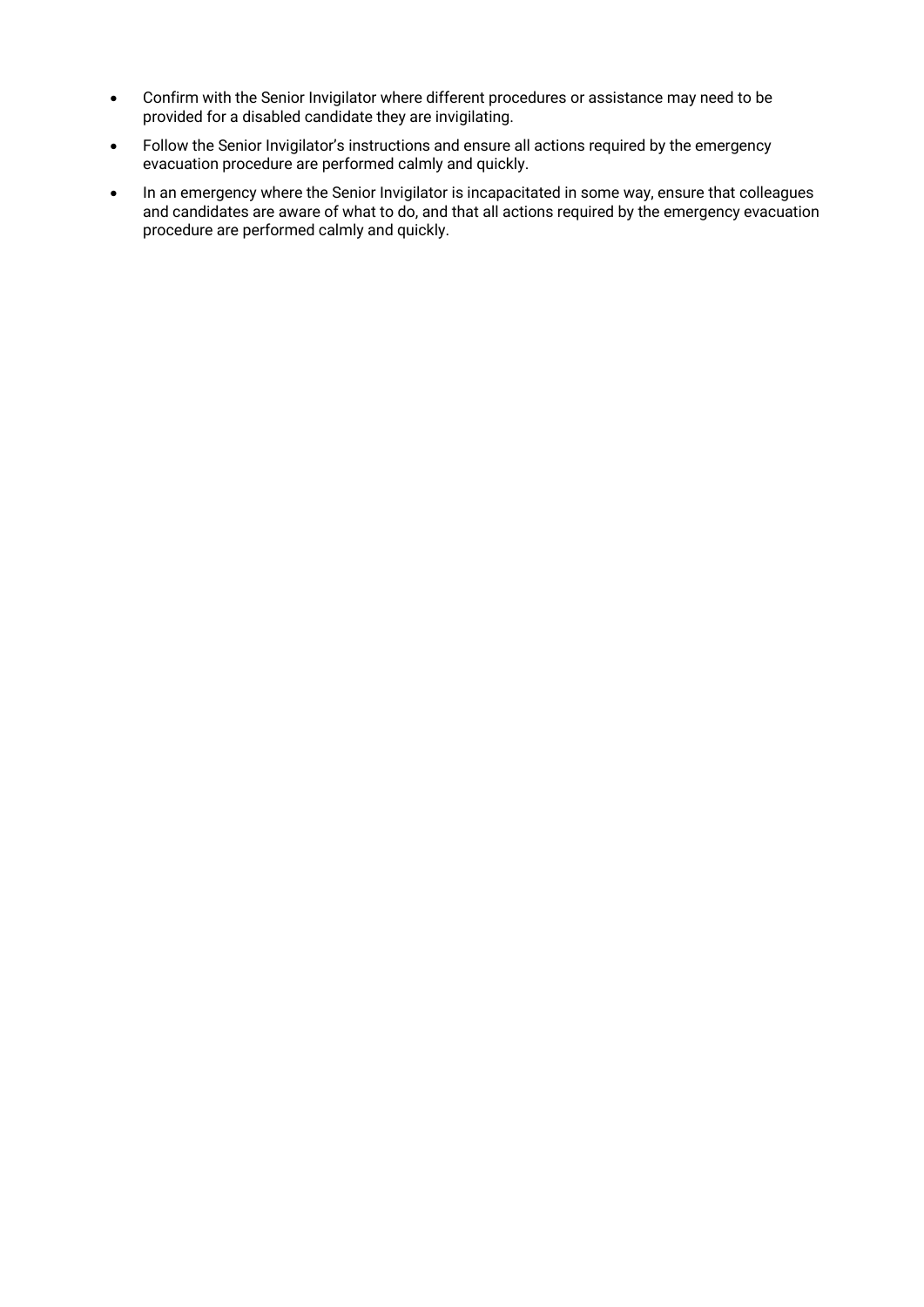# **APPENDIX 4: Plagiarism Procedures**

Before reading these procedures, please read JCQ's **Plagiarism in Assessments: Guidelines for Teachers/Assessors**

The underpinning philosophy at BHASVIC is to prevent plagiarism from taking place through students being aware of what the term means and how to avoid putting themselves in the position of going through the plagiarism procedures.

For all coursework submissions, students must sign a declaration to confirm that all work they are submitting is their own.

It is worth understanding that plagiarism may not be a conscious decision on the part of the student. Students are sometimes unaware that cutting and pasting information is plagiarism.

The consequences of submitting work which is found to be copied from another source can be as severe as being barred from taking public examinations for a period of time.

Teaching staff have a duty to assume the best of a student but also, in fairness to all students, investigate potential plagiarism or other forms of cheating by students with their coursework submissions.

In all cases, the college and its members of staff will follow all Awarding Bodies and Joint Council for Qualifications (JCQ) policies and procedures in relation to plagiarism offences and penalties. These can be accessed from the JCQ website.

#### **1. Prevention of Plagiarism**

All teachers and courses provide advice to students on what plagiarism is and the consequences of it.

It is also the responsibility of subject staff to make students aware at the point coursework is being carried out of what constitutes plagiarism and remind them that coursework is subject to a formal declaration that it is their own work.

#### **2. The Initial Informal Procedure**

#### **2.1. Identifying plagiarism**

- A member of staff is entitled to have doubts that a piece of work submitted is not written by the student **or** has sections within it that have not been written by the student when the work may be of a different standard or quality to that seen previously or may be recognised as coming from another source (textbook, internet site, other student).
- Online tools are available to staff to check for plagiarism and these tools are developing continually. However, they do not identify plagiarism of another student's work. In these cases, unusual changes in quality of work or unusual differences in a student's performance should also be considered and explored.
- Consult with the Course Leader, Head of Department, other staff within the department and other subject staff who also teach the student, in order to assess any unusual submissions or concerns.

#### **2.2. Establishing Plagiarism**

- If the teacher has evidence that a student has, or is likely to have, plagiarised, the member of staff and student should meet to discuss work. Such a meeting is likely to also involve the Head of Department (HoD).
- It is the responsibility of the teacher to carry out a check using Google. The student's permission is not required. If the check suggests that plagiarism has taken place then there are the options of resubmission within 72 hours or not submitting the work to the exam board.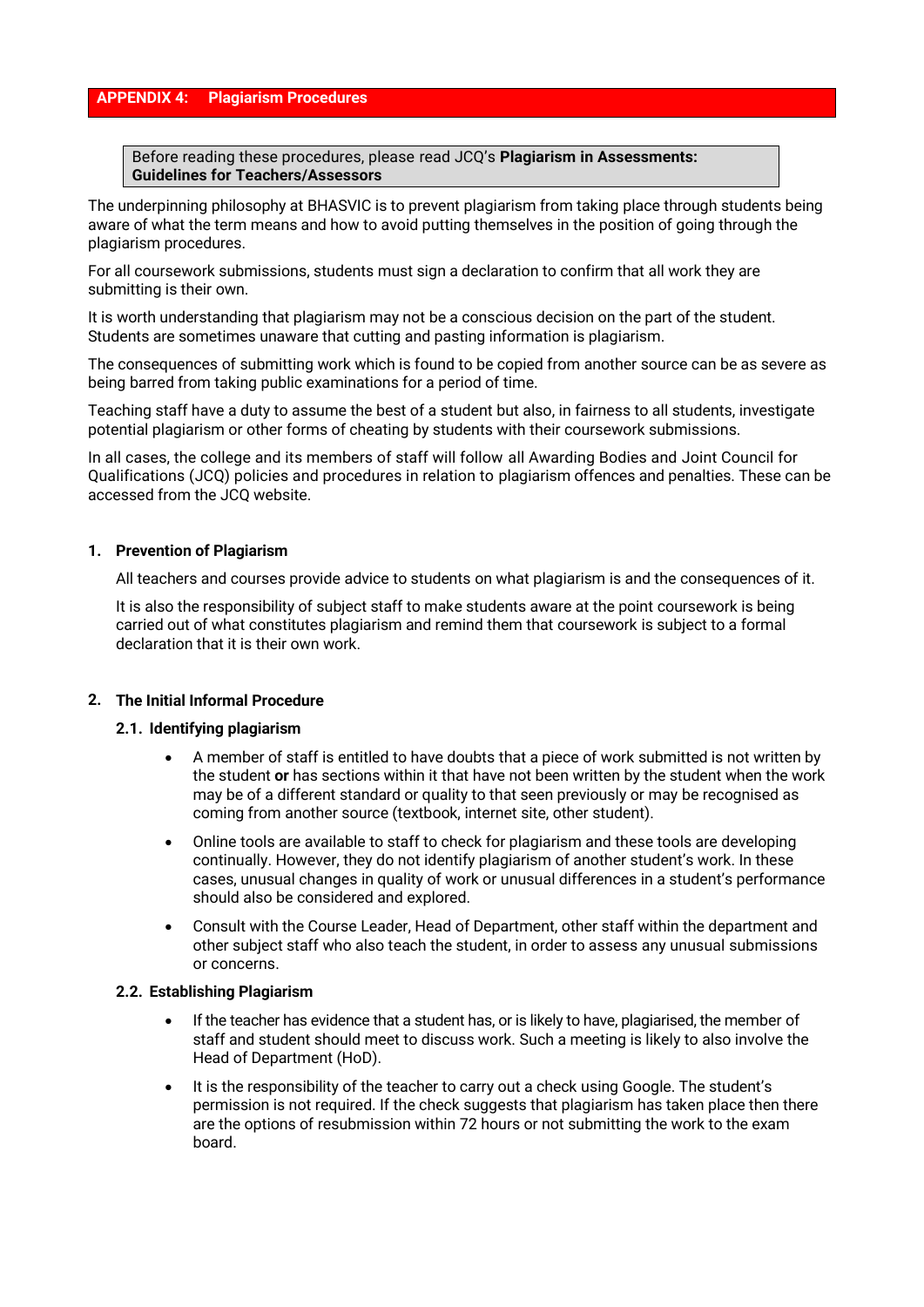- In the event of two students submitting similar work, the Department will need to make a judgement initially on who is the plagiariser. Interviews must take place with both students as there are penalties that can be imposed on students who have allowed their work to be copied.
- Common indicators of concern are:
- Inconsistent spelling and structure throughout the coursework and between works the student has previously submitted.
- The standard of the student's coursework completed under supervision or in lessons does not match the standard of the coursework submission.
- The student's oral contributions about the coursework demonstrates little or no understanding of the content they have submitted.

# **2.3. If a student admits plagiarism**

- Coursework may be modified by the student, with acknowledgements, within a time frame (usually 72 hrs) set by the Department.
- In the instance of two students submitting the same work (or parts of) the HoD must be involved in a decision about whether allowing a resubmission is appropriate. Where possible this should be allowed within a specified time frame of up to 72 hours.
- Parents should be kept informed of all eventualities.
- In the case of one student copying the work of another, if the copying student admits plagiarism, the parents/carers of the student whose work was copied need not be notified, but that should be made aware that they had jeopardized their own accreditation for the qualification.

# **2.4. If plagiarism is denied**

- If the member of staff agrees with the student's explanation, no further action should be taken.
- If the member of staff has continuing doubts about the authenticity of the submitted work, which is not resolved through the interview with the student, the student must be told that there is a doubt over the authenticity of the work. They should be made aware of what will happen next, the possible consequences and that further investigation will take place. The member of staff and HoD should then initiate the following Formal Investigation.
- If two or more students' work had been copied and none of the students admit who copied who, then all parents should be notified of the situation and their support should be sought in ascertaining who copied whom.

# **3. Formal Investigation**

The Exams Office and Head of Faculty (HoF) must be informed.

# **3.1. If irrefutable evidence of plagiarism exists**

• The member of staff should not submit the work to the awarding body. This decision must be made in consultation with the HoD and HoF. In doing this there must be clear evidence indicating plagiarism and a short, written statement needs to be made by the member of staff which documents the reasons for non-submission. The student must be made aware that the member of staff has an obligation to our exam boards which prevents them from colluding with plagiarism and reminded of the possible consequences that the awarding body may impose.

# **3.2. If plagiarism is evidenced through the teacher's professional judgement**

• The member of staff should present their judgements and evidence to the HoD and HoF. A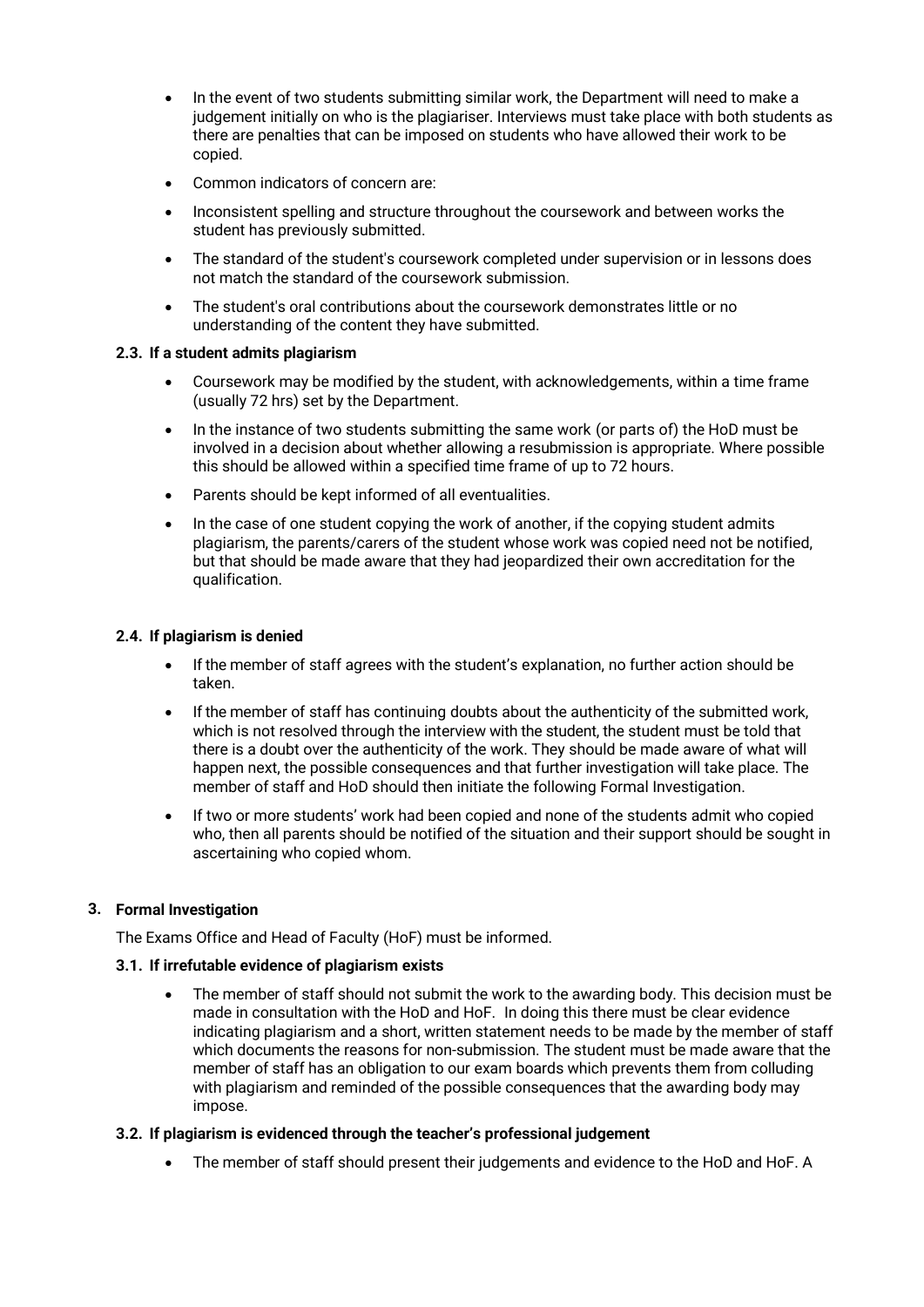decision will then be jointly made by the three members of staff.

- If plagiarism is discounted, then no further action is taken.
- If the panel of three staff members judges that the student has plagiarised a short, written statement needs to be made evidencing reasons for the judgement and subsequent nonsubmission to the exam board.
- The student must be made aware of the decision. There is also the opportunity for the student to provide a written statement.

# **3.3. Copied work**

• In cases where a more than one student has submitted the same work and none of the students admit who copied whom, and parents'/carers' involvement has not resolved the matter, then all students should be treated in the same way.

#### **4. Exam Board Submission**

- Where plagiarism has been confirmed by the college, irrefutably or via professional judgement, the Exams Office will then follow the Awarding Body procedures for the relevant course, qualification and piece of coursework, submitting all evidence to them. Final decisions will then be made by the Awarding Body.
- If the student has not signed the declaration of authentication, we need not report the malpractice to the appropriate Awarding Body. We can resolve the matter internally, prior to the signing of the declarations.
- If plagiarism is detected and the student has already signed the declaration of authentication, the case must be reported to the Awarding Body. The procedure is detailed in JCQ General and vocational qualifications suspected malpractice in examinations and assessments policies and procedures and the reporting should be completed through the exams office.

#### **5. Appeals**

The student then has the right to appeal via the college's internal appeals procedures or via the Awarding Body procedures, depending on the course, qualification and specific piece of coursework. In this instance, full details of the appeals procedures will be accessed by the college and sent to the student.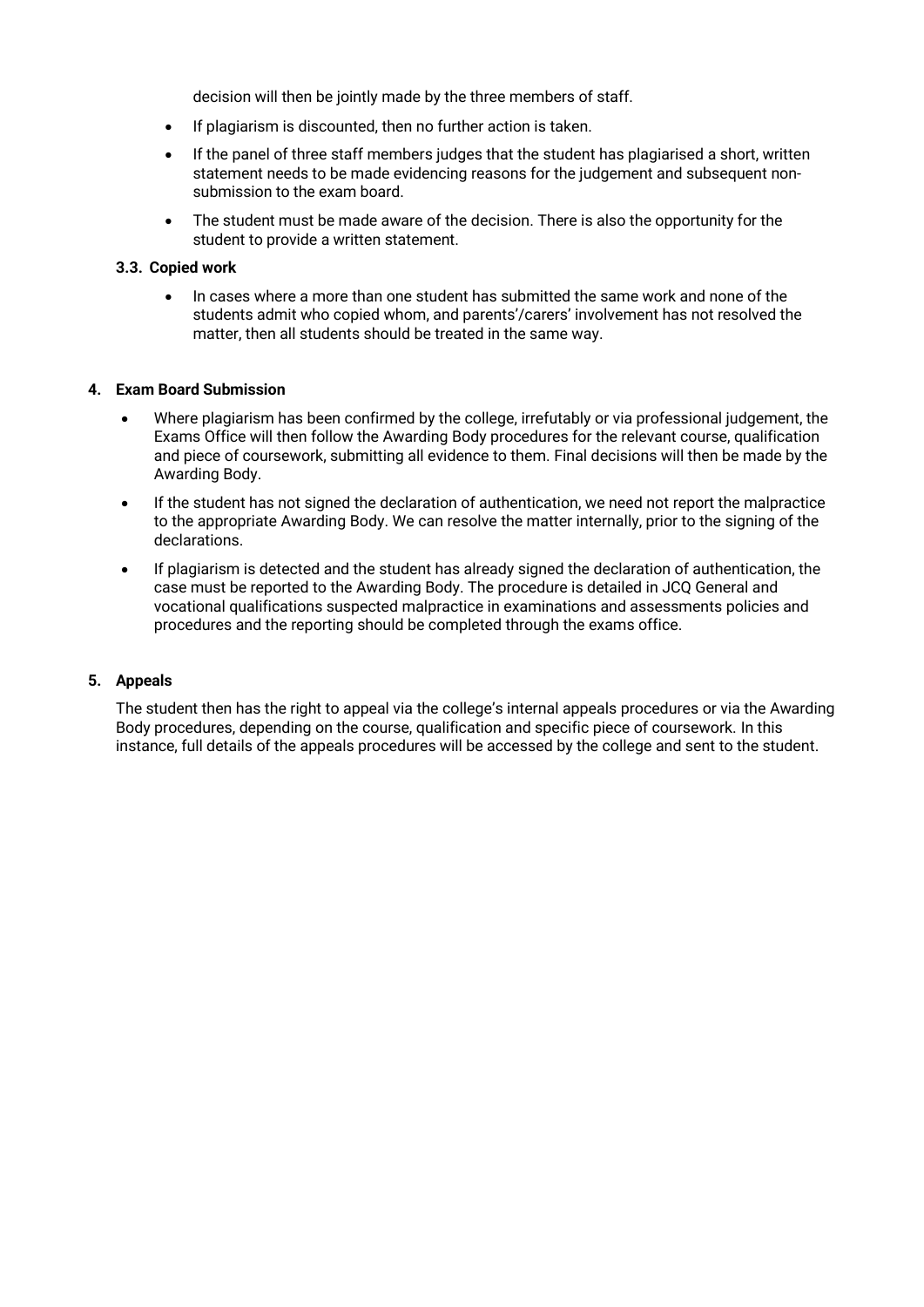# **APPENDIX 5: Exams Archiving Procedures**

| <b>Record type</b>                                                                         | <b>Record(s) description</b><br>(where required)                                                                                                                                                                                                                                                       | <b>Retention information/period</b>                                                                                                                                                                                                                                                        | <b>Action at end of</b><br>retention period<br>(method of<br>disposal) |
|--------------------------------------------------------------------------------------------|--------------------------------------------------------------------------------------------------------------------------------------------------------------------------------------------------------------------------------------------------------------------------------------------------------|--------------------------------------------------------------------------------------------------------------------------------------------------------------------------------------------------------------------------------------------------------------------------------------------|------------------------------------------------------------------------|
|                                                                                            | <b>Exam stationery</b> Additional writing booklets                                                                                                                                                                                                                                                     | When awarding body or JCQ common<br>stationery is considered surplus or is<br>out-of-date it will be disposed of.<br>Otherwise, it must be stored securely.<br>Reference ICE 4 and ICE 23                                                                                                  | Confidential<br>waste/shredding                                        |
| <b>Examiner</b><br>reports                                                                 |                                                                                                                                                                                                                                                                                                        | To be immediately provided to head of<br>department as records owner.                                                                                                                                                                                                                      |                                                                        |
| <b>Finance</b><br>information                                                              | Copy invoices for exams-<br>related fees.                                                                                                                                                                                                                                                              | To be returned to Finance department<br>as records owner at the end of the<br>academic year.                                                                                                                                                                                               |                                                                        |
| <b>Invigilation</b><br>arrangements                                                        | See Exam room checklists                                                                                                                                                                                                                                                                               |                                                                                                                                                                                                                                                                                            | Confidential<br>waste/shredding                                        |
| <b>JCQ</b><br>publications                                                                 | Any hard copy publications<br>provided by JCQ.                                                                                                                                                                                                                                                         | To be retained until the current<br>academic year update is provided.                                                                                                                                                                                                                      | Recycled                                                               |
| <b>Moderator</b><br>reports                                                                |                                                                                                                                                                                                                                                                                                        | To be immediately provided to head of<br>department as records owner.                                                                                                                                                                                                                      |                                                                        |
| Non-<br>examination<br>assessment<br>signed<br>declaration<br>forms                        | The forms that candidates<br>sign to confirm the work they<br>submit for assessment is<br>their own work and the forms<br>that teachers sign to confirm<br>that the work is solely that of<br>the candidate concerned, the<br>work was completed under<br>required conditions, and<br>signed candidate | To be retained for JCQ inspection<br>purposes until the deadline for EARs or<br>the resolution of any outstanding<br>enquiries/appeals for the relevant<br>exams series.<br>[Reference Instructions for conducting<br>non-examination assessments 2016-<br>2017 4.6]                       | Confidential<br>waste/shredding                                        |
| <b>Overnight</b><br>supervision<br>information                                             | declarations are kept on file<br>Copy of JCQ form<br>Timetable variation and<br>confidentiality declaration<br>any candidate eligible for<br>these arrangements.                                                                                                                                       | To be retained for JCQ inspection<br>purposes until the deadline for EARs or<br>the resolution of any outstanding<br>for overnight supervision for enquiries/appeals for the relevant<br>exams series.<br>[Reference GR 5.10]                                                              | Confidential<br>waste/shredding                                        |
| <b>Post-results</b><br>services:<br>confirmation of<br>candidate<br>consent<br>information | Hard copy or email record<br>EAR or ATS request to be<br>submitted to an awarding<br>body                                                                                                                                                                                                              | EAR consent to be retained for at least<br>six months following the outcome of<br>of candidate consent for an the enquiry or any subsequent appeal.<br>ATS consent to be retained for at least<br>six months from the date consent<br>given.<br>[Reference <b>PRS</b> 6, appendix A and B] | Confidential<br>waste/shredding                                        |
| <b>Post-results</b><br>services:<br>requests/outco<br>me information                       | Any hard copy information<br>relating to a post-results<br>service request (EARs,<br>appeals, ATS) submitted to<br>an awarding body for a<br>candidate and outcome<br>information from the<br>awarding body.                                                                                           | For at least six months following the<br>outcome of the enquiry or any<br>subsequent appeal                                                                                                                                                                                                | Confidential<br>waste/shredding                                        |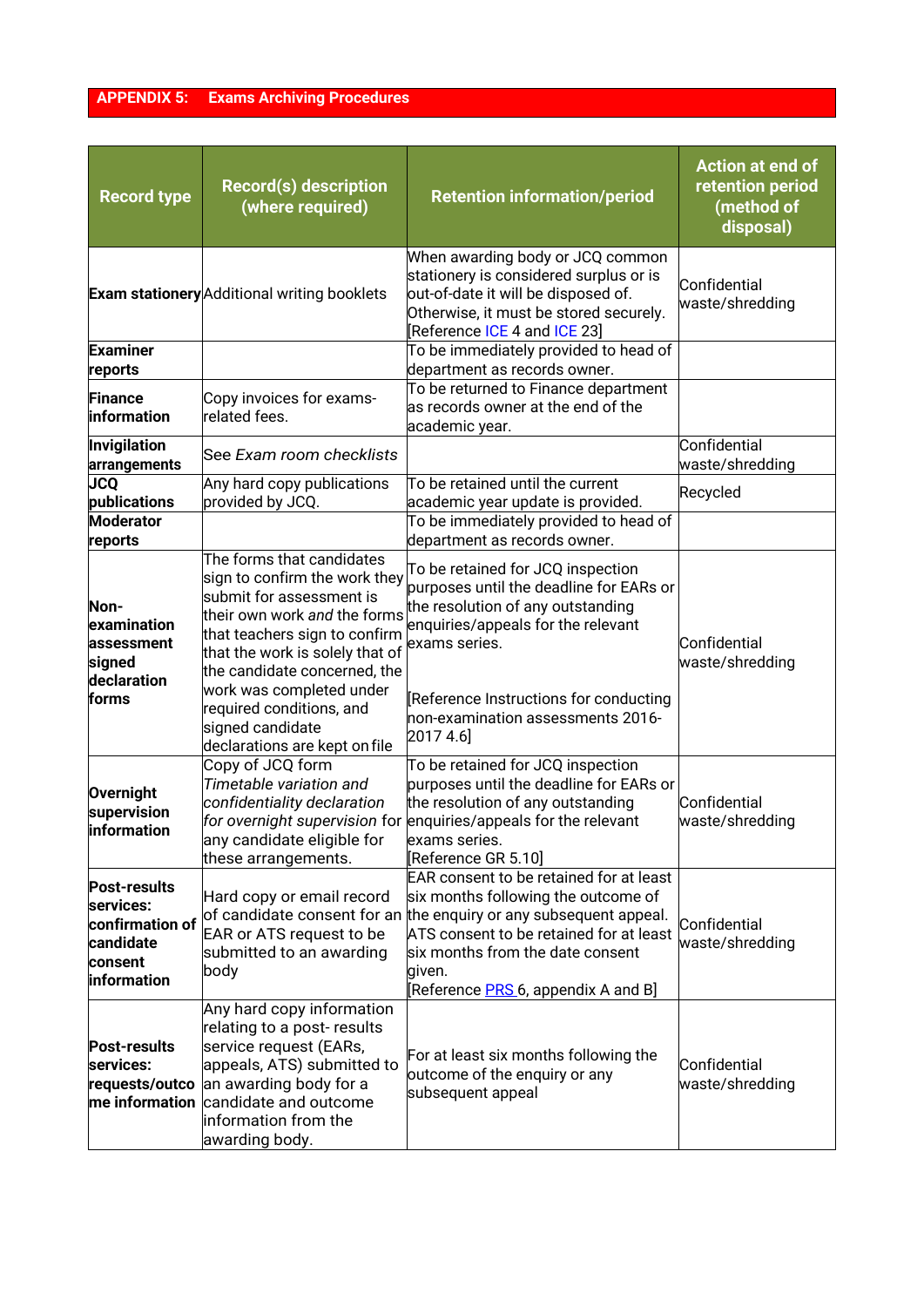| <b>Record type</b>                                                          | <b>Record(s) description</b><br>(where required)                                                                                                                                                     | <b>Retention information/period</b>                                                                                                                                                                                                                                                         | <b>Action at end of</b><br>retention period<br>(method of<br>disposal)                                       |
|-----------------------------------------------------------------------------|------------------------------------------------------------------------------------------------------------------------------------------------------------------------------------------------------|---------------------------------------------------------------------------------------------------------------------------------------------------------------------------------------------------------------------------------------------------------------------------------------------|--------------------------------------------------------------------------------------------------------------|
| <b>Post-results</b><br>services:<br>scripts returned<br>from ATS<br>service | Copy or original exam<br>scripts returned to the<br>centre by the awarding<br>body.                                                                                                                  | Where scripts are retained by the<br>centre, they must be securely stored<br>(including any electronic versions) and Confidential<br>not edited in any way or disposed of<br>until after the awarding body deadline.<br>Reference PRS 81                                                    | waste/shredding                                                                                              |
| <b>Private</b><br>candidate<br>information                                  | Any hard copy information<br>relating to private<br>candidates' entries.                                                                                                                             | Can be disposed as long as electronic<br>records exist.                                                                                                                                                                                                                                     | Confidential<br>waste/shredding                                                                              |
| <b>Proof of</b><br>postage -                                                | Proof of postage of sample<br>of candidates' work to<br>candidate work awarding body moderators.                                                                                                     | Securely retained until the deadline for<br>EARs or the resolution of any<br>outstanding enquiries/appeals for the<br>relevant exams series.                                                                                                                                                | Recycled or<br>confidential<br>waste/shredding<br>depending on whether<br>includes candidate<br>information. |
| <b>Resolving</b><br>clashes<br>information                                  | Any hard copy information<br>relating to the resolution of<br>a candidate's clash of examAs long as useful<br>papers or a timetable<br>variation.                                                    |                                                                                                                                                                                                                                                                                             | Confidential<br>waste/shredding                                                                              |
| <b>Results</b><br>information                                               | <b>Broadsheets of results</b><br>summarising candidate<br>final grades by subject by<br>exam series.                                                                                                 | Records for current year plus previous<br>6 years to be retained as a minimum.<br>10 years with the consent of the<br>student for personal and academic<br>references.<br><b>Reference Information Management</b><br>Toolkit for Schools page 52, BHASVIC<br>Data Protection Policy page 7] | Confidential<br>waste/shredding                                                                              |
| <b>Seating plans</b>                                                        | Plans showing the seating<br>arrangements of all<br>candidates for every exam<br>taken.                                                                                                              | To be kept until the deadline for EARs<br>and the resolution of any outstanding<br>enquiries/appeals for the relevant<br>exams series.<br>[Reference <u>ICE</u> 6]                                                                                                                          | Confidential<br>waste/shredding                                                                              |
| <b>Special</b><br>consideration<br>information                              | Any hard copy information<br>relating to a special<br>consideration request and<br>supporting evidence<br>submitted to an awarding<br>body for a candidate.                                          | Evidence supporting an on-line special<br>consideration application and evidence<br>supporting a candidate's absence from Confidential<br>an exam must be kept until after the<br>publication of results.<br>[Reference SC_6]                                                               | waste/shredding                                                                                              |
| <b>Suspected</b><br>malpractice<br>es                                       | Any hard copy information<br>relating to a suspected<br>malpractice<br>investigation/report<br>reports/outcom submitted to an awarding<br>body and outcome<br>information from the<br>awarding body. | Securely retained until the deadline for<br>EARs or the resolution of any<br>outstanding enquiries/appeals for the<br>relevant exams series.                                                                                                                                                | Confidential<br>waste/shredding                                                                              |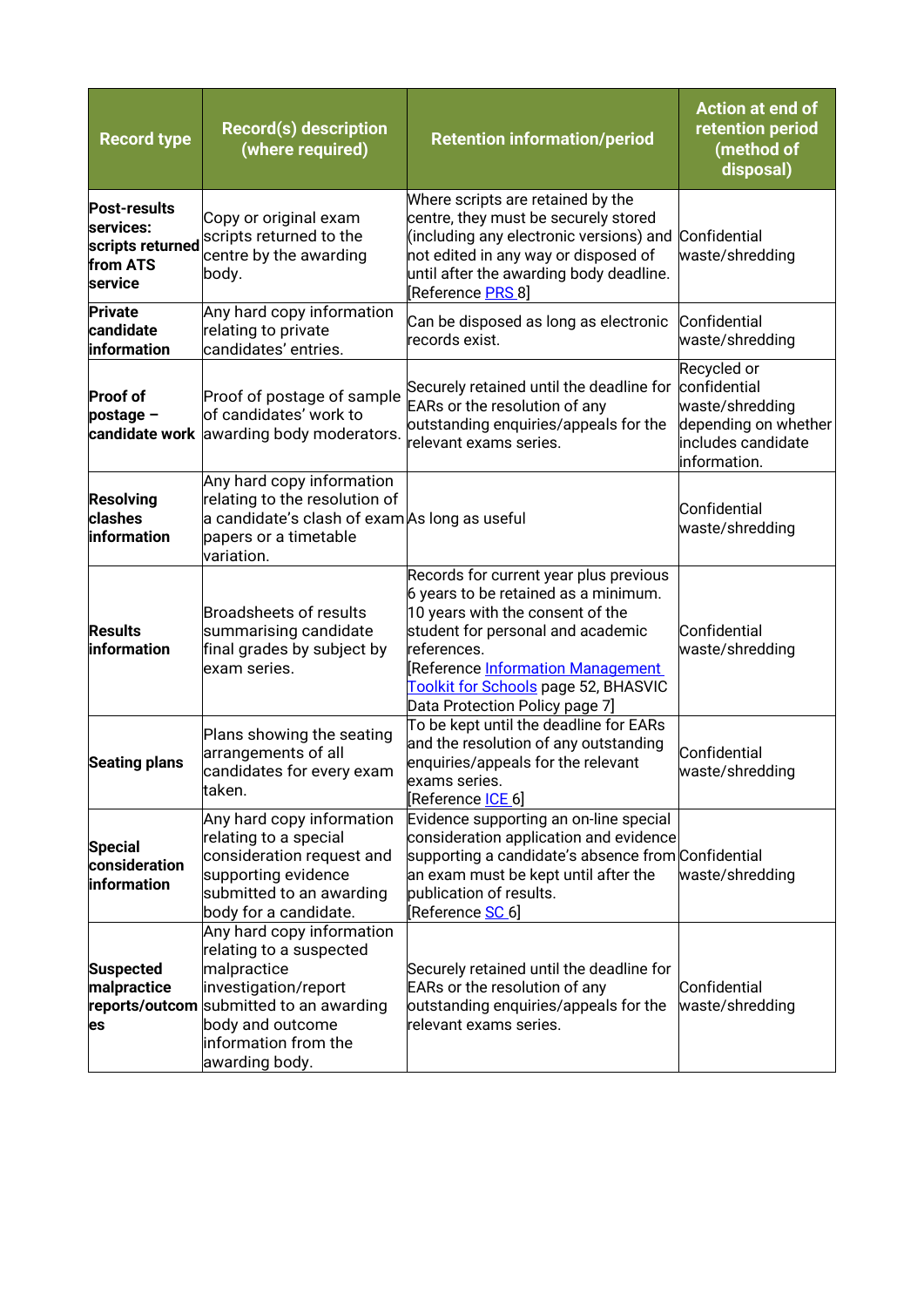| <b>Record type</b>                             | <b>Record(s) description</b><br>(where required)                                                                                                                                                                  | <b>Retention information/period</b>                                                                                                                                                                                                                                                                                                                                                                                                 | <b>Action at end of</b><br>retention period<br>(method of<br>disposal) |
|------------------------------------------------|-------------------------------------------------------------------------------------------------------------------------------------------------------------------------------------------------------------------|-------------------------------------------------------------------------------------------------------------------------------------------------------------------------------------------------------------------------------------------------------------------------------------------------------------------------------------------------------------------------------------------------------------------------------------|------------------------------------------------------------------------|
| <b>Transfer of</b><br>credit<br>information    | Any hard copy information<br>relating to a GCE AS<br>transfer of credit<br>arrangement (for a legacy<br>unitised GCE AS<br>specification) application<br>submitted to an awarding<br>body for a candidate.        | To be retained until the issue of the<br>GCE A level result for the candidate.                                                                                                                                                                                                                                                                                                                                                      | Confidential<br>waste/shredding                                        |
| Transferred<br>candidate<br><b>information</b> | Any hard copy information<br>relating to an application<br>for a transferred candidate<br>arrangement submitted to<br>an awarding body for a<br>candidate.                                                        | To be retained until the transfer<br>arrangements are confirmed by the<br>awarding body.                                                                                                                                                                                                                                                                                                                                            | Confidential<br>waste/shredding                                        |
| es                                             | Any hard copy information<br>relating to a very late arrival<br>Very late arrival report submitted to an<br>reports/outcom awarding body for a<br>candidate and outcome<br>information from the<br>awarding body. | Securely retained until the deadline for<br>EARs or the resolution of any<br>outstanding enquiries/appeals for the<br>relevant exams series.                                                                                                                                                                                                                                                                                        | Confidential<br>waste/shredding                                        |
| <b>Access</b><br>arrangements<br>information   | Any hard copy information<br>kept by the Exams Office<br>(EO) relating to an access<br>arrangement candidate.                                                                                                     | To be returned to Study Support as<br>records owner at end of the<br>candidate's final exam series or, if<br>superfluous copies, disposed of after<br>the candidate has left BHASVIC.                                                                                                                                                                                                                                               | Confidential<br>waste/shredding                                        |
| <b>Attendance</b><br>register copies           |                                                                                                                                                                                                                   | To be retained until the deadline for<br>Enquiries About Results (EARs) or the<br>resolution of any outstanding<br>enquiries/appeals for the relevant<br>exams series.                                                                                                                                                                                                                                                              | Confidential<br>waste/shredding                                        |
| administrative<br>guides/manualsbodies.        | Awarding body Any hard copy publications<br>provided by awarding                                                                                                                                                  | To be retained until the current<br>academic year update is provided.                                                                                                                                                                                                                                                                                                                                                               | Recycled                                                               |
| <b>Candidates'</b><br>work                     | Non-examination<br>controlled<br>assessment/coursework)<br>returned to the centre after<br>awarding body moderation.                                                                                              | To be immediately returned to subject<br>staff as records owner.<br>To be stored safely and securely along<br>with work that did not form part of the<br>assessment work (including moderation sample (including<br>materials stored electronically) until<br>after the deadline for EARs or the<br>resolution of any outstanding<br>enquiries/appeals or malpractice<br>investigations for the exam series.<br>[Reference GR 3.14] | Returned to<br>candidates or safe<br>disposal                          |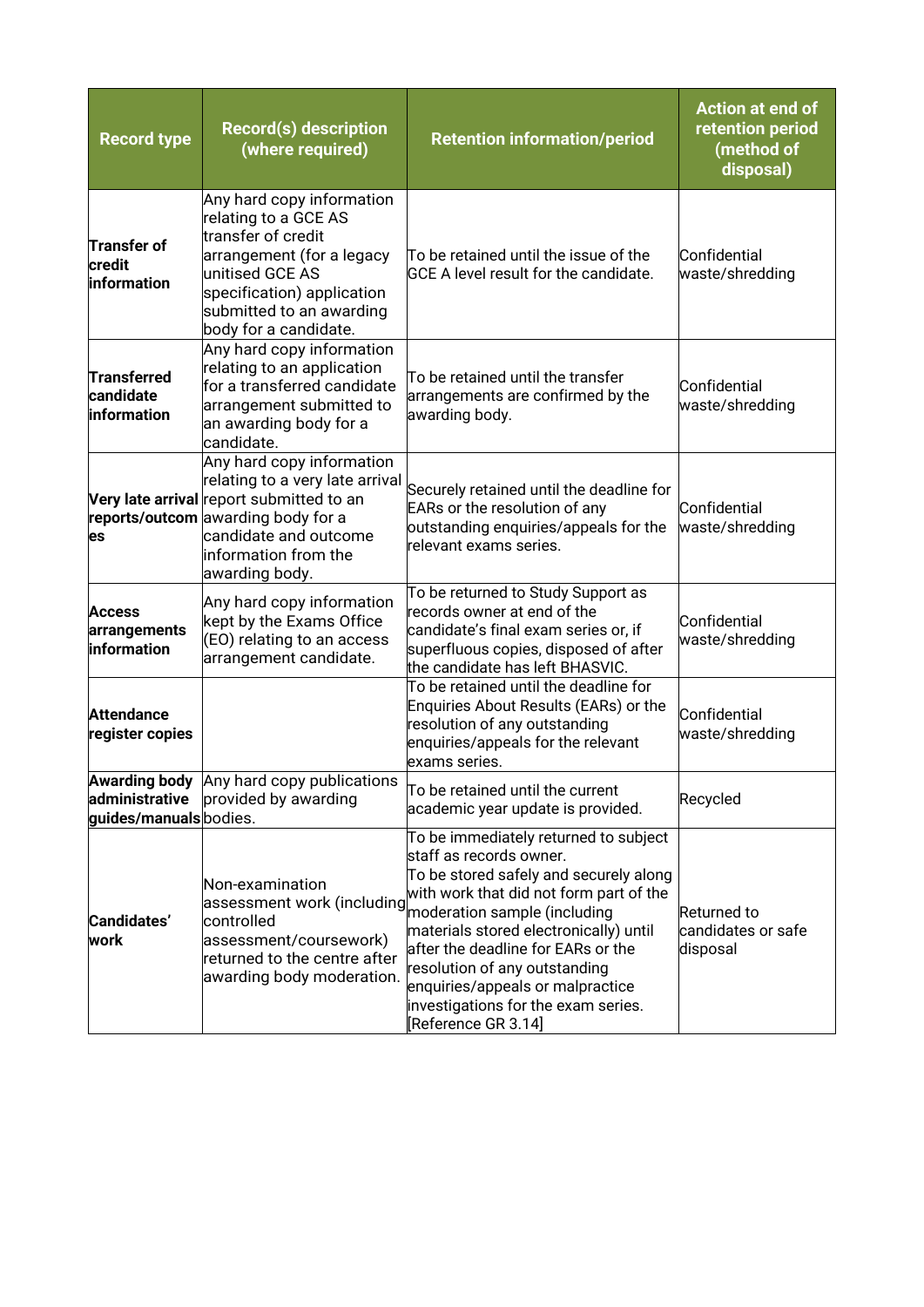| <b>Record type</b>                                        | <b>Record(s) description</b><br>(where required)                                                                                                                                           | <b>Retention information/period</b>                                                                                                                                                                                                                                                                                                                                                               | <b>Action at end of</b><br>retention period<br>(method of<br>disposal) |
|-----------------------------------------------------------|--------------------------------------------------------------------------------------------------------------------------------------------------------------------------------------------|---------------------------------------------------------------------------------------------------------------------------------------------------------------------------------------------------------------------------------------------------------------------------------------------------------------------------------------------------------------------------------------------------|------------------------------------------------------------------------|
| <b>Certificates</b>                                       |                                                                                                                                                                                            | Cannot be withheld from candidates<br>under any circumstances, including<br>non-payment of fees<br>Unclaimed/uncollected certificates to<br>be retained securely for a minimum of<br>12 months from date of issue.<br>BHASVIC tends to keep them for a<br>minimum of 5 years.<br>[Reference <u>GR </u> 5. 14]                                                                                     | Confidential<br>waste/shredding                                        |
| <b>Certificate</b><br>destruction                         | A record of unclaimed<br>certificates that have been                                                                                                                                       | To be retained for 4 years from the<br>date of certificate destruction.                                                                                                                                                                                                                                                                                                                           | Confidential<br>waste/shredding                                        |
| information<br><b>Certificate</b><br>issue<br>information | destroyed.<br>A log of certificates that<br>have been issued/posted to<br>candidates.                                                                                                      | Reference GR 5.14]<br>Keep for a minimum of 5 years.<br>[Reference GR 5.14]                                                                                                                                                                                                                                                                                                                       | Confidential<br>waste/shredding                                        |
| <b>Confidential</b><br>materials<br>delivery logs         | A log recording confidential<br>materials delivered by<br>awarding bodies to the<br>centre and issued to<br>authorised staff.                                                              | Retain until results day.                                                                                                                                                                                                                                                                                                                                                                         | Confidential<br>waste/shredding                                        |
| <b>Confidential</b><br>materials<br>tracking logs         | A log to track materials<br>taken from or returned to<br>secure storage throughout<br>the time the material is<br>confidential.                                                            | Retain until results day.                                                                                                                                                                                                                                                                                                                                                                         | Confidential<br>waste/shredding                                        |
| <b>Dispatch logs</b>                                      | Proof of dispatch of exam<br>script packages to<br>awarding body examiners<br>covered by the <b>DfE</b><br><b>Standards &amp; Testing</b><br><b>Agency) yellow label</b><br><b>service</b> | Until results are published, in case of<br>loss and damage. [Reference ICE 29.4]                                                                                                                                                                                                                                                                                                                  | Recycled                                                               |
| <b>Entry</b><br>information                               | Any hard copy information<br>relating to candidates'<br>entries.                                                                                                                           | As long as useful to organization of<br>exams period                                                                                                                                                                                                                                                                                                                                              | Confidential<br>waste/shredding                                        |
| <b>Exam question</b><br>papers                            | Question papers for<br>timetabled written exams.                                                                                                                                           | Issued to teaching staff after the<br>published finishing time of the exam<br>and only when all candidates in the<br>centre have completed the exam.<br>Instructions issued by an individual<br>awarding body relating to the use of<br>question papers for vocational<br>qualifications after the examination<br>has taken place are followed.<br>[Reference <u>ICE </u> 16 and <u>GR </u> 5, 6] | Confidential<br>waste/shredding                                        |
| Exam room<br>checklists                                   | Checklists confirming room<br>conditions and invigilation<br>arrangements for each<br>exam room.                                                                                           | To be retained until the deadline for<br>EARs or the resolution of any<br>outstanding enquiries/appeals for the<br>relevant exams series.<br>[Reference <u>ICE </u> 6]                                                                                                                                                                                                                            | Confidential<br>waste/shredding                                        |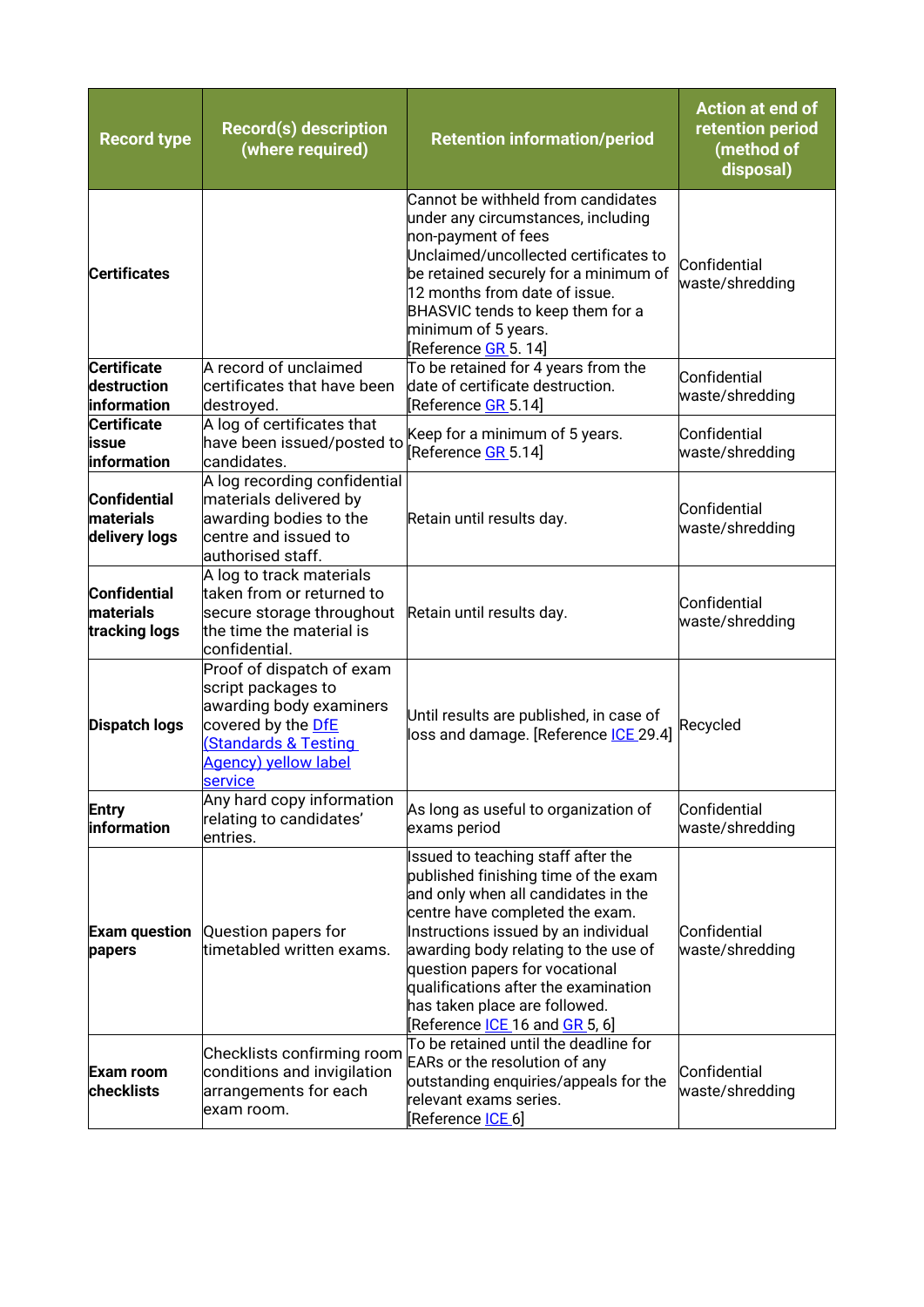| <b>Record type</b>         | <b>Record(s) description</b><br>(where required)                    | <b>Retention information/period</b>                                                                                                                                                                                          | <b>Action at end of</b><br>retention period<br>(method of<br>disposal) |
|----------------------------|---------------------------------------------------------------------|------------------------------------------------------------------------------------------------------------------------------------------------------------------------------------------------------------------------------|------------------------------------------------------------------------|
| Exam room<br>incident logs | Logs recording any<br>incidents or irregularities in<br>exam rooms. | To be sent to the relevant awarding<br>body. [Reference ICE 13.4, 18]                                                                                                                                                        |                                                                        |
| <b>Exam scripts</b>        | papers                                                              | Must be despatched immediately: on<br>The completed examination the same day or, if that is not possible,<br>must be secured overnight and then<br>dispatched next morning. Must not be<br>copied in any way before sending. |                                                                        |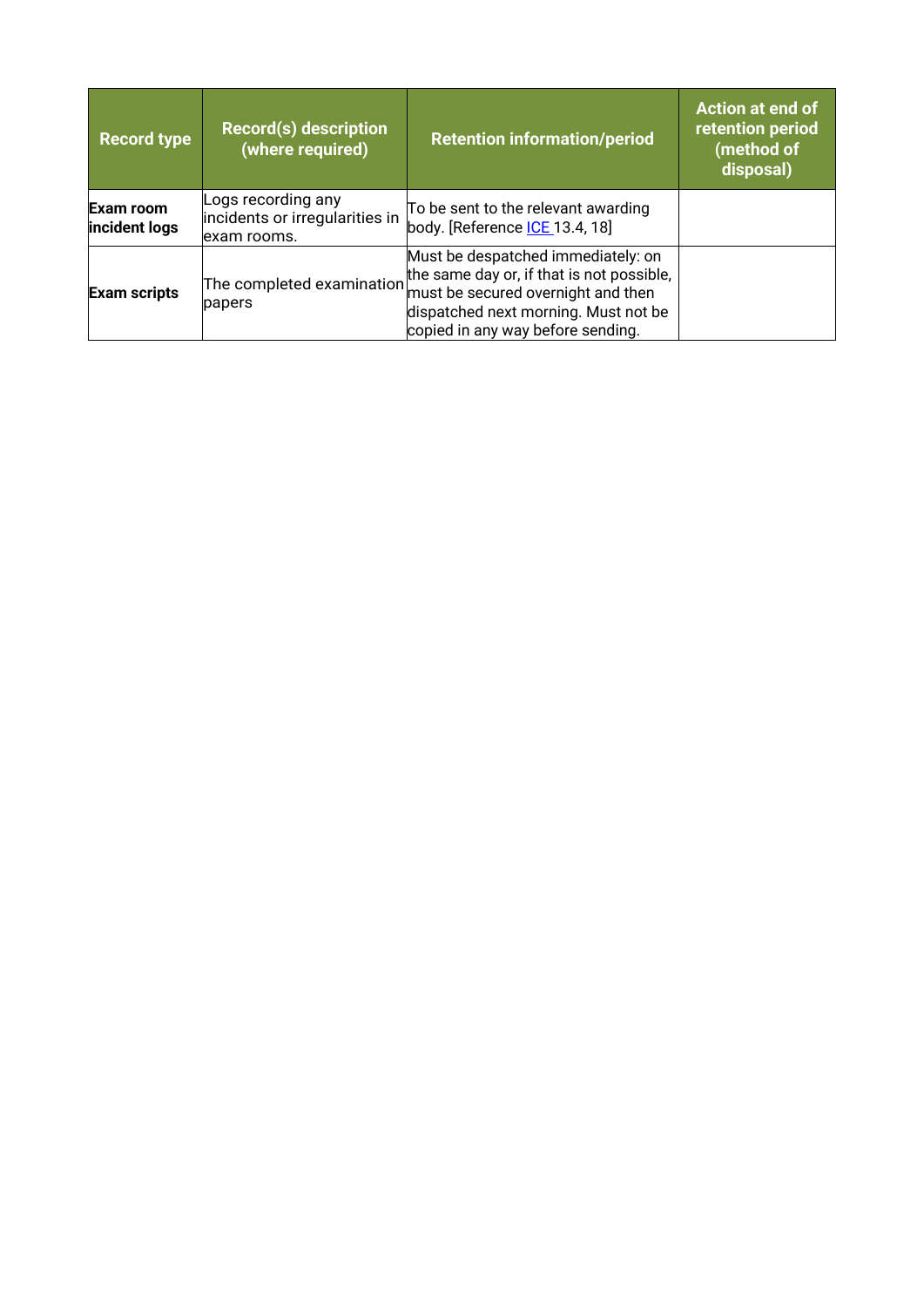# **APPENDIX 6: Non-Examined Assessments - Risk Management Table**

| <b>Issue/Risk</b>                                                                                     | Centre actions to manage issue/mitigate risk                                                                                                                          | <b>Responsibility</b>                                                  |  |  |
|-------------------------------------------------------------------------------------------------------|-----------------------------------------------------------------------------------------------------------------------------------------------------------------------|------------------------------------------------------------------------|--|--|
| <b>Task setting</b>                                                                                   |                                                                                                                                                                       |                                                                        |  |  |
| <b>Awarding body set task:</b>                                                                        | Awarding body key date for accessing / downloading set<br>task noted prior to start of course                                                                         | <b>Head of Department</b><br>(HOD)                                     |  |  |
| IT failure/corruption of<br>task details where set<br>task details accessed<br>from the awarding body | Awarding body contacted to request direct email of task<br>details                                                                                                    | HOD. May contact<br>Exams Manager<br>(EM) for help.<br>Network Manager |  |  |
| online                                                                                                | IT systems checked prior to key date<br>Alternative/backup IT system available to gain access to<br>task                                                              | (NM)<br><b>NM</b>                                                      |  |  |
| Centre set task: Subject<br>teacher fails to meet the                                                 | Ensure that subject teachers access awarding body training<br>information, practice materials etc.                                                                    | <b>HOD and Subject</b><br>Teachers (STs)                               |  |  |
| assessment criteria as<br>detailed in the<br>specification                                            | Maintenance of records that subject teachers understand the HOD<br>task setting arrangements as defined in the awarding body's<br>specification                       |                                                                        |  |  |
| <b>Candidates do not</b><br>understand the marking                                                    | A simplified version of the awarding body's marking criteria<br>described in the specification is produced for candidates                                             | <b>HOD</b>                                                             |  |  |
| criteria and what they<br>need to do to gain credit                                                   | Ensure candidates confirm/record they understand the<br>marking criteria and these records are kept                                                                   | <b>HOD &amp; ST</b>                                                    |  |  |
| <b>Subject teacher long</b><br>term absence during the                                                | The Exams Manager to liaise with Faculty Head/Acting Head EM & HOD<br>of Department to ensure adherence to all necessary<br>deadlines.                                |                                                                        |  |  |
| task setting stage                                                                                    | The Faculty Head to liaise with other teaching<br>staff/substitute teacher to ensure standard and consistency<br>is maintained.                                       | <b>HOD</b>                                                             |  |  |
| <b>Issuing of tasks</b>                                                                               |                                                                                                                                                                       |                                                                        |  |  |
| <b>Task for legacy</b><br>specification given to<br>candidates undertaking                            | Ensures subject teachers take care to distinguish between<br>requirements/tasks for legacy specifications and<br>requirements/tasks for new specifications            | <b>HOD &amp; ST</b>                                                    |  |  |
| new specification                                                                                     | Awarding body guidance sought where this issue remains<br>unresolved                                                                                                  | <b>HOD &amp; EM</b>                                                    |  |  |
|                                                                                                       | Awarding body key date for accessing set task as detailed in HOD<br>the specification noted prior to start of course                                                  |                                                                        |  |  |
| <b>Awarding body set task</b><br>on time                                                              | Course information (Syllabus) issued to candidates contains HOD & ST<br>not issued to candidates details when set task will be issued and needs to be<br>completed by |                                                                        |  |  |
|                                                                                                       | Set task accessed well in advance to allow time for planning, HOD<br>resourcing and teaching                                                                          |                                                                        |  |  |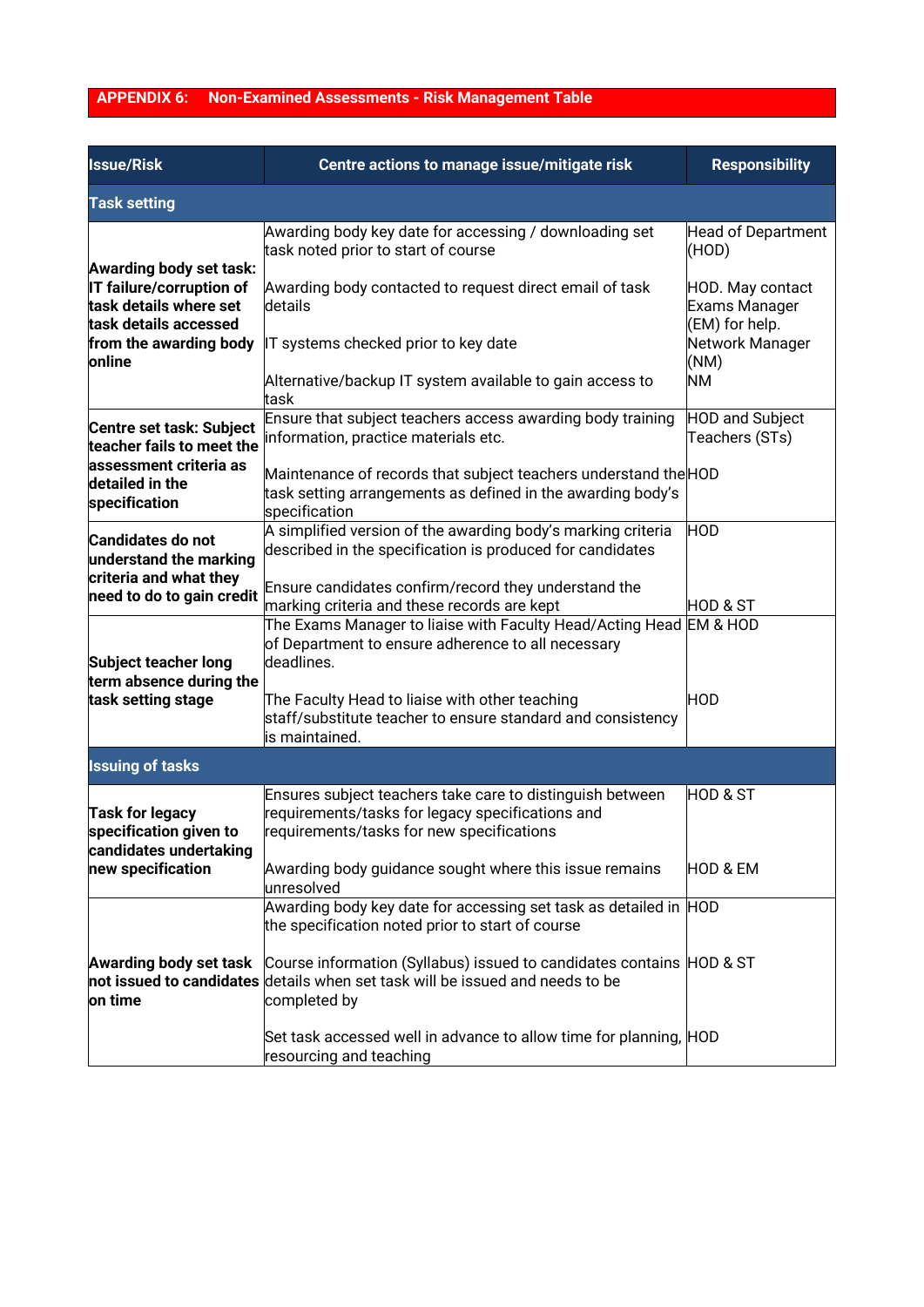| <b>Issue/Risk</b>                                                                | Centre actions to manage issue/mitigate risk                                                                                                                                                                                                                            | <b>Responsibility</b>                                                          |
|----------------------------------------------------------------------------------|-------------------------------------------------------------------------------------------------------------------------------------------------------------------------------------------------------------------------------------------------------------------------|--------------------------------------------------------------------------------|
| The wrong task is given<br>to candidates                                         | Ensures course planning and information taken from the<br>awarding body's specification confirms the correct task will<br>be issued to candidates                                                                                                                       | HOD. May contact<br>EM for help.                                               |
|                                                                                  | Awarding body guidance sought where this issue remains<br>unresolved                                                                                                                                                                                                    | HOD & EM                                                                       |
| Subject teacher long<br>term absence during the<br>issuing of tasks stage        | See centre's exam contingency plan - Teaching staff<br>extended absence at key points in the exam cycle                                                                                                                                                                 | <b>HOD</b>                                                                     |
| <b>Task taking</b>                                                               |                                                                                                                                                                                                                                                                         |                                                                                |
| <b>Supervision</b>                                                               |                                                                                                                                                                                                                                                                         |                                                                                |
| <b>Planned assessments</b><br>clash with other centre<br>or candidate activities | Assessment dates/periods included in centre wide calendar                                                                                                                                                                                                               | Deputy Principal (DP)<br>or other member of<br>Senior Management<br>Team (SMT) |
| <b>Rooms or facilities</b><br>inadequate for<br>candidates to take tasks         | Appropriate rooms and IT facilities allocated for tasks<br>CC informed of requirements with sufficient forewarning                                                                                                                                                      | Curriculum<br>Coordinator (CC)<br><b>HOD</b>                                   |
| under appropriate<br>supervision                                                 | Staggered sessions arranged where IT facilities insufficient<br>for number of candidates                                                                                                                                                                                | <b>HOD &amp; CC</b>                                                            |
| Insufficient supervision<br>of candidates to enable<br>work to be authenticated  | Confirm subject teachers are aware of and follow the current HOD<br>JCQ Instructions for conducting non-examination<br>assessments and any other specific instructions detailed in<br>the awarding body's specification in relation to the<br>supervision of candidates |                                                                                |
|                                                                                  | Confirm subject teachers understand their role and<br>responsibilities as detailed in the centre's non-examination<br>assessment policy                                                                                                                                 | HOD                                                                            |
| of malpractice prior to<br>submitting their work for                             | Instructions and processes in the current JCQ publication<br>A candidate is suspected nstructions for conducting non-examination assessments<br>(chapter 9 Malpractice) are followed                                                                                    | HOD & EM                                                                       |
| assessment                                                                       | An internal investigation and where appropriate internal<br>disciplinary procedures are followed                                                                                                                                                                        | HOD, EM, & SMT                                                                 |
| <b>Access arrangements</b>                                                       | Relevant staff are signposted to the JCQ publication A guide                                                                                                                                                                                                            | <b>Head of Study</b>                                                           |
| were not put in place for                                                        | to the special consideration process (chapter 2), to                                                                                                                                                                                                                    | Support (HSS)                                                                  |
| an assessment where a                                                            | determine the process to be followed to apply for special                                                                                                                                                                                                               |                                                                                |
| candidate is approved<br>for                                                     | consideration for the candidate.                                                                                                                                                                                                                                        |                                                                                |
| arrangements<br><b>Advice and feedback</b>                                       |                                                                                                                                                                                                                                                                         |                                                                                |
|                                                                                  |                                                                                                                                                                                                                                                                         |                                                                                |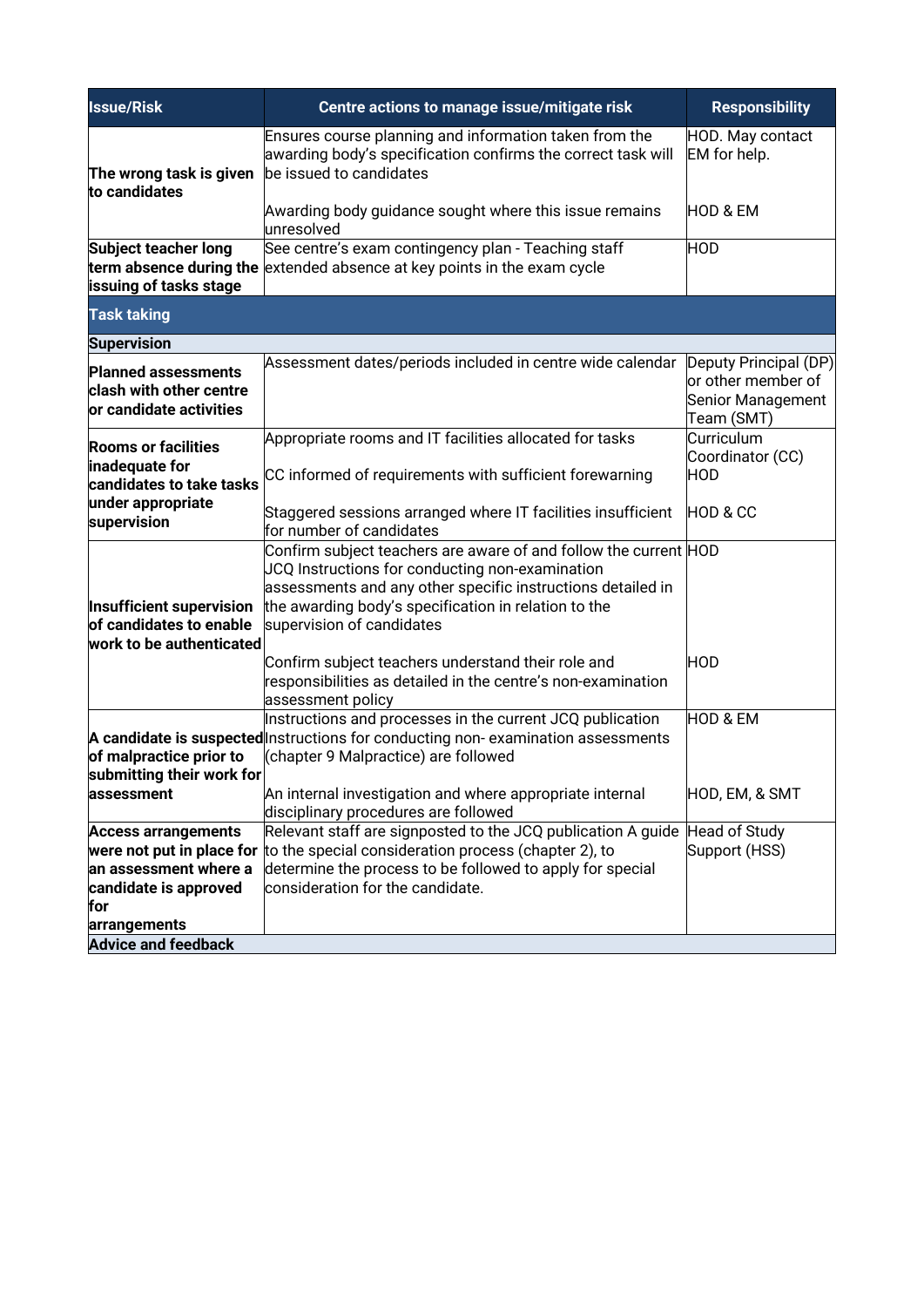| <b>Issue/Risk</b>                                                             | Centre actions to manage issue/mitigate risk                                                                                                                                                                       | <b>Responsibility</b> |
|-------------------------------------------------------------------------------|--------------------------------------------------------------------------------------------------------------------------------------------------------------------------------------------------------------------|-----------------------|
|                                                                               | Ensures a centre-wide process is in place for subject<br>teachers to record all information provided to candidates<br>before work begins as part of the centre's quality assurance<br>procedures                   | <b>HOD</b>            |
| <b>Candidate claims</b><br>appropriate advice and<br>feedback not given by    | Regular monitoring of subject teacher completed records<br>and sign-off to confirm monitoring activity                                                                                                             | <b>HOD</b>            |
| subject teacher prior to<br>starting on their work                            | Full records kept detailing all information and advice given to HOD<br>candidates prior to starting on their work as appropriate to<br>the subject and component                                                   |                       |
|                                                                               | Candidate confirms/records advice and feedback given prior ST<br>to starting on their work                                                                                                                         |                       |
|                                                                               | Ensures a centre-wide process is in place for subject<br>teachers to record all advice and feedback provided to<br>candidates during the task-taking stage as part of the<br>centre's quality assurance procedures | <b>HOD</b>            |
| <b>Candidate claims no</b><br>advice and feedback<br>given by subject teacher | Regular monitoring of subject teacher completed records<br>and sign-off to confirm monitoring activity                                                                                                             | <b>HOD</b>            |
| during the task-taking<br>stage                                               | Full records kept detailing all advice and feedback given to<br>candidates during the task-taking stage as appropriate to<br>the subject and component                                                             | <b>HOD</b>            |
|                                                                               | Candidate confirms/records advice and feedback given<br>during the task-taking stage                                                                                                                               | lSТ                   |
| assistance was given to<br>candidates by the                                  | An investigation is conducted; candidates and subject<br>A third party claims that teacher are interviewed and statements recorded where<br>relevant                                                               | HOD, EM, & SMT        |
| above that allowed in the assistance given<br>regulations and                 | subject teacher over and Records as detailed above are provided to confirm all                                                                                                                                     | HOD                   |
| specification                                                                 | Where appropriate, a suspected malpractice report is<br>submitted to the awarding body                                                                                                                             | <b>EM &amp; SMT</b>   |
|                                                                               | Candidate is advised at a general level to reference<br>information before work is submitted for formal assessment                                                                                                 | lsт                   |
| <b>Candidate does not</b><br>reference information<br>from published source   | Candidate is again referred to the JCQ document Information<br>for candidates: non-examination assessments                                                                                                         | ST                    |
|                                                                               | Candidate's detailed record of his/her own research,<br>planning, resources etc. is regularly checked to ensure<br>continued completion.                                                                           | ST & HOD              |
|                                                                               | Candidate is advised at a general level to review and re-draft ST<br>the set out of references before work is submitted for formal<br>assessment                                                                   |                       |
| <b>Candidate does not set</b><br>out references as<br>required                | Candidate is again referred to the JCQ document InformationST<br>for candidates: non-examination assessments                                                                                                       |                       |
|                                                                               | Candidate's detailed record of his/her own research,<br>planning, resources etc. is regularly checked to ensure<br>continued completion.                                                                           | lSТ                   |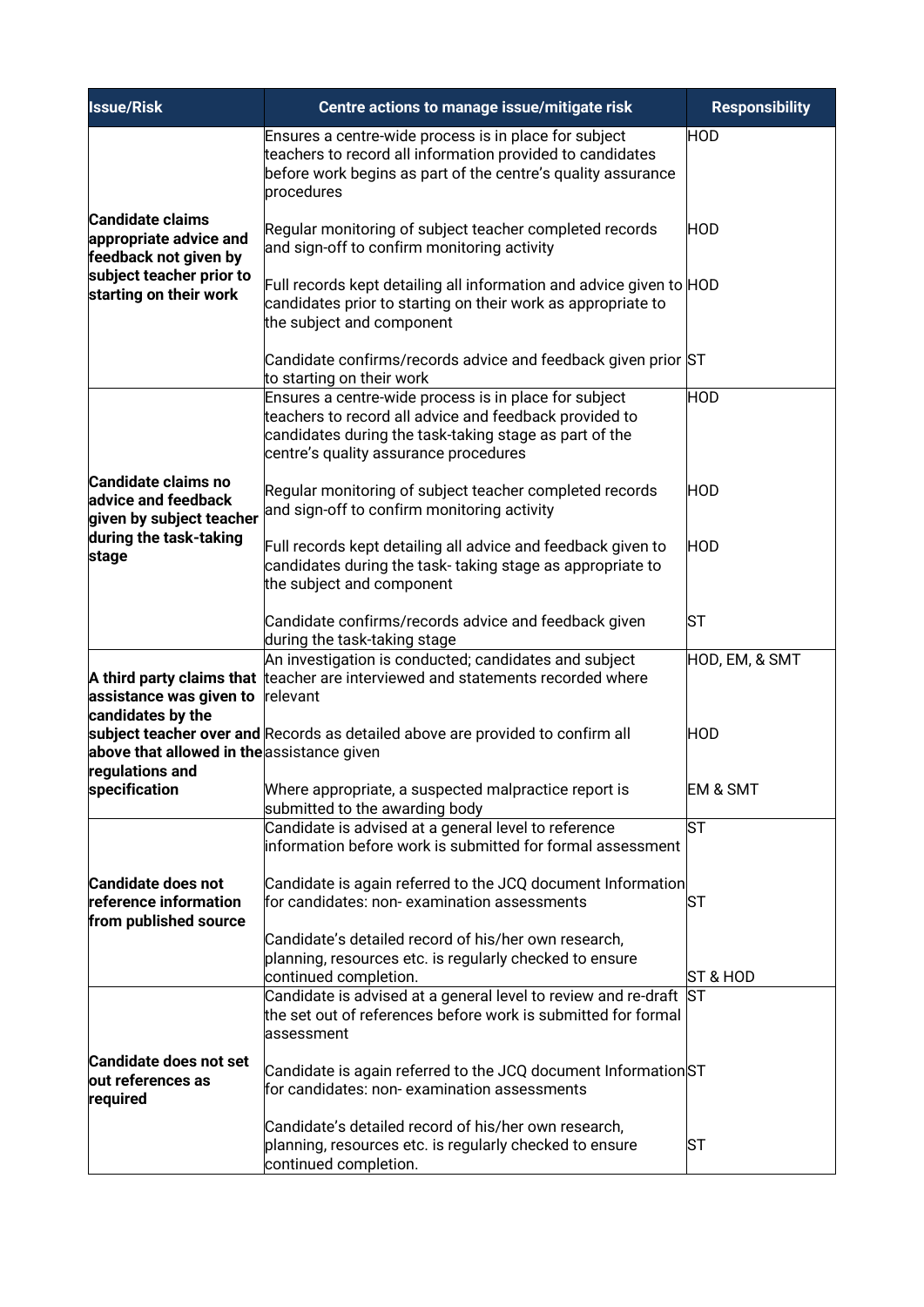| <b>Issue/Risk</b>                                                                                 | Centre actions to manage issue/mitigate risk                                                                                                                                         | <b>Responsibility</b> |
|---------------------------------------------------------------------------------------------------|--------------------------------------------------------------------------------------------------------------------------------------------------------------------------------------|-----------------------|
| <b>Candidate joins the</b><br>course late after<br>formally supervised task<br>taking has started | $\bm{\mathsf{A}}$ separate supervised session(s) is arranged for the<br>candidate to catch up.                                                                                       | HOD & ST              |
| <b>Candidate moves to</b><br>another centre during<br>the course                                  | Awarding body guidance is sought to determine what can be $\parallel$ HOD & EM<br>done depending on the stage at which the move takes place                                          |                       |
| to complete his/her non- mainstream education<br>examination                                      | The awarding body specification is checked to determine if<br>An excluded pupil wants the specification is available to a candidate outside                                          | HOD & EM              |
| assessment(s)                                                                                     | If so, arrangements for supervision, authentication and<br>marking are made separately for the candidate.                                                                            | HOD, EM, & SMT        |
| <b>Resources</b>                                                                                  |                                                                                                                                                                                      |                       |
|                                                                                                   | Preparatory notes and the work to be assessed are collected ST & HOD<br>in and kept secure between formally supervised sessions                                                      |                       |
| A candidate augments<br>notes and resources<br>between formally<br>supervised sessions            | Where memory sticks are used by candidates, these are<br>collected in and kept secure between formally supervised<br>sessions                                                        | ST & HOD              |
|                                                                                                   | Where work is stored on the centre's network, access for<br>candidates is restricted between formally supervised<br>sessions                                                         | ST & HOD              |
|                                                                                                   | Candidate's detailed record of his/her own research,<br>planning, resources etc. is checked to confirm all the sources<br>used, including books, websites and audio/visual resources | ST                    |
| A candidate fails to<br>acknowledge sources on<br>work that is submitted<br>for assessment        | Awarding body guidance is sought on whether the work of<br>the candidate should be marked where candidate's detailed<br>records acknowledges sources appropriately                   | lSТ                   |
|                                                                                                   | Where confirmation is unavailable from candidate's records.<br>awarding body guidance is sought and/or a mark of zero is<br>submitted to the awarding body for the candidate         | lSТ                   |
| <b>Word and time limits</b>                                                                       |                                                                                                                                                                                      |                       |
|                                                                                                   | Records confirm the awarding body specification has been<br>checked to determine if word or time limits are mandatory                                                                | HOD                   |
| A candidate is penalised<br>by the awarding body for<br>exceeding word or time<br><b>limits</b>   | Where limits are for guidance only, candidates are<br>discouraged from exceeding them                                                                                                | ST                    |
|                                                                                                   | Candidates confirm/record any information provided to them<br>on word or time limits is<br>known and understood                                                                      | ST & HOD              |
| <b>Collaboration and group work</b>                                                               |                                                                                                                                                                                      |                       |
| in groups where the<br>awarding body                                                              | Candidates have worked Records confirm the awarding body specification has been<br>checked to determine if group work is permitted                                                   | HOD                   |
| specification states this<br>is not permitted                                                     | Awarding body guidance sought where this issue remains<br>unresolved                                                                                                                 | HOD & EM              |
| <b>Authentication procedures</b>                                                                  |                                                                                                                                                                                      |                       |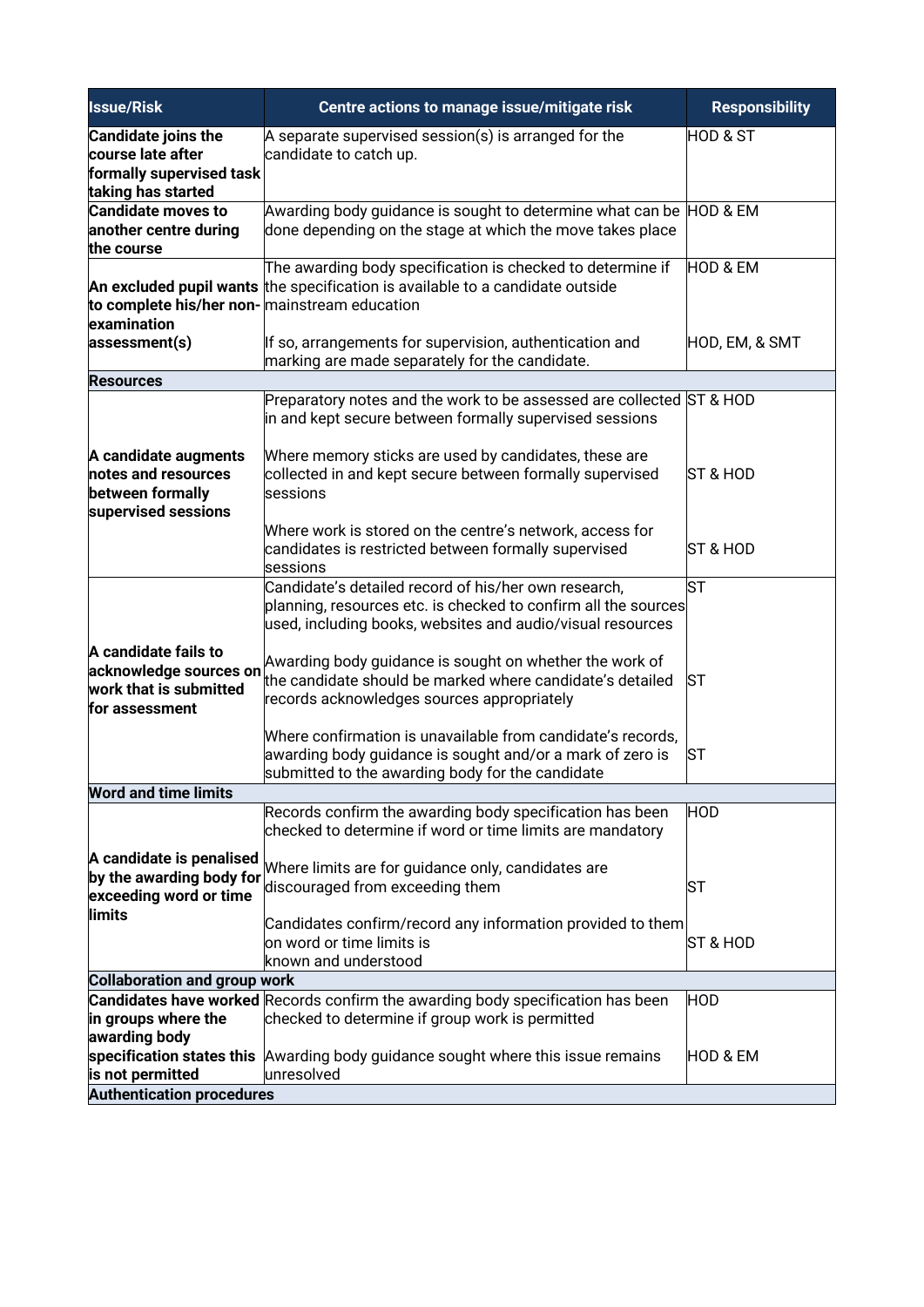| <b>Issue/Risk</b>                                                                                                                                        | Centre actions to manage issue/mitigate risk                                                                                                                                                                                         | <b>Responsibility</b> |  |
|----------------------------------------------------------------------------------------------------------------------------------------------------------|--------------------------------------------------------------------------------------------------------------------------------------------------------------------------------------------------------------------------------------|-----------------------|--|
| A teacher has doubts                                                                                                                                     | Records confirm subject staff have been made aware of the<br>JCQ document Teachers sharing assessment material and<br>candidates' work                                                                                               | <b>HOD</b>            |  |
| about the authenticity of<br>the work submitted by a<br>candidate for internal<br>assessment                                                             | Records confirm that candidates have been issued with the<br>current JCQ document Information for candidates: non-<br>examination assessments                                                                                        | ST & HOD              |  |
|                                                                                                                                                          | Candidates confirm/record that they understand what they<br>need to do to comply with the regulations for non-<br>examination assessments as outlined in the JCQ document<br>Information for candidates: non-examination assessments | ST & HOD              |  |
|                                                                                                                                                          | The candidate's work is not accepted for assessment                                                                                                                                                                                  | HOD & EM              |  |
| <b>Candidate plagiarises</b><br>other material                                                                                                           | A mark of zero is recorded and submitted to the awarding<br>body                                                                                                                                                                     | HOD & EM              |  |
|                                                                                                                                                          | Records confirm that candidates have been issued with the<br>current JCQ document Information for candidates: non-<br>examination assessments                                                                                        | <b>HOD</b>            |  |
| their authentication<br>statement/declaration                                                                                                            | <b>Candidate does not sign</b> Candidates confirm/record they understand what they need<br>to do to comply with the regulations as outlined in the JCQ<br>document Information for candidates: non-examination<br><b>assessments</b> | SТ                    |  |
|                                                                                                                                                          | Declaration is checked for signature before accepting the<br>work of a candidate for formal assessment                                                                                                                               | HOD                   |  |
| Subject teacher not<br>available to sign<br>authentication forms                                                                                         | Ensures a centre-wide process is in place for subject<br>teachers to sign authentication forms at the point of marking<br>candidates work as part<br>of the centre's quality assurance procedures                                    | <b>EM &amp; HOD</b>   |  |
| <b>Presentation of work</b>                                                                                                                              |                                                                                                                                                                                                                                      |                       |  |
| <b>Candidate does not fully</b><br>complete the awarding<br>body's cover sheet that<br>is attached to their<br>worked submitted for<br>formal assessment | Cover sheet is checked to ensure it is fully completed before ST<br>accepting the work of a candidate for formal assessment                                                                                                          |                       |  |
| <b>Keeping materials secure</b>                                                                                                                          | Records confirm subject teachers are aware of and follow                                                                                                                                                                             | <b>HOD</b>            |  |
| <b>Candidates work</b><br>between formal<br>supervised sessions is                                                                                       | current JCQ publication Instructions for conducting non-<br>examination assessments                                                                                                                                                  |                       |  |
| not securely stored                                                                                                                                      | Regular monitoring ensures subject teacher use of<br>appropriate secure storage                                                                                                                                                      | <b>HOD</b>            |  |
| not available to subject                                                                                                                                 | Records confirm adequate/sufficient secure storage is<br>Adequate secure storage available to subject teacher prior to the start of the course                                                                                       | <b>HOD</b>            |  |
| teacher                                                                                                                                                  | Alternative secure storage sourced where required                                                                                                                                                                                    | <b>SMT &amp; HOD</b>  |  |
| Task marking - externally assessed components                                                                                                            |                                                                                                                                                                                                                                      |                       |  |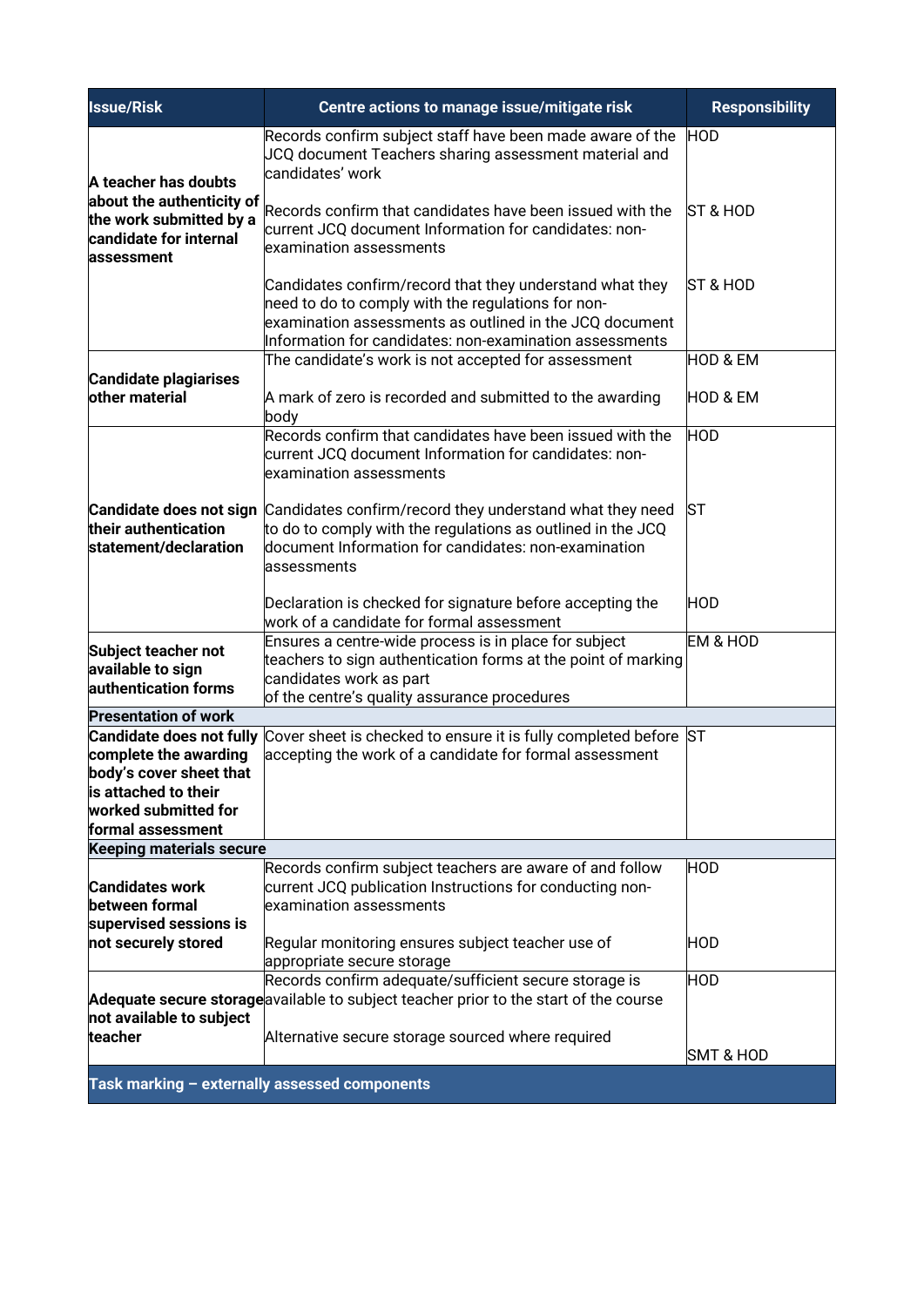| <b>Issue/Risk</b>                                                          | Centre actions to manage issue/mitigate risk                                                                                                                                                                                                                      | <b>Responsibility</b> |  |
|----------------------------------------------------------------------------|-------------------------------------------------------------------------------------------------------------------------------------------------------------------------------------------------------------------------------------------------------------------|-----------------------|--|
| A candidate is absent on<br>the day of the examiner                        | Awarding body guidance is sought to determine if alternative EM<br>assessment arrangements can be made for the candidate                                                                                                                                          |                       |  |
| visit for an acceptable<br>reason                                          | If not, eligibility for special consideration is explored and a<br>request submitted to the awarding body where appropriate                                                                                                                                       | EM                    |  |
| the day of the examiner<br>visit for an unacceptable<br>reason             | A candidate is absent on $\Box$ The candidate is marked absent on the attendance register                                                                                                                                                                         | HOD & EM              |  |
| Task marking - internally assessed components                              |                                                                                                                                                                                                                                                                   |                       |  |
|                                                                            | Where a candidate submits no work, the candidate is<br>recorded as absent when marks are submitted to the<br>awarding body                                                                                                                                        | <b>HOD</b>            |  |
| A candidate submits<br>little or no work                                   | Where a candidate submits little work, the work produced is<br>assessed against the assessment criteria and a mark<br>allocated appropriately; where the work does not meet any of<br>the assessment criteria a mark of zero is submitted to the<br>awarding body | <b>HOD</b>            |  |
| A candidate is unable to<br>finish their work for an<br>unforeseen reason  | Relevant staff are signposted to the JCQ publication A guide HOD<br>to the special consideration process (chapter 5), to<br>determine eligibility and<br>the process to be followed for shortfall in work                                                         |                       |  |
| The work of a candidate<br>is lost or damaged                              | Relevant staff are signposted to the JCQ publication A guide HOD & EM<br>to the special consideration process (chapter 5), to<br>determine eligibility and the process to be followed for lost or<br>damaged work                                                 |                       |  |
| discovered                                                                 | Instructions and processes in the current JCQ publication<br>Instructions for conducting non-examination assessments<br>(chapter 9 Malpractice) are followed                                                                                                      | HOD & EM              |  |
|                                                                            | <b>Candidate malpractice is Investigation and reporting procedures in the current JCQ</b><br>publication Suspected Malpractice in Examinations and<br>Assessments are followed                                                                                    | HOD & EM              |  |
|                                                                            | Appropriate internal disciplinary procedures are also<br>followed                                                                                                                                                                                                 | HOD, EM, & SMT        |  |
| A teacher marks the<br>work of his/her own<br>child                        | A conflict of interest is declared by informing the awarding<br>body that a teacher is teaching his/her own child at the start<br>of the course                                                                                                                   | HOD & EM              |  |
|                                                                            | Marked work of said child is submitted for moderation<br>whether part of the sample requested or not                                                                                                                                                              | HOD & EM              |  |
| An extension to the                                                        | Awarding body is contacted to determine if an extension can EM & HOD<br>be granted                                                                                                                                                                                |                       |  |
| deadline for submission<br>of marks is required for<br>a legitimate reason | Relevant staff are signposted to the JCQ publication A guide EM & HOD<br>to the special consideration process (chapter 5), to<br>determine eligibility and the process to be followed for non-<br>examination assessment extension                                |                       |  |